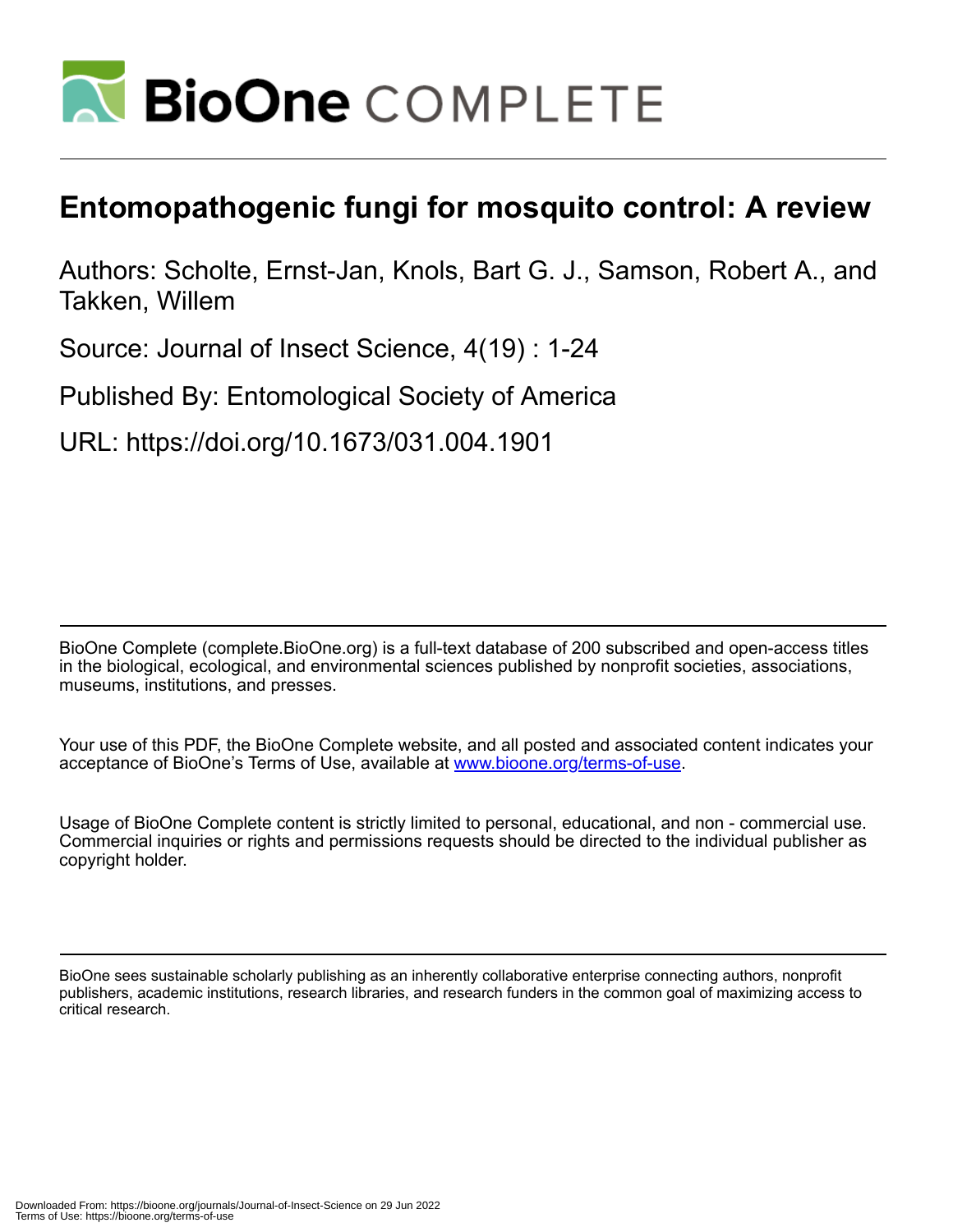

Scholte E-J, Knols BGJ, Samson RA, Takken W. 2004. Entomopathogenic fungi for mosquito control: A review. 24pp. *Journal of Insect Science*, 4:19, Available online: insectscience.org/4.19

insectscience.org

# **Entomopathogenic fungi for mosquito control: A review**

Ernst-Jan Scholte<sup>1§</sup>, Bart G.J. Knols<sup>2</sup>, Robert A. Samson<sup>3</sup>, and Willem Takken<sup>1</sup>

*1 Laboratory of Entomology, Wageningen University and Research Centre, PO Box 8031, 6700 EH, Wageningen, The Netherlands*

*2 FAO/IAEA, Agriculture and Biotechnology Laboratory, A-2444, Seibersdorf, Austria*

<sup>3</sup> Fungal Biodiversity Centre, PO Box 85167, 3508 AD, Utrecht, the Netherlands

ErnstJan.Scholte@wur.nl

Received 11 September 2003, Accepted 15 March 2004, Published 23 June 2004

# **Abstract**

Fungal diseases in insects are common and widespread and can decimate their populations in spectacular epizootics. Virtually all insect orders are susceptible to fungal diseases, including Dipterans. Fungal pathogens such as *Lagenidium*, *Coelomomyces* and *Culicinomyces* are known to affect mosquito populations, and have been studied extensively. There are, however, many other fungi that infect and kill mosquitoes at the larval and/or adult stage. The discovery, in 1977, of the selective mosquito-pathogenic bacterium *Bacillus thuringiensis* Berliner *israelensis* (Bti) curtailed widespread interest in the search for other suitable biological control agents. In recent years interest in mosquito-killing fungi is reviving, mainly due to continuous and increasing levels of insecticide resistance and increasing global risk of mosquito-borne diseases. This review presents an update of published data on mosquito-pathogenic fungi and mosquito-pathogen interactions, covering 13 different fungal genera. Notwithstanding the potential of many fungi as mosquito control agents, only a handful have been commercialized and are marketed for use in abatement programs. We argue that entomopathogenic fungi, both new and existing ones with renewed/improved efficacies may contribute to an expansion of the limited arsenal of effective mosquito control tools, and that they may contribute in a significant and sustainable manner to the control of vector-borne diseases such as malaria, dengue and filariasis.

*Keywords:* Culicidae, insect-pathogenic fungi, *Lagenidium*, *Coelomomyces*, Culicinomyces, Hyphomycetes, biocontrol

# **Introduction**

The world's prime choice to curb nuisance biting by mosquitoes or their transmission of parasitic or arboviral disease continues to be the selective application of residual synthetic insecticides. The public health benefit delivered by these, both in tropical resource-poor settings, as well as in temperate zones, cannot be over-emphasized – they save thousands of lives each year. Powered by a strong industrial lobby, new and more environmentally friendly compounds replace older, more harmful, ones. However, beyond gains in economic and public health terms, the stark reality of environmental impact and ever-developing resistance remains an issue of grave concern (Hemingway and Ranson 2000; Brooke et al., 2002; Chandre et al., 1999). It is therefore not surprising that interest in alternative non-chemical strategies has increased over the last decades. The use of biological control agents such as predatory fish (Legner, 1995), bacteria (Becker and Ascher 1998), protozoa (Chapman 1974; Legner 1995), and nematodes (Kaya and Gaugler 1993) have all shown promise as a means to control mosquito populations, and progress in these fields has recently been reviewed.

The available literature on entomopathogenic fungi for mosquito control, however, is rather scattered and void of recent Downloaded From: https://bioone.org/journals/Journal-of-Insect-Science on 29 Jun 2022 Terms of Use: https://bioone.org/terms-of-use

reviews (Roberts 1974; Ferron et al. 1991). The purpose of the present review is to collate and update the available information about the most important entomopathogenic fungi for mosquitoes. Particular focus is on species belonging to the genera *Lagenidium*, *Coelomomyces, Entomophthora, Culicinomyces, Beauveria,* and *Metarhizium* (see Table 1), discussing their potential and drawbacks to be used as biological control agents in reducing mosquito populations. Table 2 contains a comprehensive list of fungi isolated and/or tested on mosquitoes. Except for the anamorphic fungi, we used the taxonomic nomenclature conform the 9<sup>th</sup> edition of the dictionary of the Fungi (Kirk et al. 2001).

#### 1 *Oomycota*

The phylogenetic relationship of Oomycetes (watermolds) to fungi has been debated for many years (Kerwin and Peterson 1997). The prevailing view is that Oomycetes belong to the kingdom Chromista, which includes diatoms and brown algae (Sleigh, 1989). Watermolds are aquatic organisms, some of which are facultative parasites of mosquito larvae. Some genera, such as *Aphanomyces*, surface from time to time in mosquito insectaries and may cause temporal but disruptive epizootics (Seymour and Briggs 1985). Others, like *Leptolegnia*, *Pythium* and *Cryptiloca*, although pathogenic to mosquitoes, have received only limited attention.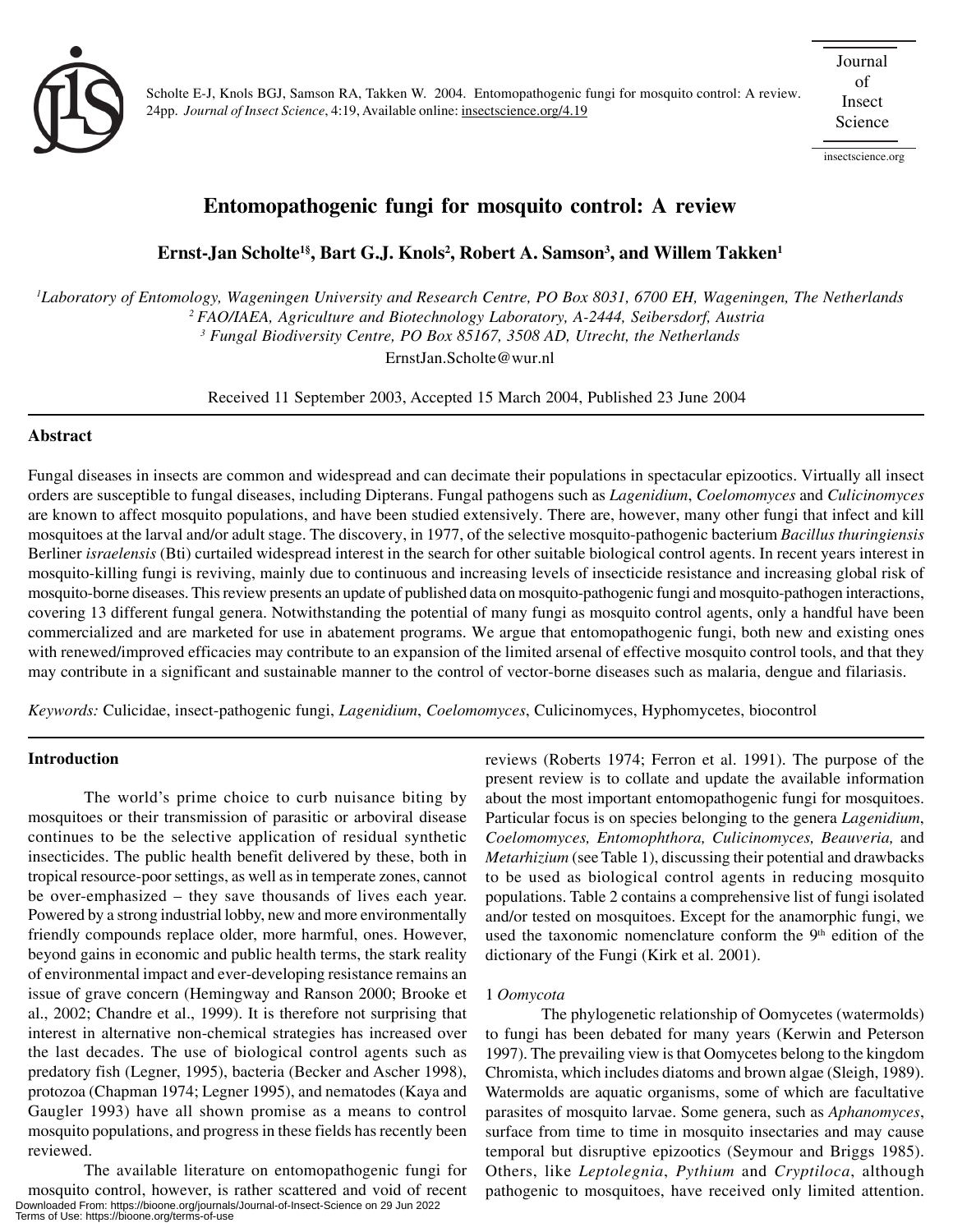Scholte E-J, Knols BGJ, Samson RA, Takken W. 2004. Entomopathogenic fungi for mosquito control: A review. 24pp. *Journal of Insect Science*, 4:19, 2 Available online: insectscience.org/4.19

**Table 1.** Overview of fungal taxa (Kingdom to genus) discussed in this review (classification and nomenclature partly after Kirk *et al*., 2001).

# **1) Kingdom 2) Phylum 3) Class 4) Order 5) Family 6) Genus**

 $CHROMISTA$ <sup>1)</sup>

Oomycota 2)

Oomycetes 3)

Saprolegniales  $4$ )

Saprolegniaceae<sup>5)</sup>

*Leptolegnia* 6)

Pythiales

Pythiaceae

*Pythium*

*Lagenidium*

Myzocytiopsidales Crypticolaceae *Crypticola*

#### FUNGI

Chytridiomycota

Chytridiomycetes

Blastocladiales

Coelomomycetaceae

*Coelomomyces*

Zygomycota

Zygomycetes

Entomophthorales

Ancylistaceae

*Conidiobolus*

Entomophthoraceae

*Entomophthora*

*Erynia*

Trichomycetes

Harpellales

Legeriomycetaceae

*Smittium*

Deuteromycetes (Hyphomycetes)

*Culicinomyces Beauveria Metarhizium Tolypocladium*

*Lagenidium giganteum* Couch is an aquatic species that has been studied extensively and is commercially available as a mosquito control agent.

#### 1.1 *Leptolegnia*

In the oomycete genus *Leptolegnia*, only *Leptolegnia caudata* deBary (Bisht et al. 1996), and *Leptolegnia chapmanii* R.L. Seymour (McInnis and Zattau 1982) have been isolated from insects. Downloaded From: https://bioone.org/journals/Journal-of-Insect-Science on 29 Jun 2022 Terms of Use: https://bioone.org/terms-of-use

*Leptolegnia caudata* was isolated from the malaria vector *Anopheles culicifacies* Giles (Bisht et al. 1996). In laboratory bioassays, a zoospore concentration of 7 x  $10^3$  L<sup>1</sup> caused 100% mortality of *Anopheles culicifacies* larvae after 7 days, and the authors suggested inclusion of this fungus in larval control campaigns to reduce malaria transmission. *Leptolegnia chapmanii* was first encountered on *Ochlerotatus triseriatus* (Say) larvae in Louisiana (USA) in 1971 (Seymour 1984). It is a virulent pathogen of first and second instar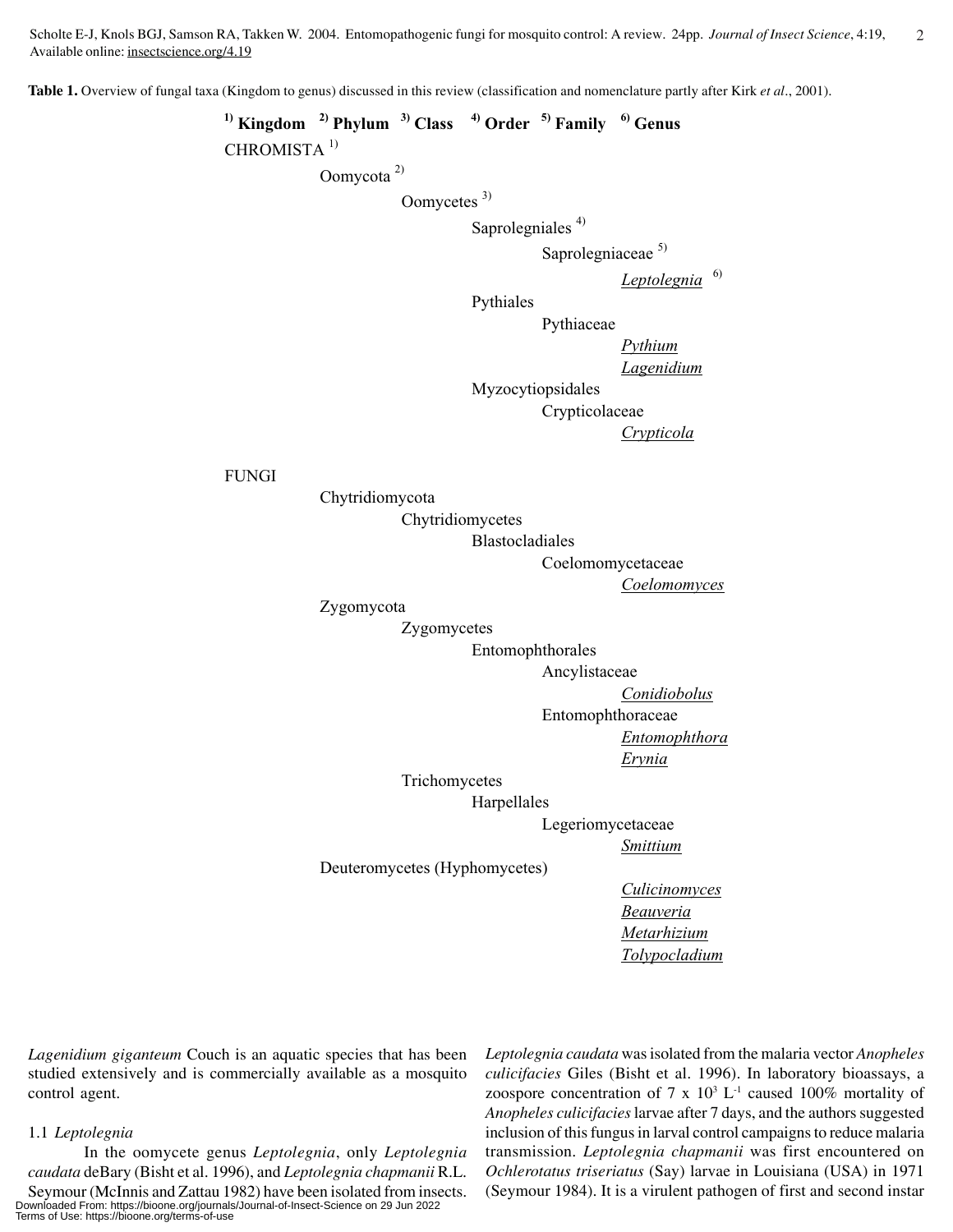Table 2. Overview of fungal species found or tested on mosquito species, either in the laboratory\* or in the field\*\*.

| Fungal species                                       | Mosquito host        | Infected stage    | Reference                                                       |
|------------------------------------------------------|----------------------|-------------------|-----------------------------------------------------------------|
| Leptolegnia sp. (unidentified)                       | Ae. albopictus       | larva *           | Fukuda et al. (1997)                                            |
| id                                                   | An. gambiae          | larva **          | Nnakumusana (1986)                                              |
| id                                                   | M. titillans         | larva **          | Lord & Fukuda (1990)                                            |
| id                                                   | M. dyari             | larva **          | Lord & Fukuda (1990)                                            |
|                                                      |                      |                   |                                                                 |
| Leptolegnia chapmanii                                | Ae. aegypti          | larva **          | McInnis & Zattau (1982), Lord & Fukuda (1990)                   |
| id                                                   | An. albimanus        | larva **          | McInnis & Zattau (1982)                                         |
| id                                                   | An. quadrimaculatus  | $larva$ **        | McInnis & Zattau (1982)                                         |
| id                                                   | Cx quinquefasciatus  | larva $*/**$      | McInnis & Zattau (1982), Lord & Fukuda (1990)                   |
| id                                                   | Oc. taeniorhynchus   | larva **          | Lord et al. (1988)                                              |
| id                                                   | Oc. triseriatus      | larva *           | Seymour (1984)                                                  |
|                                                      |                      |                   |                                                                 |
| Leptolegnia caudata                                  | An. culicifacies     | larva $*/**$      | Bisht et al. (1996)                                             |
|                                                      |                      |                   |                                                                 |
| Pythium carolinianum                                 | Ae. albopictus       | larva **          | Su et al. (2001)                                                |
| id                                                   | Cx quinquefasciatus  | larva **          | id                                                              |
| Pythium sierrensis                                   | An. freeborni        | larva **          | Clark et al. (1966)                                             |
| id                                                   | C. incidens          | larva **          | id                                                              |
| id                                                   | Cx tarsalis          | larva **          | id                                                              |
| id                                                   | O. californica       | larva **          | id                                                              |
| id                                                   | Oc. sierrensis       | larva *           | id                                                              |
| id                                                   | Oc. triseriatus      | $larva$ **        | id                                                              |
| id                                                   | U. anhydor           | $larva$ **        | id                                                              |
|                                                      |                      |                   |                                                                 |
| Pythium flevoense                                    | Oc. sierrensis       | larva $*/**$      | Washburn et al. (1988)                                          |
|                                                      |                      |                   |                                                                 |
| Pythium sp.                                          | Ae. aegypti          | $larva$ **        | Nnakumusana (1985)                                              |
| id                                                   | Ae. africanus        | $larva$ **        | id                                                              |
| id                                                   | Ae. simpsoni         | larva **          | id                                                              |
| id                                                   | An. gambiae          | larva **          | id                                                              |
|                                                      |                      |                   |                                                                 |
| Pythium sp.                                          | Cx. tigripes         | $larva$ **        | Nnakumusana (1985)                                              |
| id                                                   | Cx. quinquefasciatus | larva **          | id                                                              |
|                                                      |                      |                   |                                                                 |
| Lagenidium giganteum                                 | Ae.aegypti           | larva **          | Rueda et al. (1990), Golkar et al. (1993)                       |
| id                                                   | An.gambiae           | $larva$ **        | Golkar et al. (1993)                                            |
| id                                                   | An.freeborni         | $larva$ **        | Kerwin et al. (1994)                                            |
| id                                                   | An.quadrimaculatus   | larva **          | Rueda et al. (1991)                                             |
| id                                                   | Cx. pipiens          | larva **          | Golkar et al. (1993), Kerwin et al. (1994)                      |
| id                                                   | Cx. quinquefasciatus | larva **          | Patel et al. (1990), Rueda et al. (1990), Orduz & Axtell (1991) |
| id                                                   | Cx. tarsalis         | larva ***         | Woodring et al. (1995)                                          |
|                                                      |                      |                   |                                                                 |
| Crypticola clavulifera                               | Ae.aegypti           | larva **          | Frances et al. (1989)                                           |
| id                                                   | Oc.kochi             | larva *           | id                                                              |
|                                                      |                      |                   |                                                                 |
| Coelomomyces africanus 1)                            | An. nigerrimus       | larva *           | Chapman et al. (1987)                                           |
| id                                                   | An. sinensis         | larva *           | id                                                              |
|                                                      |                      |                   |                                                                 |
| Coelomomyces angolensis                              | Cx. guiarti          | larva *           | Ribeiro (1992)                                                  |
|                                                      |                      |                   |                                                                 |
| Coelomomyces iliensis                                | Cx. modestus         | larva *           | 2)                                                              |
|                                                      |                      |                   |                                                                 |
| Coelomomyces indicus                                 | An. arabiensis       | larva *           | Service (1977)                                                  |
| id                                                   | An. culicifacies     | larva **          | id                                                              |
| id                                                   | An. gambiae          | larva *           | Muspratt (1963)                                                 |
| id                                                   | An. indefinitus      | larva *           | Whisler et al. (1999)                                           |
| id                                                   | An. stephensi        | larva *           | id                                                              |
| id                                                   | An. vagus            | larva<br>Ŧ        | id                                                              |
| Coelomomyces irani                                   | An. maculipennis     | larva *           | Weiser et al. (1991a)                                           |
|                                                      |                      |                   |                                                                 |
| Coelomomyces lairdi                                  | An. punctulatus      | larva *           | Maffi & Nolan (1977)                                            |
|                                                      |                      |                   |                                                                 |
| Coelomomyces maclaeyae                               | Ae. polynesiensis    | larva *           | Pillai & Rakai (1970)                                           |
|                                                      |                      |                   |                                                                 |
| Coelomomyces numularius                              | An. squamosus        | larva *           | Ribeiro & Da Cunha Ramos (2000)                                 |
|                                                      |                      |                   |                                                                 |
| Coelomomyces opifexi                                 | Op. fuscus           | larva *           | Pillai & Smith (1968)                                           |
|                                                      |                      |                   |                                                                 |
| Coelomomyces pentangulatus                           | Cx. erraticus        | larva *           | Ribeiro & Da Cunha Ramos (2000)                                 |
| Coelomomyces polynesiensis                           | Ae. polynesiensis    | larva *           |                                                                 |
|                                                      |                      |                   | Pillai & Rakai (1970)                                           |
| C. psorophorae var. psorophorae Ae. cinereus         |                      | larva *           | Popelkova (1982)                                                |
| id                                                   | Ae. vexans           | larva */ adults * | Mitchell (1976), Goettel (1987a)                                |
| id                                                   | C. inornata          | larva $*/$ **     | Shemanchuk (1959), Federici & Roberts (1975)                    |
| id                                                   | Oc. taeniorhynchus   | larva **          | Federici & Roberts (1975)                                       |
|                                                      |                      |                   |                                                                 |
| C. psorophorae var. tasmaniensis An .quadrimaculatus |                      | larva **          | Roberts (1974)                                                  |
| id                                                   | C. inornata          | larva */**        | Roberts (1974), Chapman (1985)                                  |
| id                                                   | Oc. australis        | larva *           | Buchanan & Pillai (1990)                                        |
| id                                                   | Oc. taeniorhynchus   | larva **          | Roberts (1974)                                                  |
| id                                                   | Op. fuscus           | larva *           | Buchanan & Pillai (1990)                                        |
| id                                                   | Ps. howardii         | larva *           | id                                                              |
|                                                      |                      |                   |                                                                 |
| Coelomomyces punctatus                               | An. crucians         | larva *           | Pillai & Rakai (1970)                                           |
| id                                                   | An. quadrimaculatus  | larva *           | id                                                              |
|                                                      |                      |                   |                                                                 |
| Coelomomyces solomonis                               | An. punctulatus      | larva *           | Laird (1956)                                                    |
| id                                                   | U. barnesi           | larva *           | id                                                              |

Downloaded From: https://bioone.org/journals/Journal-of-Insect-Science on 29 Jun 2022 Terms of Use: https://bioone.org/terms-of-use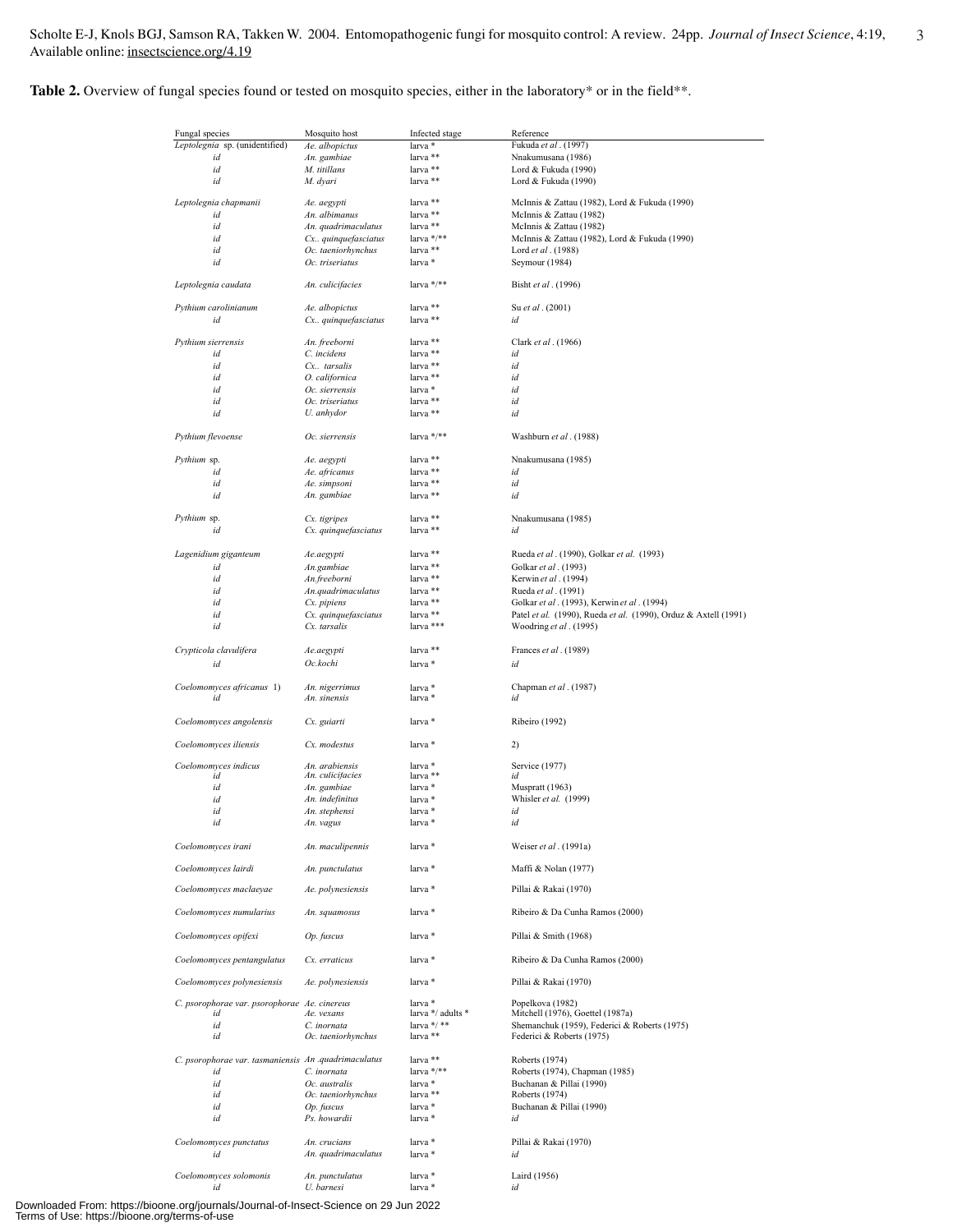Scholte E-J, Knols BGJ, Samson RA, Takken W. 2004. Entomopathogenic fungi for mosquito control: A review. 24pp. *Journal of Insect Science*, 4:19, 4 Available online: insectscience.org/4.19

# **Table 2.** *Cont'd*

| C. stegomyiae var. stegomyiae                       | Ae. aegypti                             | larva */**/adults*/ **   | Shoulkamy et al. (1997), Lucarotti & Shoulkamy (2000) |
|-----------------------------------------------------|-----------------------------------------|--------------------------|-------------------------------------------------------|
| id                                                  | Ae. albopictus                          | larva */ adults *        | Laird et al. (1992), Ramos et al. (1996)              |
| id                                                  | Ae. multifolium                         | larva *                  | <b>Briggs</b> (1968)                                  |
| id                                                  | Ae. polynesiensis                       | larva $*/***$            | Padua et al. (1986), Laird (1967)                     |
| id                                                  | Ae. quadrispinatus                      | larva *                  | Briggs (1968)                                         |
| id                                                  | Ae. scutellaris                         | larva *                  | Padua et al. (1986), Laird (1967)                     |
|                                                     |                                         |                          |                                                       |
| C. stegomyiae var. stegomyiae                       | Ae. variabilis                          | larva *                  | <b>Briggs</b> (1968)                                  |
|                                                     |                                         |                          |                                                       |
| Conidiobolus destruens                              | Cx. pipiens                             | adults *                 | Mietkiewski & Van der Geest (1985)                    |
|                                                     |                                         |                          |                                                       |
| Entomophthora conglomerata                          | Cx. pipiens                             | adults *                 | Roberts (1974)                                        |
|                                                     |                                         |                          |                                                       |
| Entomophthora coronata                              | Cx. quinquefasciatus                    | adults */**              | Low et al. (1968), Low & Kennel (1972)                |
| id                                                  | Oc. taeniorhynchus                      | adults **                | Low & Kennel (1972)                                   |
| Entomophthora culicis                               | Ae. aegypti                             | adults **                | Kramer (1982)                                         |
| id                                                  | Ae. detritus                            | adults *                 | 3)                                                    |
| id                                                  | An. maculipennis                        | adults *                 | id                                                    |
| id                                                  | An. stephensi                           | adults **                | Kramer (1982)                                         |
| id                                                  | Cx. pipiens                             | adults *                 | id                                                    |
| id                                                  | Culex spp.                              | adults *                 | Roberts (1974), Roberts & Strand (1977)               |
|                                                     |                                         |                          |                                                       |
| Entomophthora destruens                             | Cx. pipiens                             | adults ***               | Cuebas-Incle (1992)                                   |
|                                                     |                                         |                          |                                                       |
| Entomophthora musca                                 | Ae. aegypti                             | adults **                | Steinkraus & Kramer (1987)                            |
|                                                     |                                         |                          |                                                       |
| Entomophthoraceae (unidentified) Cx. pipiens        |                                         | adults **                | Cuebas-Incle (1992)                                   |
|                                                     |                                         |                          |                                                       |
| Eryinia conica                                      | Ae. aegypti                             | adults **                | id                                                    |
| id                                                  | Cx. restuans                            | adults **                | id                                                    |
|                                                     |                                         |                          |                                                       |
| Zoophthora radicans                                 | Ae. aegypti                             | adults **                | Dumas & Papierok (1989)                               |
|                                                     |                                         |                          |                                                       |
| Smittium (unidentified)                             | An. gambiae                             | larva **                 | 4)                                                    |
|                                                     |                                         |                          |                                                       |
| Smittium (unidentified)<br>id                       | Ae. aegypti                             | larva **<br>larva **     | 5)<br>id                                              |
|                                                     | Cx. pipiens                             |                          |                                                       |
| Smittium morbosum                                   | An. hilli                               | larva **                 | Sweeney (1981d)                                       |
| id                                                  | Ae. albifasciatus                       | larva *                  | García et al. (1994)                                  |
|                                                     |                                         |                          |                                                       |
| Beauveria bassiana                                  | Cx. tarsalis                            | adults **/larva **/***   | Clark et al. (1968)                                   |
|                                                     |                                         |                          |                                                       |
| Beauveria tenella                                   | Ae. aegypti                             | larva **                 | Pinnock et al. (1973)                                 |
| id                                                  | Ae. dorsalis                            | larva **                 | id                                                    |
| id                                                  | Ae. hexodontus                          | larva **                 | id                                                    |
| id                                                  | An. stephensi                           | larva **                 | 6)                                                    |
| id                                                  | C. incidens                             | larva **                 | id                                                    |
| id                                                  | Cx. pipiens                             | larva **                 | id                                                    |
| id                                                  | Cx. quinquefasciatus                    | larva **                 | id                                                    |
| id                                                  | Cx. tarsalis                            | larva **                 | id                                                    |
| id                                                  | Oc. sierrensis                          | larva $*/**$             | id                                                    |
|                                                     |                                         |                          |                                                       |
| Culicinomyces spp. (unidentified) An. amictus hilli |                                         | $larva$ **               | Sweeney (1978)                                        |
| id                                                  | Cx. quinquefasciatus                    | larva **                 | id                                                    |
|                                                     |                                         |                          |                                                       |
|                                                     | Ae. kochi                               | larva *                  | Sigler et al. (1987)                                  |
| Culicinomyces bisporales                            |                                         |                          |                                                       |
|                                                     |                                         |                          |                                                       |
| Culicinomyces clavisporus<br>id                     | Ae. aegypti<br>Ae .altropalpus epactius | larva **<br>larva **     | Cooper & Sweeney (1982)<br>Knight (1980)              |
|                                                     |                                         |                          |                                                       |
| id                                                  | Ae. atropalpus epactius                 | larva **                 | Couch et al. (1974)                                   |
| id                                                  | Ae. rubrithorax                         | larva *<br>larva $*/***$ | <b>Frances</b> (1986)                                 |
| id                                                  | Ae. rupestris                           |                          | Goettel et al. (1984), Sweeney & Panter (1977)        |
| id                                                  | An. amictus hilli<br>An. farauti        | larva */**<br>larva **   | Cooper & Sweeney (1982), Sweeney (1978, 1983)         |
| id                                                  |                                         |                          | Sweeney (1978)                                        |
| id                                                  | An. punctipennis                        | larva **                 | Couch et al. (1974)                                   |
| id                                                  | An. quadrimaculatus                     | larva */**<br>larva **   | id                                                    |
| id                                                  | An. stephensi<br>C. inconspicua         |                          | id                                                    |
| id                                                  |                                         | larva *                  | <b>Frances</b> (1986)                                 |
| id<br>id                                            | C. inornata<br>C. melanura              | larva *<br>larva **      | Goettel et al. (1984)                                 |
| Culicinomyces clavisporus                           | Cx. erraticus                           | larva **                 | Couch et al. (1974)<br>Couch et al. (1974)            |
| id                                                  | Cx. quinquefasciatus                    | $larva$ **               | Couch et al. (1974), Cooper & Sweeney (1982, 1986)    |
| id                                                  | Cx. restuans                            | $larva$ **               | Couch et al. (1974)                                   |
| id                                                  | Cx. territans                           | larva **                 | id                                                    |
| id                                                  | Ps. confinnis                           | $larva$ **               | id                                                    |
|                                                     | Uranotaenia sp.                         | larva **                 | id                                                    |
| id                                                  |                                         |                          |                                                       |
|                                                     |                                         | larva **                 |                                                       |
| Metarhizium anisopliae                              | Ae. aegypti                             |                          | Ramoska et al. (1981); Daost et al. (1982)            |
| id                                                  | Ae. albopictus                          | larva **                 | Ravallec et al. (1989)                                |
| id                                                  | An. albimanus                           | larva **                 | Ramoska et al. (1981)                                 |
| id                                                  | An. stephensi                           | larva **                 | Crisan (1971); Daoust & Roberts (1982)                |
| id                                                  | Cx. pipiens                             | larva **                 | id                                                    |
| id                                                  | Cx. quinquefasciatus                    | larva **                 | Ramoska et al. (1981); Lacey et al. (1988)            |
|                                                     |                                         |                          |                                                       |
| Fusarium culmorum                                   | Cx. pipiens                             | pupae *                  | Badran & Aly (1995)                                   |
|                                                     |                                         |                          |                                                       |
| Fusarium dimerum                                    | Cx. pipiens                             | pupae *                  | id                                                    |
|                                                     |                                         |                          |                                                       |
| Fusarium oxysporum                                  | Ae. cantans                             | $larva$ **               | 7)                                                    |
| id                                                  | Ae. detritus                            | larva $*/**$             | Husan & Vago (1972); Breaud et al. (1980)             |
| id                                                  | Cx. pipiens                             | larva **                 | id                                                    |

Downloaded From: https://bioone.org/journals/Journal-of-Insect-Science on 29 Jun 2022 Terms of Use: https://bioone.org/terms-of-use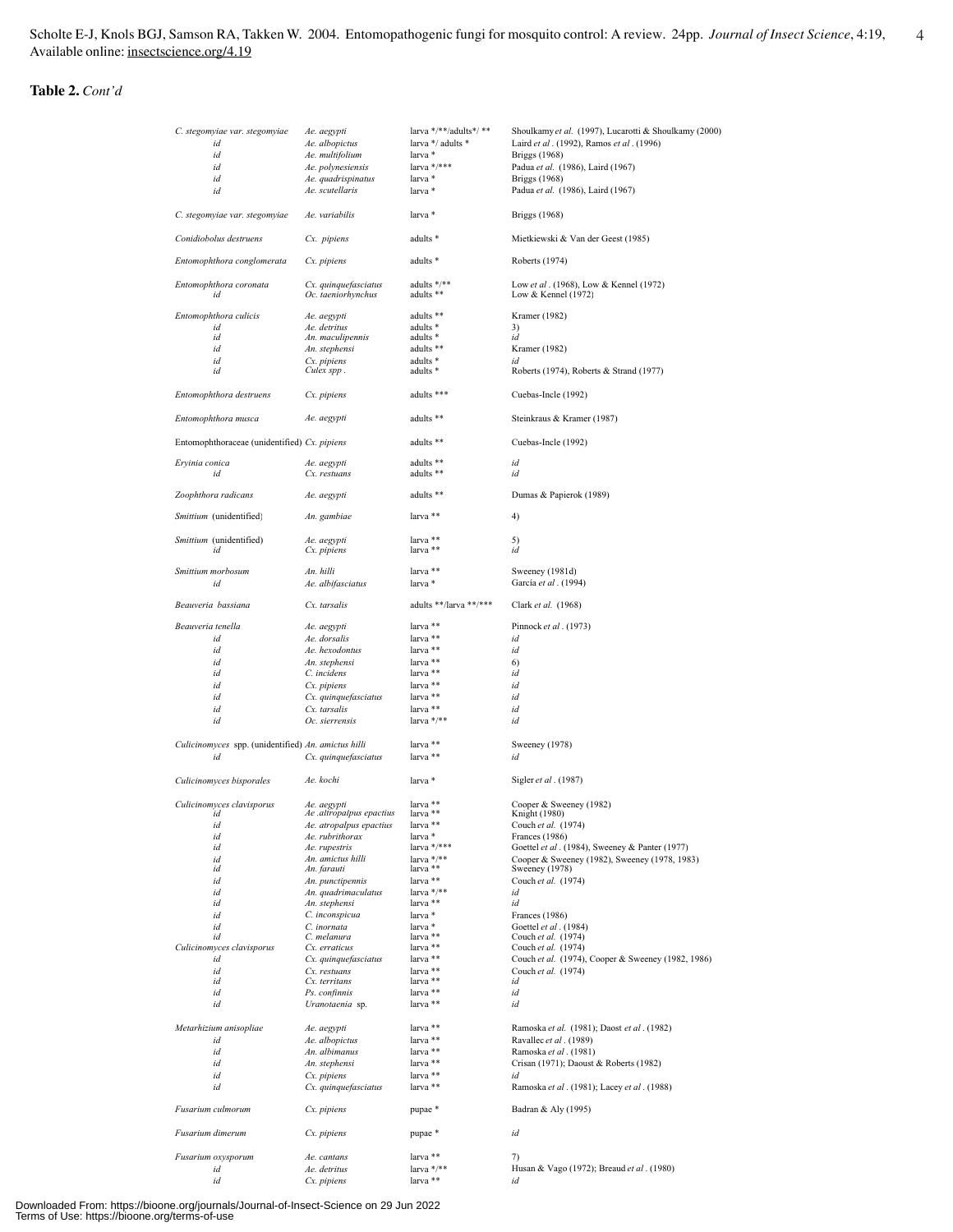#### **Table 2.** *Cont'd*

| Fusarium pallidoroseum       | An. stephensi        | larva *               | Ravindranath & Kapadnis (1991)        |
|------------------------------|----------------------|-----------------------|---------------------------------------|
| <b>Fusarium</b> semitectum   | Ae. cantans          | $larva$ **            | 7)                                    |
| id                           | An. stephensi        | larva **              | Sur et al. (1999)                     |
| Geotrichum candidum          | Ae. pionysis         | larva *               | 8)                                    |
| id                           | An. maculipennis     | larva *               | id                                    |
| id                           | An. stephensi        | $larva$ **            | Sur et al. (1999)                     |
| Paecilomyces farinosus       | Cx. pipiens          | larva *               | 8)                                    |
| Paecilomyces lilacinus       | Ae. aegypti          | $larva$ **            | Agarwalda et al. (1999)               |
| Tolypocladium cylindrosporum | Ae. aegypti          | larva **              | Goettel (1988)                        |
| id                           | Ae. subalbirostris   | larva ***             | Gardner & Pillai (1987)               |
| id                           | Ae. vexans           | larva ***             | Goettel (1987b)                       |
| id                           | C. inornata          | larva ***             | Goettel (1987b)                       |
| id                           | C. minnesotae        | larva ***             | id                                    |
| id                           | Cx. tarsalis         | larva **              | Soarés (1982)                         |
| id                           | $Cx.$ territans      | larva ***             | Goettel (1987b)                       |
| id                           | Oc. australis        | larva */***           | Gardner & Pillai (1987)               |
| id                           | Oc. sierrensis       | larva */**, adults ** | Soarés (1982), Saunders et al. (1988) |
| id                           | Oc. triseriatus      | larva **              | Nadeau & Boisvert (1994)              |
| Trichophyton ajelloi         | An. stephensi        | $larva$ **            | Mohanty & Prakash (2000)              |
| id                           | Cx. quinquefasciatus | $larva$ **            | id                                    |
| Verticillium lecanii         | Oc. triseriatus      | larva *               | Ballard & Knapp (1984)                |

#### Notes:

1) A far more extensive list of *Coelomomyces* spp. and their mosquito hosts can be found in Couch & Bland (1985)

2) cited in Apperson *et al.* (1992). Original paper by Deshevykh (1973). Seasonal infection of larval *Culex modestus* by *Coelomomyces* fungi in the Ill river basin. 3) cited in Kramer (1982). Original book by Marshall (1938). The British mosquitoes.

4) cited in Sweeney (1981d). Original paper by Coluzzi (1966). Experimental infections with *Rubetella* fungi in *Anopheles gambiae* and other mosquitoes.

5) cited in Sweeney (1981d). Original paper by Dubitskii (1978). Biological control of blood sucking flies in the USSR.

6) cited in Geetha & Balaraman (1999). Original paper by Balaran *et al.* (1979).

7) cited in Sur *et al*., (1999). Original paper by Kalvish, T.K. & Kukharchuk, I.P., 1974. Pathogenic mycoflora of blood sucking mosquitoes of western Siberia and the Far East. Med. Parazit. Balenzi, 43, 57-64.

8) cited in Sur et al. (1999). Original paper by Kalvish & Kukharchuk (1974). Pathogenic mycoflora of bloodsucking mosquitoes of western Siberia and the Far East.

larvae of *Aedes aegypti* (L.), which suffer 100% mortality within 24 hrs after exposure. Less than 40% of third and fourth instars were infected after 72 hrs (McInnis and Zattau 1982). The authors reported equal susceptibility of *Culex quinquefasciatus* Say, *Anopheles quadrimaculatus* Say and *Anopheles albimanus* Wiedemann to the fungus. Nnakumusana (1986) found 100% mortality of *Anopheles gambiae* Giles larvae after 72 hrs. Lord et al. (1988) studied the potential of this fungus against the salt marsh mosquito *Ochlerotatus taeniorhynchus* (Wiedemann) in Florida, USA. Unfortunately the fungus failed to form zoospores and therefore promised little potential to control mosquito populations in saline environments. McInnis and Schimmel (1985) investigated the host range of *Leptolegnia chapmanii* by testing it on six different aquatic insect orders, reporting no infections. *Leptolegnia* spp. are easy to culture *in vitro*, but tend to loose their larvicidal activity after prolonged culture, albeit that this effect can be reduced by growing the fungus on sterol-rich media (Nnakumusana 1986). For detailed information regarding the Leptolegnia life cycle and infection of mosquito larvae, see Zattau and McInnis (1987) and Seymour (1984).

#### 1.2 *Pythium*

Most species belonging to the genus *Pythium* are pathogens of vascular plants, other fungi, and algae (Van der Plaats-Niterink 1981). Some species however, have been found to be mildly, to Downloaded From: https://bioone.org/journals/Journal-of-Insect-Science on 29 Jun 2022 Terms of Use: https://bioone.org/terms-of-use

highly pathogenic to insects. A *Pythium* sp. caused a high level of mortality in a field collection of the tree hole mosquito *Ochlerotatus sierrensis* (Ludlow) (Clark et al. 1966). In 1988, Saunders et al. isolated *Pythium flevoense* Van der Plaats-Niterink from wild populations of *Ochlerotatus sierrensis* in California, occurring in 42% of the sampled tree holes, although this fungus caused infections in only 14% of larvae during 21 weeks of exposure in laboratory bioassays.

Nnakumusana (1985) mentions that in a laboratory bioassay a non-identified *Pythium* species proved pathogenic to early instars of *Aedes aegypti*, *Aedes africanus* (Theobald), *Aedes simpsoni* (Theobald), *Culex quinquefasciatus*, *Culex tigripes* Grandpré and Charmoy and *Anopheles gambiae*, reaching mortalities between 50- 100%. In other laboratory tests, an unidentified *Pythium* species selectively killed larvae of *Anopheles freeborni* Aitken, *Ochlerotatus sierrensis*, *Ochlerotatus triseriatus* (Say), *Culex tarsalis* Coquillet, *Culiseta incidens* (Thomson), *Culiseta inornata* (Williston), *Orthopodomyia californica* Bohart, and *Uranotaenia anhydor* Dyar that were mechanically punctured with forceps (Clark et al. 1966). The fact that this fungus infected mechanically injured larvae rather than healthy larvae indicates that the fungus is opportunistic rather than strictly entomopathogenic. Even though different mosquito species proved to be susceptible, Clark and colleagues concluded that the conditions under which the infective stage of the fungus could become an important control agent would be hard to achieve,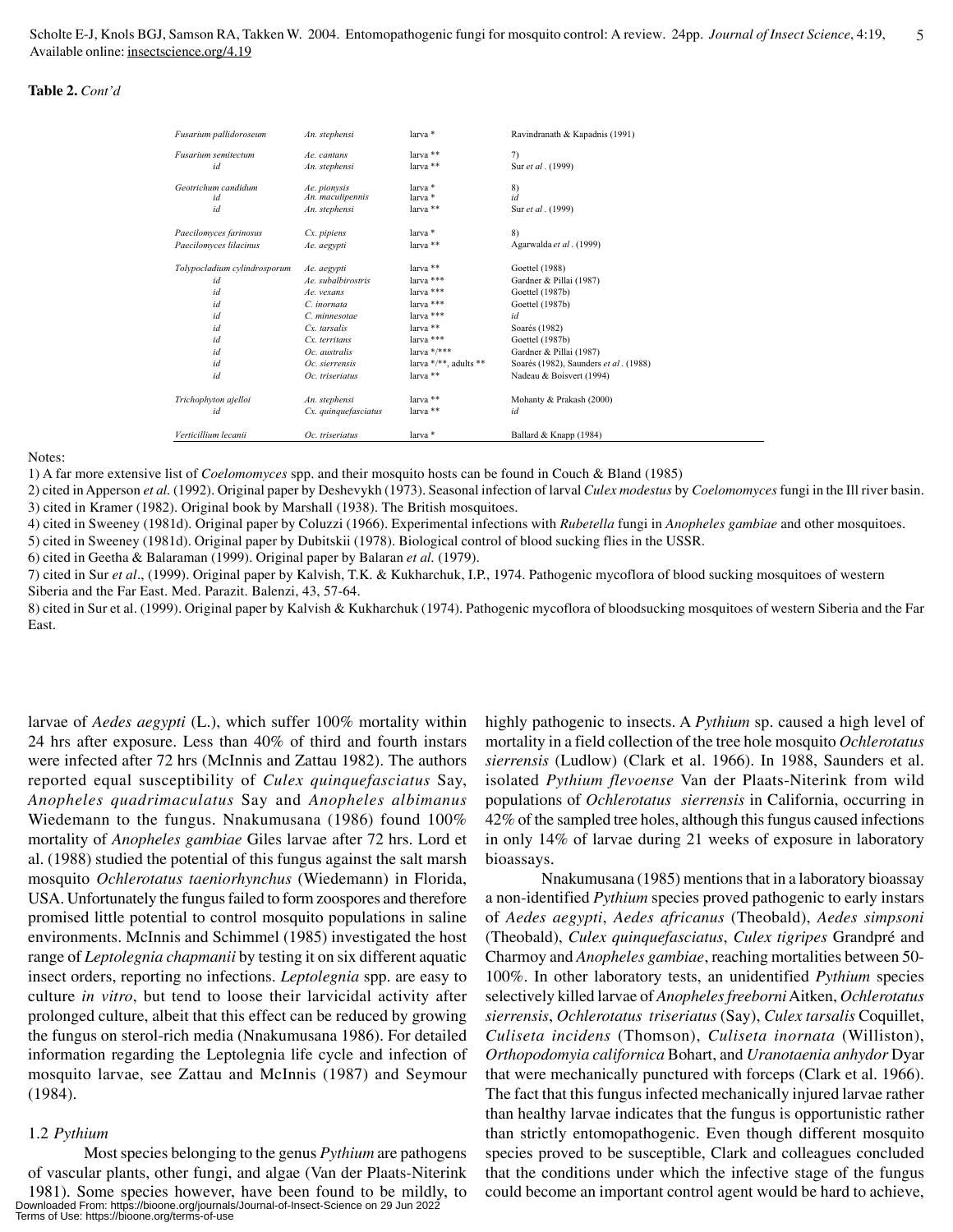Scholte E-J, Knols BGJ, Samson RA, Takken W. 2004. Entomopathogenic fungi for mosquito control: A review. 24pp. *Journal of Insect Science*, 4:19, 6 Available online: insectscience.org/4.19

and rather unpractical.

Su et al. (2001) isolated *P. carolinianum* Matthews from Guizhou province, China, in 1994. In outdoor bioassays the authors found infection levels of 13.3-100% in *Culex quinquefasciatus* larvae, and mentioned that a population of *Aedes albopictus* (Skuse) was 'markedly controlled', but no infection percentages were given. Notwithstanding the pathogenicity of some *Pythium* species to mosquitoes, on the whole they are not considered suitable for biocontrol of mosquitoes. For detailed taxonomic information about the genus *Pythium*, see Van der Plaats-Niterink (1981).

#### 1.3 *Lagenidium*

Only one species of the genus *Lagenidium* is known to be a facultative parasite of mosquito larvae, namely *Lagenidium giganteum*. It consists of two stages: oospores (sexual), and zoospores (asexual) (See Fig. 1). Although this fungus has been named *Lagenidium culicidum* Umphlett in some publications (Umphlett and Huang 1970; McCray et al. 1973), this was later shown to be *Lagenidium giganteum* (Couch and Romney 1973).

*Lagenidium giganteum* was first described by Couch (1935) from a combined collection of copepods and mosquito larvae (*Culex* and *Anopheles*) in North Carolina, USA. The geographical distribution is wide: North America, Europe, Africa, Asia, and even Antarctica (Federici, 1981). The fungus has caused high mortalities in mosquito populations in many laboratories, small- and large-scale field studies (California and North Carolina), especially in *Culex* (Merriam and Axtell, 1982; Jaronski and Axtell, 1983), *Mansonia* (Florida) (Cuda et al. 1997) and *Anopheles* species (Kerwin and Washino, 1987). Laboratory tests by McCray et al. (1973), showed that the fungus could successfully infect and kill larvae of *Aedes aegypti*, *Ochlerotatus triseriatus*, *Aedes mediovittatus* (Coquillett), *Ochlerotatus taeniorhynchus* Wiedemann, *Ochlerotatus sollicitans* (Walker), *Ochlerotatus taeniorhynchus* Theobald, *Culex quinquefasciatus* and *Culex restuans* Theobald (Umphlett and Huang, 1970). Anophelines were not found to be susceptible. Also, the fungus is not effective for mosquitoes in brackish or organically rich aquatic habitats (Merriam and Axtell, 1982). The fungus was also ineffective against *Ochlerotatus taeniorhynchus* Dyar and Knab, *Ochlerotatus tormentor* Dyar and Knab, *Anopheles crucians* Wiedemann, *Culex peccator* Dyar and Knab, *Psorophora howardii* Coquillett, *Uranotaenia sapphirina* (Osten Sacken) (Glenn and Chapman 1978), and *Aedes albopictus* (Becnel et al. 1996). Suh and Axtell (1999) found maximum virulence of *Lagenidium giganteum* against *Culex quinquefasciatus* at concentrations of >150 zoospores ml<sup>-1</sup> of water, at water temperatures between 20 and 30° C Survival of zoospores as indicated by mosquito larval mortality was greatest at 25° C and was similar at 30, 33, and 35° C. No infection occurred at 17° C and less than 20% larval mortality occurred at 19° C for any age of zoospores. Golkar et al. (1993) studied this variation in susceptibility between different culicines and anophelines in terms of encysting zoospores and host defense reactions. For *Anopheles gambiae* it was found that, even though a larger number of zoospores attached to its cuticle than would normally be expected in nature, its efficient fast and intense defense (melanization) reaction successfully protected 56% of exposed specimens from death. This immune response was much faster than that observed for *Aedes*

Downloaded From: https://bioone.org/journals/Journal-of-Insect-Science on 29 Jun 2022 Terms of Use: https://bioone.org/terms-of-use



**Figure 1.** Generalized life cycle for *Coelomomyces giganteum*. Motile zoospores (A) attach to, and penetrate (B) cuticle of mosquito larva (lateral view). Hyphae grow (C), septate (D), and start forming sporangia (E). Exit vesicles with zoospores (F) (asexual cycle) or oospores (G) (sexual cycle) are formed (drawn by Ernst-Jan Scholte, modified after Fetter-Lasko and Washino (1983)).

*aegypti* and *Culex pipiens* L. Although a very small number of zoospores attach to and penetrate the cuticle of *Aedes aegypti* and *Culex pipiens* (compared to the number attached to *Anopheles gambiae*), approximately 99% of both species succumb to fungal infection. McCray et al. (1973) found 100% mortality of several *Aedes* and *Culex* larvae, including *Culex quinquefasciatus*. Other studies show that 100% mortality occurs when the larvae are very young. Orduz and Axtell (1991) reported high virulence for 1-2 day old larvae, intermediate mortality in 3-day-old larvae and low mortality in 4-5 day old larvae. Kerwin and Washino (1987) supported this finding and suggested that *Lagenidium giganteum* zoospores might not recognize late instars of otherwise susceptible mosquito species.

As a facultative parasite, *Lagenidium giganteum* can grow vegetatively both as pathogen on mosquito larvae, or as a saprophyte in aquatic environments (Federici 1981; Service 1983; Legner 1995; Sur et al. 2001). Maintenance of the fungus *in vivo*, though laborintensive, is possible (Kerwin and Petersen 1997), but *in vitro* culture using both defined and complex media (Kerwin et al. 1986; Guzman and Axtell 1986; Sur et al. 2001) is more commonly practiced (Kerwin and Petersen 1997). For small-scale culture of *Lagenidium giganteum*, solid media are used. For large-scale (10-1000 L) production, liquid cultures of yeast extract-based media (Kerwin and Petersen 1997) are utilized.

Fungal reproduction is both asexual (zoospores) and sexual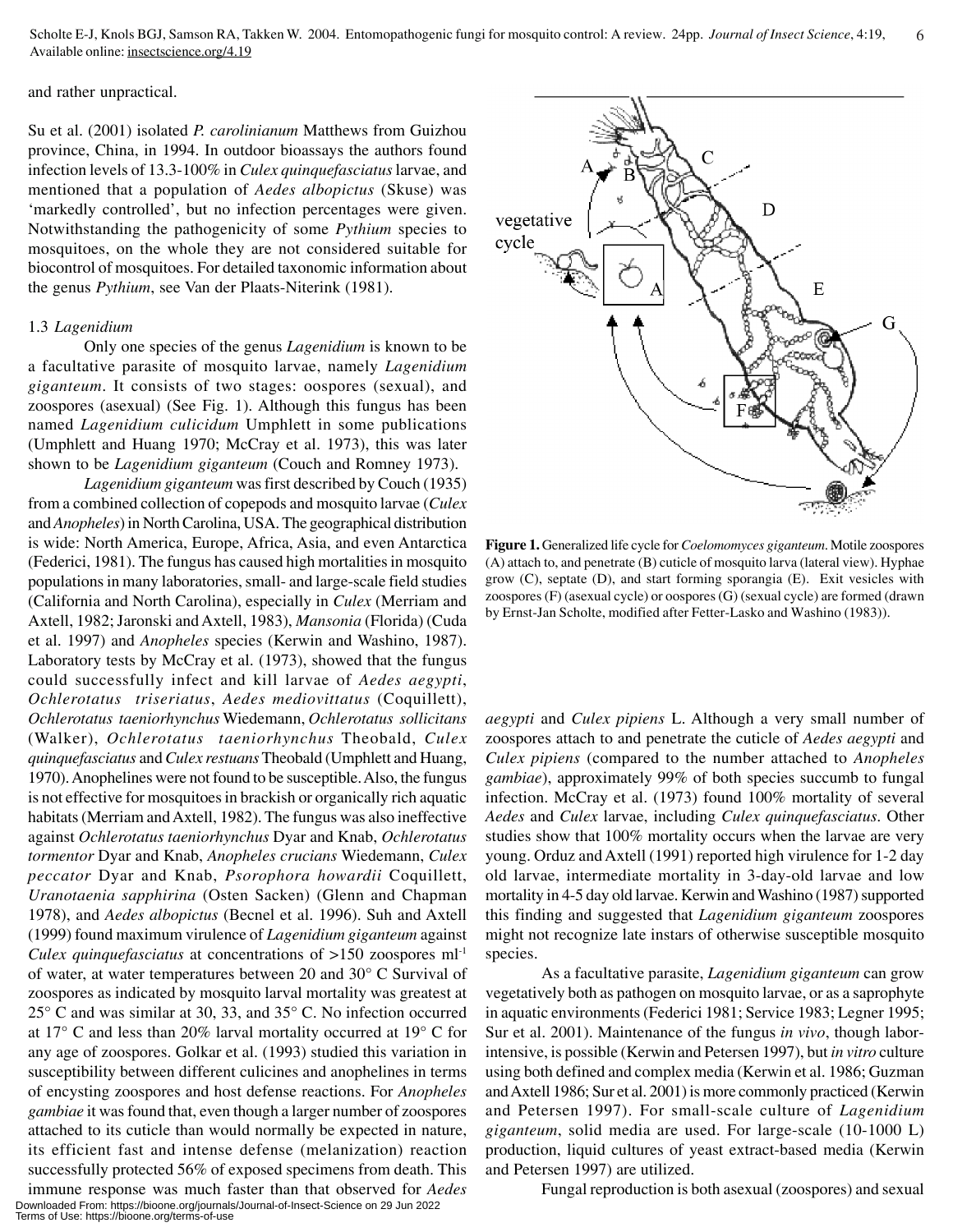Scholte E-J, Knols BGJ, Samson RA, Takken W. 2004. Entomopathogenic fungi for mosquito control: A review. 24pp. *Journal of Insect Science*, 4:19, 7 Available online: insectscience.org/4.19

(oospores) (Federici 1981). In order to infect mosquito larvae, zoospores must be formed. These biflagellate, motile zoospores are the asexual stage of the fungus. They do not have a cell wall, and are therefore too fragile to be used directly for mosquito control (Kerwin et al. 1994). A further disadvantage of the asexual stage is its short shelf life; zoospores survive for only 48 hrs after emerging from an infected larva. Further problems include the need to keep the mycelium completely hydrated, its susceptibility to be overwhelmed by contaminating microorganisms following formulation, lack of stability under extreme temperatures, and special handling required to keep the formulated product from becoming anaerobic (Su et al. 1986; Kerwin and Washino 1986; Kerwin et al. 1994). Several methods have been tried to overcome these issues, for instance by encapsulating the fungus in several types of calcium alginate beads (Rueda et al. 1990, 1991; Patel et al. 1990). This proved to increase retention of infectivity against mosquito larvae and more convenience in storing, handling and application (Rueda et al. 1990). The level of control of anophelines, for instance, was found to increase when 1% ground cork was added to the capsules (Rueda et al. 1991).

Oospores, the sexual stage of *Lagenidium giganteum*, can also be used as inoculum. They are dormant propagules, resistant to desiccation and mechanical abrasion and stable for at least seven years, which allows multivoltine persistence of the fungus in some habitats (Kerwin and Washino 1986; Kerwin et al. 1994). Unfortunately, mass production yields of oospores remain orders of magnitude below that of the less stable mycelial (asexual, presporangial) stage, and continued problems with spore activation have prevented large-scale field tests (Merriam and Axtell 1982; Kerwin and Washino 1987; Legner 1995, Kerwin and Petersen 1997). Research is continuing to improve oospore yields, which would be much more useful than zoospores in large-scale operational mosquito control programs .

Zoospores of the fungus appear harmless to most aquatic invertebrates (one or more species in the animal groups of Polychaeta, Ostracoda, Copepoda, Cladocera, Diptera, Coleoptera, Hemiptera, and Odonata) (Nestrud and Anderson 1994), and to vertebrates (mallard ducks, mice, rats, and rabbits) (Kerwin et al. 1990). Only *Daphnia* spp. and copepods reported by Couch (1935), three cladoceran species and a chironomid species reported by Nestrud and Anderson (1994) were found to be susceptible.

In spite of these non-target effects, a *Lagenidium giganteum*-based product was commercialized under the name Laginex by AgraQuest (California, USA) until 1999. It was claimed to be particularly effective against *Culex* spp., but the kind of spore used was not mentioned (Khetan 2001). The fungus is compatible with the bacterial agents Bti and *Bacillus sphaericus* Meyer and Neide when used against *Culex quinquefasciatus* (Orduz and Axtell 1991), with the fungus having the distinct advantage over Bti in that it is able to recycle in stagnant water, infecting multiple and overlapping generations of mosquitoes (Legner 1995). In field trials in which Laginex 25 was compared with Vectobac-12AS (Bti), Laginex reduced *Culex quinquefasciatus* larvae by 100% for 22 days whereas Vectobac-12AS required retreatment by the  $10<sup>th</sup>$  day (Hallmon et al. 2000). Results from a small scale field trial in North Carolina indicated that *Lagenidium giganteum* recycled for an entire season despite periodic scarcity of hosts and short-term drought,

Downloaded From: https://bioone.org/journals/Journal-of-Insect-Science on 29 Jun 2022 Terms of Use: https://bioone.org/terms-of-use

with infections ranging from 0-100% (Jaronski and Axtell, 1983). A large-scale field trial in Californian rice fields, using mycelium from either 20 or 30 liters of fermentation beer per hectare resulted in 40%-90% infection of *Culex tarsalis* and *Anopheles freeborni* sentinel larvae (Kerwin and Washino, 1987). For details about culture media, see Kerwin and Petersen (1997) and for detailed information about the life cycle of *Lagenidium giganteum*, see Kerwin et al. (1994), Kerwin and Peterson (1997), or Woodring et al. (1995).

## 1.4 *Crypticola*

*Crypticola clavulifera* Humber, Frances and Sweeney has been isolated from the midge *Forcipomyia marksae* Tokunaga (Ceratopogonidae) in Queensland, Australia, in 1984 (Frances et al. 1989). Its biology is similar to that of *Lagenidium giganteum* . In the laboratory the fungus successfully infected *Aedes notoscriptus* (Skuse), *Anopheles farauti* Laveran, *Culex annulirostris* Skuse, *Culex quinquefasciatus* (Frances, 1991), and *Aedes aegypti* (Frances et al. 1989, Frances 1991). *Aedes kochi* (Dönitz) was not susceptible (Frances 1991). Despite its pathogenicity to several mosquito species no further studies have been published on this fungus.

#### 2 *Chytridiomycota*

Members of this phylum are aquatic saprobes or parasites growing on decaying and living organic material, both in freshwater and soils (Kirk et al. 2001). They have flagellate zoospores, and chitinous hyphae. The phylum consists of 5 orders, of which the Blastocladiales contains the only mosquito-pathogenic genus of this group: *Coelomomyces*.

#### 2.1 *Coelomomyces*

The genus *Coelomomyces* consists of more than seventy species of obligatory parasitic aquatic fungi that undergo a complex life cycle involving alternating sexual (gametophytic) and asexual (sporophytic) generations (Couch and Bland 1985) (See Fig. 2). The genus has been found in all continents except Antarctica (Roberts 1974). Unlike most other entomogenous fungi, which have rather wide host ranges, involving species in several orders of insects, *Coelomomyces* is almost entirely restricted to aquatic Dipteran insects, including *Culicidae, Psychodidae, Chironomidae, Simuliidae* and *Tabanidae* (Arêa Leão and Carlota Pedroso 1964; Chapman 1974; Roberts 1970). Susceptibility studies indicate that most *Coelomomyces* spp. are probably not host-specific, but nevertheless have relatively restricted host ranges (Federici 1981).

Because of the high pathogenicity of many *Coelomomyces* species to mosquito larvae, the fungal genus has interested many researchers. Publications on *Coelomomyces* and the Oomycete *Lagenidium giganteum* together compromise the majority of studies published on entompathogenic aquatic fungi that affect mosquito larvae. Chapman and Woodard (1966) listed all hosts for *Coelomomyces* found in the USA. They list seventeen species belonging to six mosquito genera (*Culex*, *Culiseta*, *Aedes*, *Anopheles*, *Psorophora*, and *Uranotaenia*), with fungi being most common in the genus *Anopheles* followed by *Aedes* and *Culex* (Chapman 1974). Roberts and Strand (1977) listed 22 *Coelomomyces* species found on 31 mosquito species and Weiser (1988) listed up to 28 *Coelomomyces* species found on over 60 mosquito species. The basic life cycle has been determined for 11 of the 60 species and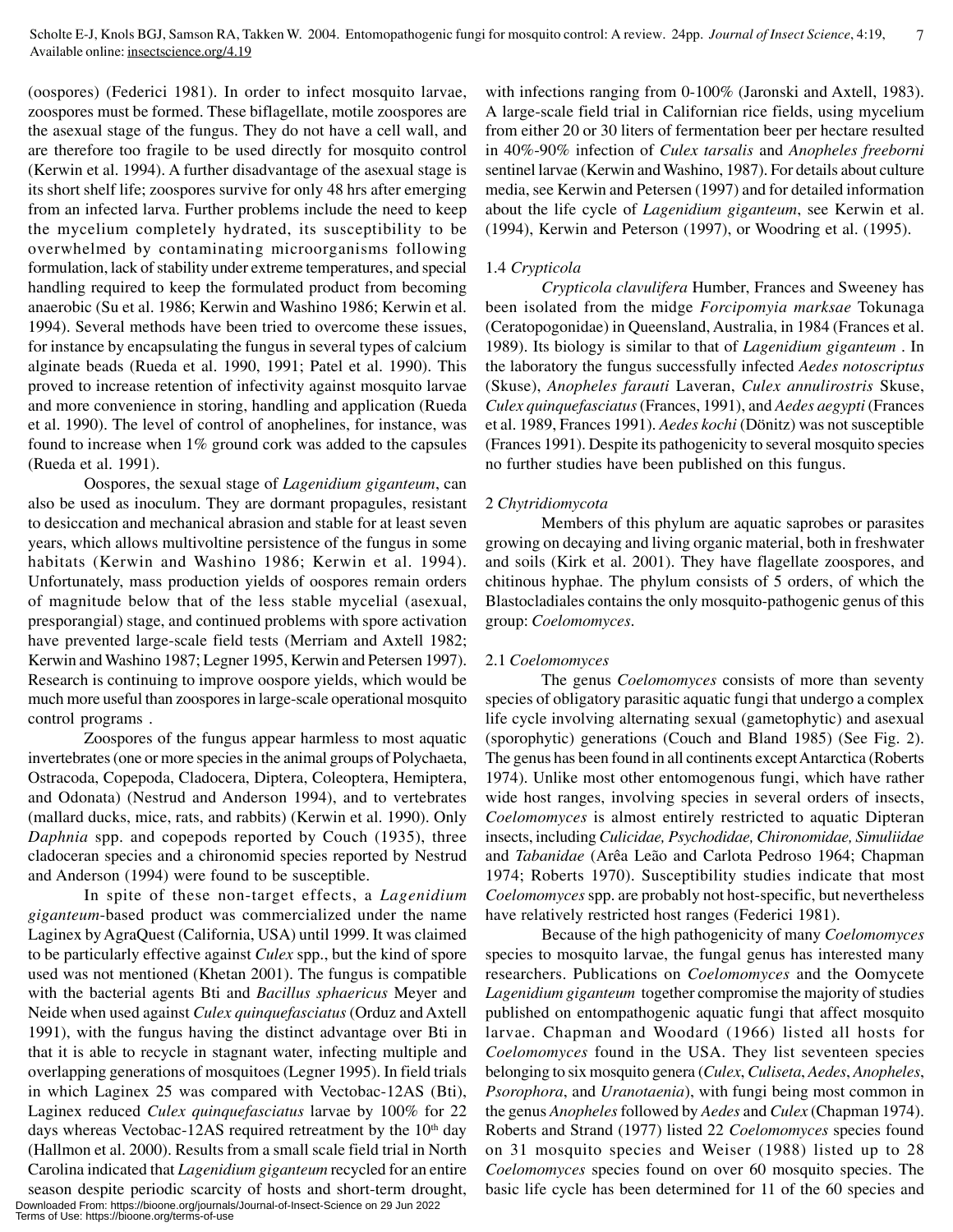

**Figure 2.** Generalized life cycle for species of *Coelomomyces*. (A) Biflagellate zygote infects hemocoel of mosquito larvae (lateral view) producing hyphagens, which later form hyphae. (B,C) Hyphae grow in the hemocoel and form resting sporangia. Occasionally, if infected (female) larvae survive to the adult stage, resting spores are formed and dispersed by 'oviposition'. Ultimately, meiospores (D) are released, which infect a copepod and produce gametophytes (E), each one of each will form gametangia (F) that release gametes of a single-mating type (G). Gametes of opposite mating type fuse inside or outside (H) copepod, forming a biflagellate zygote that completes the cycle by infecting another mosquito larva (drawn by Ernst-Jan Scholte, modified after Federici (1981)).

subspecies of *Coelomomyces* recognized by Couch and Bland (1985). Of those 60 species, *Coelomomyces indicus* Iyengar, a strain with special features and wide distribution has been given much attention. This species has been reported from Africa, the Philippines, India, and Pakistan. The Dipteran hosts include 16 species of anopheline mosquitoes, including several important vectors of malaria, such as *Anopheles gambiae* (Muspratt 1946). It is known to persist and cause periodic epizootics in rice fields in Southeast Asia (Whisler et al. 1999), Egypt (Gad and Sadek 1968) and Kenya (Service 1977).

The life cycle of *Coelomomyces* is complex and includes obligatory development in an intermediate microcrustacean host (cyclopoid copepods, harpacticoid copepods, or ostracods) and two mosquito generations for completion (Whisler et al. 1974, 1999; Lucarotti and Andreadis 1995). The fungus survives unfavorable environmental conditions, such as cold or dry periods, as resting sporangia (RS) (Buchanan and Pillai 1990) that develop from diploid hyphae in infected mosquito larvae. Normally, the larvae die in the 4th stage and RS are released as the cadavers decompose. Meiosis occurs in the RS and the posteriorly uniflagellate meiozoospores that emerge from the RS infect the appropriate microscrustacean host and establish the haploid, gametophytic stage, which develops in the hemocoel (Padua et al. 1986; Federici 1995; Lucarotti and Andreadis 1995). At maturation, the gametophyte cleaves forming thousands of uniflagellate gametes. Cleavage results in death of the Downloaded From: https://bioone.org/journals/Journal-of-Insect-Science on 29 Jun 2022 Terms of Use: https://bioone.org/terms-of-use

copepod and escape of the gametes, which fuse forming biflagellate zygotes (zygospores) that seek out to infect another mosquito larva (Lucarotti and Andreadis 1995). The zygotes encyst preferentially on the intersegmental membranes of young and/or recently molted (Lacey and Undeen 1986) mosquito larvae. They enter epithelial cells just below the larval cuticle by means of a penetration tube. From there, the fungus enters the hemocoel where it uses the reserves of the larval fat body to develop into irregularly shaped hyphae without cell walls (Roberts 1974). Sporangia are produced within the hyphae at their tips. These sporangia usually become so numerous that they virtually fill the hemocoel (Roberts 1974). In most cases the larva then dies and forms resting spores (to complete the life cycle). Occasionally, however, the infected larva pupates and ecloses to produce infected adults, an event that Mitchell (1976) credited to be described first by Zharov in 1973 for adult *Aedes vexans* (Meigen) infected with *Coelomomyces psorophorae* Couch. The same phenomenon was later described for *Coelomomyces stegomyiae* var. *stegomyiae* Keilin infecting adult *Aedes albopictus* (Laird et al. 1992). Later studies by Lucarotti (1992), Shoulkamy et al. (1997), and Lucarotti and Shoulkamy (2000), describe this process in more detail for adult *Aedes aegypti* infected with *Coelomomyces stegomyiae*. In adult female *Aedes aegypti*, the infection is mostly localized in the ovaries (Lucarotti 1992). During the first 72 hrs following eclosion, as the ovaries enlarge under the influence of juvenile hormone, the hyphae in the hemocoel are transferred to the interstitial spaces of the ovaries. The hyphae in the ovaries will mature to RS in response to changes in host ecdysone levels following a blood meal (Lucarotti 1992). Even though *Coelomomyces*-infected females will mate, no eggs will develop in the ovaries. Females do, however, attempt to oviposit, but instead of eggs, resting spores are laid (Lucarotti 1987, 1992). Infected adult female mosquitoes therefore play a role in the transmission of the fungus to new habitats, which is especially useful for those species of *Coelomomyces* that infect mosquitoes occupying small habitats such as tree holes or water containers (Laird et al. 1992; Lucarotti and Andreadis 1995; Shoulkamy et al. 1997).

In contrast to other types of pathogens reported from mosquitoes, many species of *Coelomomyces* are known to cause significant epizootics, which can persist in larval populations over several years and result in prevalence and mortality rates exceeding 50% and often ranging higher than 90% (Apperson et al. 1992). For an extensive overview of the genus *Coelomomyces* and its hosts, its epizootics in mosquito populations and control programs, see Couch and Bland (1985). For details on the infection process, see Shoulkamy and Lucarotti (1998), and Couch and Bland (1985).

In a review of data obtained from mosquito populations in Louisiana, Chapman (1985) noted infection rates of 96% for *Coelomomyces psorophorae* in *Psorophora howardii* Coquillett and *Culiseta inornata* (Williston), 97% for *Coelomomyces macleayae* Laird in *Aedes triseriatus*, 92 % of *Coelomomyces pentagulatus* in *Culex erraticus* (Dyar and Knab), and 100% for *Coelomomyces punctatus* Couch in *Anopheles crucians*. Legner (1995) mentions studies in which infection levels exceeding 95% were reported from *Culiseta inornata* and *P. howardii* by *Coelomomyces psorophorae* and in *Ochlerotatus triseriatus* by *Coelomomyces macleayae* and 85 percent in *Culex peccator* Dyar and Knab by *Coelomomyces pentangulatus*. Infection levels as high as 100% have been reported.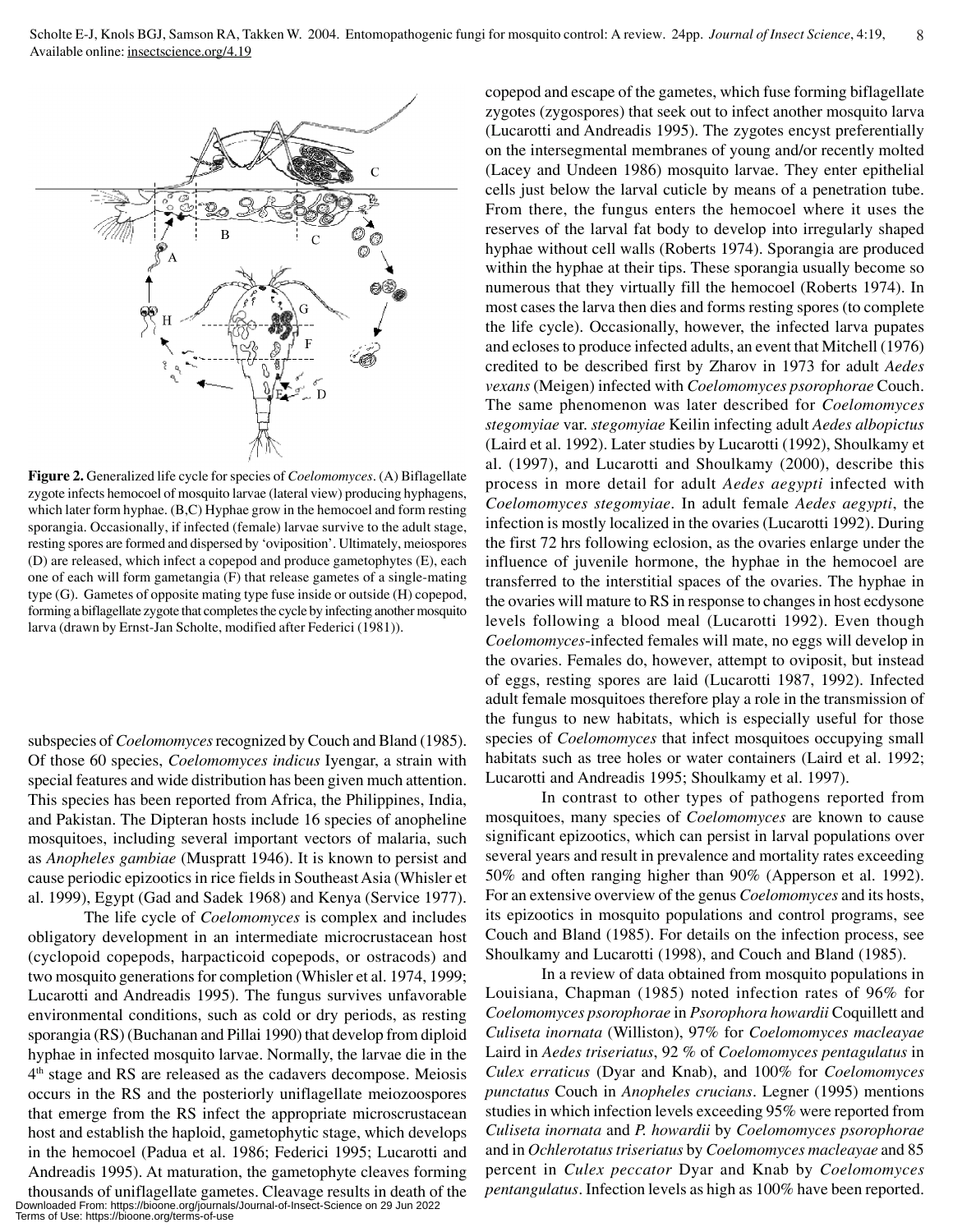Apperson et al. (1992) cite studies by Deshevykh (1973), who found *Coelomomyces iliensis* Dubitskij for a two-year period in *Culex modestus* Ficalbi in Kazachstan, and Muspratt (1963), who reported 100% *Coelomomyces* infection in some Zambian *Anopheles gambiae* populations. However, even though many epizootics have been reported, field incidence of mycoses caused by *Coelomomyces* spp. in mosquito larvae is low (Lacey and Undeen 1986). Infection rates of 24-48% were reported in *Anopheles crucians* and *Anopheles quadrimaculatus* in the southeastern USA (Umphlett 1970). The latter infection level was maintained for three years, showing that the fungus did indeed persist, although the infection levels decreased over time to a mere 10% (Umphlett 1969). This decline in mosquito infection rates over a period of several years may be due to reduced copepod populations resulting from parasitisation by *Coelomomyces* (Apperson et al. 1992). In the southern USA, Umphlett (1970) and Chapman and Glenn (1972) reported the persistence of *Coelomomyces punctatus* for at least 4 years in populations of anopheline larvae, with infection rates ranging from 12-67%. In 1976, *Coelomomyces* was introduced on a small Pacific island to control *Aedes polynesiensis* Marks, a vector of filariasis (Laird 1967). This trial marks one of the few attempts to establish a mosquito pathogen in an area where it did not previously exist. The introduction was successful and the fungus remained active in the new locality for at least seven years. Other successful field trials thus far have been conducted with *C. iliensis* in the former Soviet Union. High levels of mortality in mosquito larvae over a broad geographical area were reported after inoculation of habitats with infective material (Lacey and Undeen 1986). However, results from such field trials are often less clear-cut, due to large variations in infection levels (Chapman 1974; Federici 1981; Service 1983). For example, following treatment of a rice field in Egypt with sporangia (prior to drying at the end of the growing season) from *Anopheles pharoensis* Theobald, infection levels in larvae collected the following season varied between 0-94% (Roberts 1974). Couch (1972) introduced sporangia of *Coelomomyces punctatus* into ditches of North Carolina (USA) along with eggs of *Anopheles quadrimaculatus*. Infection rates in larvae collected 10-15 days later varied from 0-100% (mean 60%). Additionally, Federici (1981) mentions that Dzerzhinskij et al. (1975) obtained similar fluctuating infection levels with *Coelomomyces iliensis* against *Culex modestus* in the former Soviet Union.

These unpredictable infection rates, together with its complicated life cycle make this fungus unsuitable for the control of mosquito populations, according to Service (1983). In contrast, Federici (1981) and Lacey and Undeen (1986), after reviewing the potential of various *Coelomomyces* species for mosquito control, conclude that the fungus does offer potential. They lay emphasis on the relative specific host range (mainly mosquitoes) and the devastating effects of natural epizootics on larval populations. Kerwin and Petersen (1997) add to this the development of resistance by mosquitoes to available insecticides, and the subsequent need to improve knowledge of alternative methodologies, such as the use of *Coelomomyces*, to control mosquito populations. The most important reason for the fungus not being used very often for biological control of mosquitoes is the difficulty of mass-production, because its complex life cycle includes micro-crustaceans. Even

though some progress has been made in culturing mycelia on Downloaded From: https://bioone.org/journals/Journal-of-Insect-Science on 29 Jun 2022 Terms of Use: https://bioone.org/terms-of-use

synthetic media (Castillo and Roberts 1980; Shapiro and Roberts 1976), no species of *Coelomomyces* has been successfully cultured *in vitro* to date. Further application of *Coelomomyces* as a direct mosquito control agent is dependent on the development of easily cultured inoculum (Legner 1995).

# 3 *Zygomycota*

The phylum Zygomycota exists of the two Classes, the Trichomycetes and Zygomycetes. Zygomycetes are characterized by the presence of a coenocytic mycelium, by the absence of flagellate spores, and by sexual reproduction through the formation of zygospores. The most important entomopathogens in the Zygomycota belong to the order Entomophthorales (Humber 1997). There are presently about 200 known species classified in six genera of entomopathogenic fungi in this order. All but one genus (*Massospora*) are characterized by the production of forcibly discharged spores (Khachatourians 1991) (See Fig. 3). Entomophthorales have been reported from many regions, including Africa, but the majority of the literature is on species from the northern hemisphere. Many epizootics have been reported, most of them in rather cool  $(1-20^{\circ} \text{ C})$ , moist  $(44-100\% \text{ RH})$  biotopes in middle and northern Europe, the former Soviet Union and North America. They are common, obligate pathogens of a wide range of insects, typically infecting adults (except for *Entomopthora aquatica* J.F. Anderson and Anagnostakis and *Entomopthora conglomerata* Sorokin (Keller) that have been found on aquatic stages of insects), and unable to grow saprophytically (Bidochka et al. 2000; Eilenberg 2000). Many species have restricted host ranges and some predominantly infect mosquitoes (Humber 1997).

The life cycle of an Entomophthorales starts with a spore that infects a host by penetration of the integument. This takes

**Figure 3.** Generalized life cycle of an entomophthorous fungus. Conidiophores (A) on host (in this example a mosquito) forms primary conidium (B), which may form secondary conidium (C), which in turn may form tertiary conidium (D) in absence of a suitable host. Capilliconidia, formed from other conidia, may be formed, infecting a new host. Hyphal bodies (F) are formed and develop into mycelium and stroma (G), which produce resting spores (H) or conidiophores (A). Drawn by Ernst-Jan Scholte, modified after Tanada & Kaya (1993).

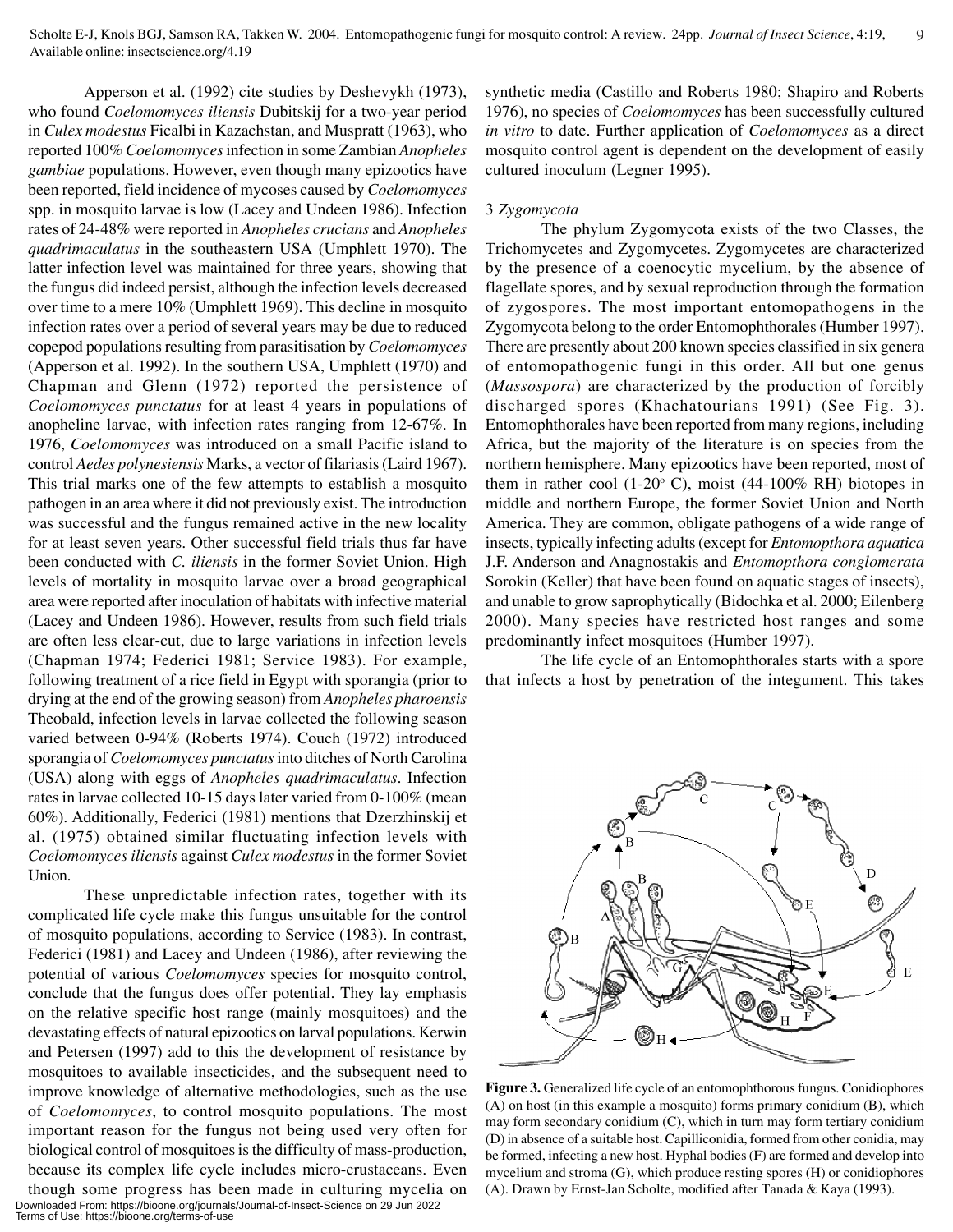place some 12 hrs after initial contact (Low and Kennel 1972). The fungus develops vegetatively in the host hemocoel by producing small, readily circulated, rod-like hyphal bodies and, depending on the temperature, completes the infection-cycle normally within a few days (Humber 1997). After completing the infection, just before the host dies, the insects are sometimes fixed to a substrate (e.g. leaves) by special hyphae (rhyzoids). After death of the host, the fungus produces sporangiophores, which actively discharge new, primary, spores. These primary spores are short-lived. Roberts (1974) reports that infected adults were no longer useful as inoculum eight days after the first spores were produced. Primary spores that do not contact a suitable host upon discharge have the ability to produce secondary spores, which may also be forcibly dispersed (Humber 1997; Eilenberg 2000). Although spores of Entomophthorales are far bigger than conidia of Hyphomycetes, aerial distribution is not uncommon (Hajek and St. Leger 1994). To survive the winter, they develop thick-walled spores, which are usually referred to as resting spores, although in strict mycological terms they are zygospores (Humber 1997). These resting spores form new primary spores in the spring.

In reviews on Entomophthorales, their potential for biocontrol is often stressed because of high levels of infection observed in nature, and the theory that they can remain active in a site for several years (Hajek and St. Leger 1994; Eilenberg 2000). Release-experiments with *Entomopthora maimaiga* in Michigan showed that the fungus is able to establish itself easily in new territory and cause epizootics in target species (Smitley et al. 1995). Unfortunately, no commercial formulations are yet available. For more detailed information about the biology, infection and host ranges of the order Entomophthorales, see Eilenberg (2002).

Trichomycetes are fungi that live hidden within the digestive tract of many arthropod species within several orders (including larvae of Diptera, Ephemeroptera and Plecoptera, and adults of some isopods, cladocerans, amphipods, copepods, Collembola, Coleoptera, and diplopods (Lichtwardt et al. 1999). They may be seen as branched or unbranched fungal bodies (thalli) firmly attached to the gut lining and lying within the gut lumen from which they obtain their nutrients (Lichtwardt 1986). The class contains four orders, only one of which, Harpellales, contains a genus, *Smittium*, with mosquito-pathogenic species. For detailed information on the biology of Trichomycetes, see Lichtwardt (1986).

# 3.1 *Conidiobolus*

Lowe et al. (1968) reported *Conidiobolus coronatus* (Constantin) Batko (formerly *Entomohphtora coronata*) in *Culex quinquefasciatus* from a colony of adult mosquitoes maintained in large, outdoor screened cages. The fungus has been found in several orders of insects and in two other classes of invertebrates, and is considered to have the widest host range among the Entomophthorales, but it is a rather weak pathogen (Humber 1997). Adult *Ochlerotatus taeniorhynchus* and *Culex quinquefasciatus* treated with *Conidiobolus coronatus* suffered increased mortality at 7 days post-treatment (Lowe and Kennel 1972). This increase was greater in *Ochlerotatus taeniorhynchus* than in *Culex quinquefasciatus*. However, besides infecting insects, this species has been reported as causing facial infection in man (Bras et al.

1965) and horses (Emmons and Bridges 1961), therefore excluding Downloaded From: https://bioone.org/journals/Journal-of-Insect-Science on 29 Jun 2022 Terms of Use: https://bioone.org/terms-of-use

its use as a biocontrol agent. Aside from *Conidiobolus coronatus*, no infections of vertebrates have been reported for insect-parasitizing Entomophthorales.

# 3.2 *Entomophthora*

As in other Entomophthoraleans, *Entomophthora* infections primarily occur in adult rather than in larval mosquitoes. *Entomophthora culicis* (Braun) Fresenius was discovered and described from adult *Culex pipiens* in Germany in 1855 (Braun 1855). Kramer (1982) lists a number of mosquito species on which the fungus occurs in nature, including other *Culex* species, *Ochlerotatus detritus* (Haliday), *Anopheles maculipennis* Meigen, *Myzomyia hispaniola* Theobald (synonym for *Anopheles cinereus* Theobald), and an unspecified Asian *Aedes* species. In a laboratory study 80% infection of adult *Aedes aegypti,* and 100% of *Anopheles stephensi* Liston, was achieved from diseased adult midges, *Chironomus decorus* Johannsen (Kramer 1982). In a study published a year later by the same author, transmission of *Entomophthora culicis* from the donor *Cricotopus similis* Goetghebuer (a Chironomid) to the mosquitoes *Anopheles stephensi* and *Culex pipiens* was possible, but infection rates differed. 100% of *Anopheles stephensi* succumbed to infection compared to only 20% of *Culex pipiens* (Kramer 1983). Mortalities of over wintering mosquitoes infected with *Entomophthora* spp. (e.g. *Entomophthora destruens* Weiser and Batko and *E. culicis*) in damp, relatively cold biotopes such as caves or basements are frequently very high (Chapman 1974; Roberts 1974; Weiser 1988). Mortalities of 85-100% in former Czechoslovakia and 80-90% in the Netherlands have been reported (Teernstra-Eeken and Engel 1967; Mietkiewski and Van der Geest 1985). Roberts (1974) describes a study by Goldberg (1970), where *Culex pipiens* was infected with an Entomophthora species. Fieldcollected infected adults were used as inoculum, resulting in 0% infection in 1-3<sup>rd</sup> instar larvae,  $25\%$  in 4<sup>th</sup> instars, 63-88% in pupae, 33-67% in male adults, and 65-100% in female adults. Roberts (1974) then summarizes several reports of *Entomophthora conglomerata, Entomophthora destruens*, or unclassified Entomophthora sp. infecting *Culex pipiens* in nature (yielding infection rates of 49%, 100% and 97%, respectively) suggesting that the fungal isolates involved may be rather species-specific. *Entomophthora muscae* (Cohn) Fresenius, a well-known Entomophthora species that causes epizootics among pest flies, proved to be able to infect only 3% of exposed *Aedes aegypti* (Steinkraus and Kramer 1987). Further, *Entomophthora conica* (Nowakowski) Remaudiére and Hennebert, *Entomophthora culicis*, *Entomophthora destruens*, *Entomophthora gracilis* (Thaxter) Remaudiére and Hennebert, *Entomophthora henrici* (Molliard) Humber and Ben-Ze'ev, *Entomophthora papilliata*, *Entomophthora radicans* (Brefeld) Batko, *Entomophthora rhizospora* (Thaxter) Remaudiére and Hennebert, *Entomophthora schroeteri*, *Entomophthora thaxteriana* Petch, and *Entomophthora variabilis* (Thaxter) Remaudiére and Hennebert, have also been found to infect mosquitoes belonging to the genera *Aedes*, *Culex*, *Anopheles*, and *Culiseta* (Anderson and Ringo 1969; Roberts 1974; Eilenberg 2000).

There are probably localities where *Entomophthora* spp. could be profitably introduced for control of hibernating mosquito populations, but there are no reports of such trials to date. A drawback of using Entomophthora for mosquito control would be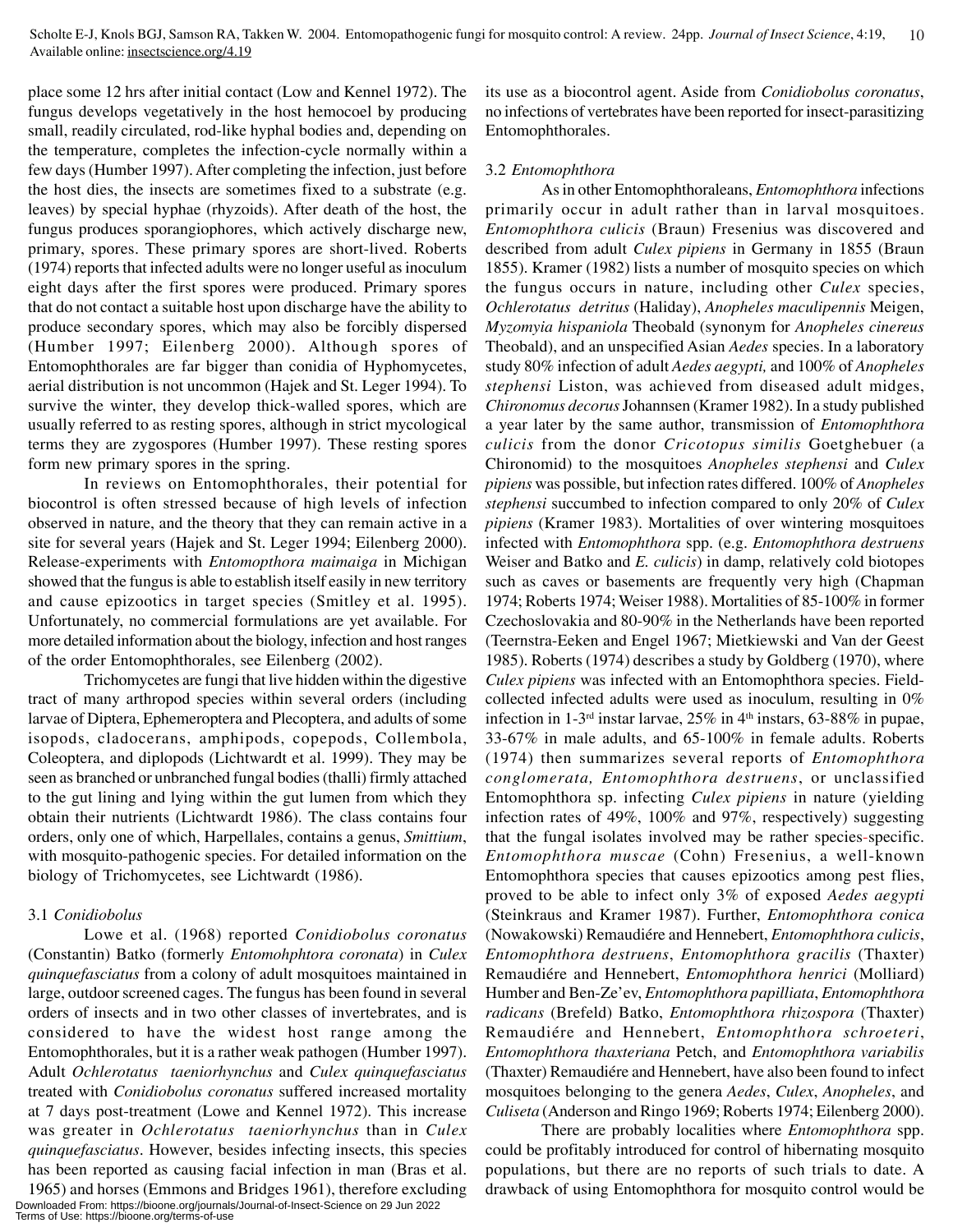Scholte E-J, Knols BGJ, Samson RA, Takken W. 2004. Entomopathogenic fungi for mosquito control: A review. 24pp. *Journal of Insect Science*, 4:19, 11 Available online: insectscience.org/4.19

that spores are unable to withstand humidities below 75% RH (Wildin, 1973). An option could be to use resting spores, which remain viable for long periods, but prolonged dormancy and asynchronous germination have proven to be obstacles for practical application (Hajek and St. Leger 1994). To use Entomophthora for mosquito control, effective *in vitro* growth systems need to be developed, because most species are, as yet, unable to grow under mass-production fermentation conditions (Roberts 1974; Papierok and Hajek 1997; Eilenberg 2000). *Entomophthora destruens* has been cultured on several media, but this fungal material was not infective. However, *Entomophthora culicis* can be isolated and grown on several media (Kramer 1982; Papierok and Hajek 1997), but to produce quantities needed for large-scale bioassays and field tests, improvements in culturing methods must be made (Eilenberg 2000).

# 3.3 *Erynia*

*Erynia aquatica* (J.F. Anderson and Anagnostakis) Humber is one of the few species within the Entomophthorales that infects aquatic stages of invertebrates. Up to 1981 the species belonged to the genus *Entomophthora* before Humber relocated the species to the genus *Erynia*. Anderson and Ringo found the fungus in 1968 on larvae of *Ochlerotatus canadensis* (Theobald), *Culisita morsitans* (Theobald) and *Ochlerotatus cantator* (Coquillett) (Andreadis and Magnarelli 1983) as well as on pupae of *Ochlerotatus stimulans* (Walker) (Molloy and Wraight 1982). *Erynia aquatica* is also found on adult mosquitoes, where levels of infection, particularly in over wintering populations of adults, frequently approach 100%. Epizootics have been reported over periods of several years. *Erynia aquatica*-infected adult *Culex pipiens* were however capable of flight, taking blood meals, and ovipositing in a study by Anderson and Ringo (1969). The same authors managed to culture *Erynia aquatica* on an artificial medium, although the fungus grew 'abnormally'. *Erynia conica* (Nowakowski) Remaudiére and Hennebert is normally found infecting adults of numerous blackfly (*Simulium*) species (Nadeau et al. 1996), but it was also able to infect *Aedes aegypti* in a laboratory study (Cuebas-Incle 1992), killing up to 24% of the adult mosquitoes. Two strains of *Erynia radicans* (Brefeld) Batko (formerly *Zoophthora radicans*) proved to be pathogenic to adult *Aedes aegypti* in a laboratory study (Dumas and Papierok 1989), infecting 100% at the onset of the study, although one strain lost its pathogenicity after several months.

#### 3.4 *Smittium*

Poisson established the genus *Smittium* in 1936. Nineteen species have been described of which three originate from Culicid larvae: *Smittium culiseta*e Lichtwardt, *Smittium culicis* Manier and *Smittium morbosum* Sweeney. The first two species are not generally thought to be detrimental to their hosts as they are confined to the lumen of the gut and are shed with the cuticle during ecdysis (Lichtwardt and Arenas 1996). There are even indications that mosquitoes, infected with *Smittium culisetae* or *Smittium culicis*, may be supplied with certain essential nutrients synthesized by the fungus and consequently have a selective advantage over non-infested individuals (Horn and Lichtwardt 1981).

*Smittium morbosum* is not shed with gut cuticle at the time of molting and remains within the host, sometimes persisting through the pupal and adult stages (Sweeney 1981d). In the laboratory, Downloaded From: https://bioone.org/journals/Journal-of-Insect-Science on 29 Jun 2022 Terms of Use: https://bioone.org/terms-of-use

infected *Anopheles* larvae often die because of blockage of the gut by this fungus (Sweeney 1981d). In the same article Sweeney cites two laboratory studies on *Smittium* spp. in which high mortalities were recorded among *Anopheles gambiae* (Coluzzi 1966), *Aedes aegypti* and *Culex pipiens molestus* (Forskål) (Dubitskij 1978) apparently caused by blockage of the rectum. García et al. (1994) found *Smittium morbosum* infecting three *Aedes*, one *Anopheles*, four *Culex*, a *Mansonia*, *Psorophora*, and one *Uranotaenia* species in Argentina. Despite the records in which *Smittium morbusum* caused high larval mortalities in the laboratory, they have never been found causing moderate or high mortalities among mosquitoes in the field. . For more detailed information about *Smittium* spp. and their hosts, see Lichtwardt (1986).

### 4 *Deuteromyces*

Within the Class Deuteromycetes a morphological group of fungi known as Hyphomycetes exists. These are filamentous fungi that reproduce by conidia generally formed aerially on conidiophores arising from the substrate. Many genera of entomopathogenic fungi occur in this group of fungi. They have some of the widest of host ranges among entomopathogens, including several mosquito species. The most common route of host invasion is through the external integument, although infection through the digestive tract is possible (Goettel and Inglis 1997). Conidia attach to the cuticle, germinate, and penetrate the cuticle. Once in the hemocoel, the mycelium grows throughout the host, forming hyphal bodies called blastospores. Death of the insect is often due to a combination of the action of fungal toxins, physical obstruction of blood circulation, nutrient depletion and/or invasion of organs. After the host has died, hyphae usually emerge from the cadaver and, under suitable abiotical conditions, conidia are produced on the exterior of the host. These are then dispersed by wind or water (Goettel and Inglis 1997).

#### 4.1 *Culicinomyces*

In 1972, two separate isolations of mosquito-pathogenic fungi were obtained from laboratory-reared anophelines, one from *Anopheles hilli* Woodhill and Lee in Sydney, Australia (Sweeney et al. 1973), and the other from *Anopheles quadrimaculatus* in North Carolina, USA (Couch et al. 1974). The Australian fungus was not identified at the time of its discovery but a new taxonomic status was established for the American fungus, which was described as *Culicinomyces clavosporus* Couch, Romney and B. Rao. Both fungi produced similar symptoms in diseased mosquito larvae, but it was not until 1982 when, on the basis of morphological comparison, they were considered strains of the same species (Sweeney et al. 1982). In the same year the species name changed from *clavosporus* to *clavisporus* Couch, Romney and B. Rao. A third isolate was found in Canada on larvae of *Culiseta inornata* occurring in a permanent pond (Goettel et al. 1984) and two years later, in 1984, yet another *Culicinomyces* fungus was found parasitizing larvae of *Aedes kochi* in Queensland, Australia. Based on several characteristics described by Sigler et al. (1987), it was decided to describe the latter fungus as a new species, namely *Culicinomyces bisporalis* Sigler, Frances and Panter. Most research to date has focused on *Culicinomyces clavisporus*.

Like in all Deuteromycota, the life cycle of *Culicinomyces*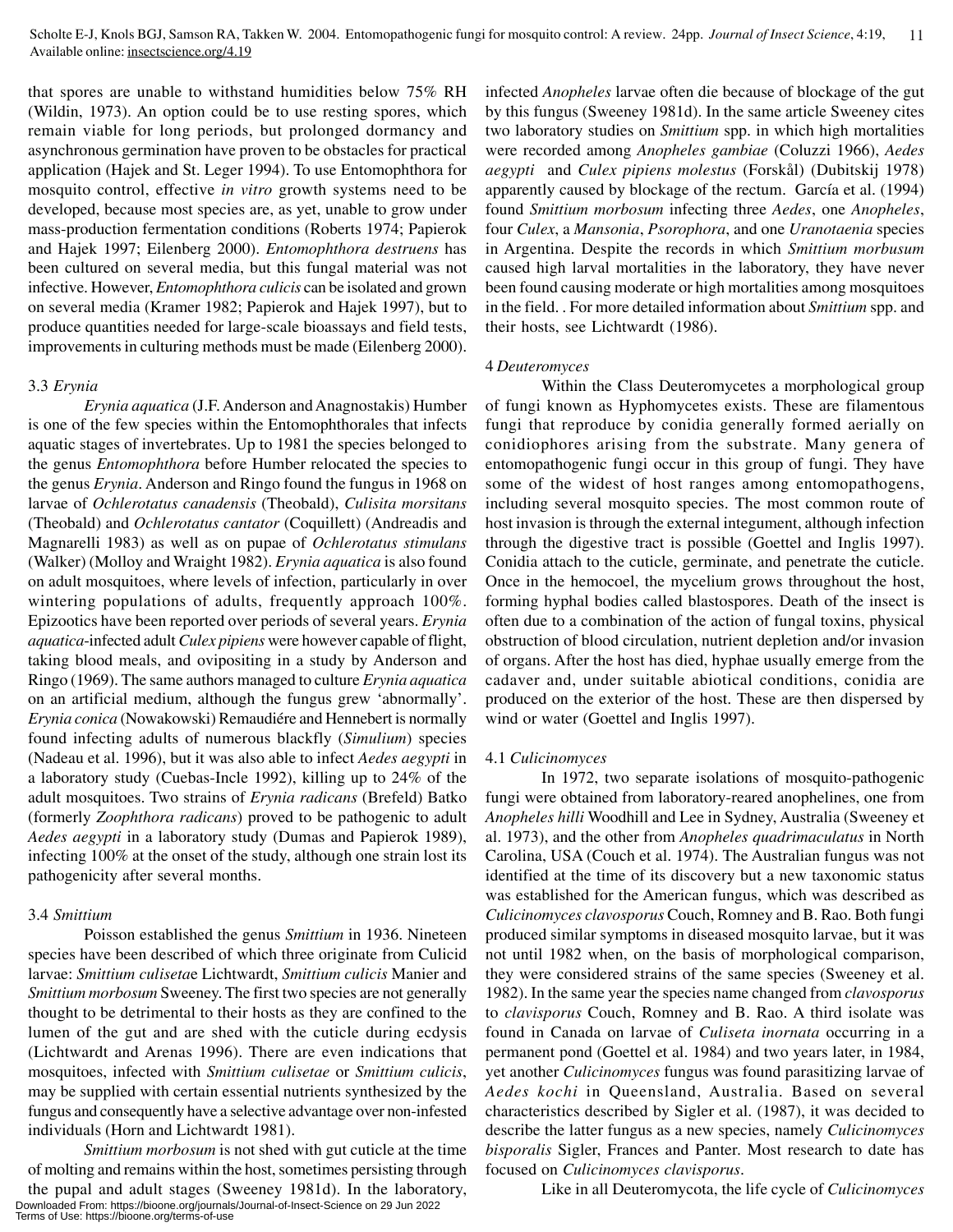Scholte E-J, Knols BGJ, Samson RA, Takken W. 2004. Entomopathogenic fungi for mosquito control: A review. 24pp. *Journal of Insect Science*, 4:19, 12 Available online: insectscience.org/4.19

is asexual. It usually begins with the ingestion of conidia that adhere to and penetrate through the chitinous wall in the fore- or hindgut (Sweeney 1981a, Federici 1981). This invasion is unusual among parasitic fungi that normally invade insects by penetrating the cuticle. Following invasion the fungus colonizes the body cavity with mycelium of hyaline, septate, branched hyphae may be killed within 2-7 days by growth of hyphae throughout the hemocoel, or within 2 days after ingestion of a high concentration of conidia  $(>10<sup>5</sup>)$ conidia ml-1). In the latter case larvae died before the hemocoel was colonized by mycelium. The reason for this rapid death at high concentrations of inoculum is not known, but might be caused by toxic substances associated with the invading hyphae, which only attain a lethal titer when massive invasion originates from large numbers of conidia (Sweeney 1983). After death of the larva, hyphae penetrate through the external cuticle to form a layer of conidiophores on the outside of the cadaver. These conidiophores produce conidia, most frequently at the posterior abdominal segments, which are infective to healthy larvae. Debenham and Russell (1977) demonstrated that an infection of *Culicinomyces clavisporus* originating in larvae could be carried over into the adult stage. It has been postulated that infection of the adult mosquito may be important in dispersal of the fungus (Goettel et al. 1984).

The fungus is a facultative parasite of a wide range of mosquitoes and related Dipteran larvae (Legner 1995), though in the field only five mosquito species have been found infected, these being *Ochlerotatus rupestris* Dobrotworsky (Russell et al. 1978), *Ochlerotatus rubrithorax* (Macquart) (Frances 1986), *Anopheles quadrimaculatis* (Couch et al. 1974), *Culiseta inornata* (Goettel et al. 1984), and *Culiseta inconspicua* (Lee) (Frances 1986). A study on the Australian isolate has shown that within the Nematocera, only members of the Division Culicimorpha were susceptible (families Culicidae, Chironomidae, Ceratopogonidae, and Simuliidae), whereas species of the Division Psychodomorpha (family Psychodidae) and Tipulimorpha (family Tipulidae) were not susceptible (Sweeney 1979). Both laboratory and field studies have shown that the Australian isolate of the fungus is highly lethal to all larvae of the genera *Anopheles*, *Culex* and *Aedes* (Sweeney 1981b). It proved also lethal to the brackish-water species *Anopheles farauti* and *Anopheles amictus hilli* Woodhill and Lee when the larvae are reared in fresh water (Sweeney 1978b). The host range of the American strain of *Culicinomyces clavisporus* includes species of *Simuliidae, Chaoborinae, Ceratopogonidae, Chironomidae, Ephydridae,* and *Syrphidae* (Knight 1980). No difference was found in virulence between the American and the Australian strains on *Anopheles hilli, Culex quinquefasciatus*, and *Aedes aegypti* (Cooper and Sweeney 1982), but a between-species comparison, with the data pooled for both strains, showed that *Aedes aegypti* was more susceptible to the fungus than *Anopheles hilli* (Cooper and Sweeney 1982).

In the laboratory, sporulation of *Culicinomyces clavisporus* developed on 87-95% of first instar *Culex quinquefasciatus* larvae within 5 days after exposure to the fungus. Conidia may remain on the cadavers for more than 3 weeks, after which their viability is still 70-90% (Cooper and Sweeney 1986). In the field however, conidia persist and remain infective for only several days (Sweeney and Panter 1977; Frances et al. 1984), up to two weeks (Sweeney 1981b, 1983), suppressing a larval population of *Culex australicus*

Downloaded From: https://bioone.org/journals/Journal-of-Insect-Science on 29 Jun 2022 Terms of Use: https://bioone.org/terms-of-use

Dobrotworsky and Drummond for no more than one generation (Sweeney 1981b). It has been suggested that the application of doses lower than those used in previous tests may increase the proportion of larvae that develop sporulation. Evidence for this was obtained in laboratory observations, which showed that exposure of larvae to 10<sup>3</sup> conidia ml<sup>-1</sup>, produced greater external sporulation on larval cadavers than exposure to  $10<sup>6</sup>$  conidia ml<sup>-1</sup> (Cooper and Sweeney 1986). These findings have implications for possible field use of the fungus for biological control, as the latter result would provide more favorable prospects for recycling (Cooper and Sweeney 1986).

The effect of this fungus on mosquito field populations has been shown to be variable and difficult to predict (Service 1983). Several factors influence the level of pathogenicity of *Culicinomyces clavisporus* to mosquito larvae and species of mosquito larvae have an effect on the degree of susceptibility, with early instar larvae being considerably more susceptible to infection than older instars (Sweeney 1981b, 1983), and anophelines being less susceptible than culicines. Even between different batches of *Anopheles* larvae, considerable differences in susceptibility to *Culicinomyces* have been found (Sweeney 1981b), and amongst culicines, *Aedes aegypti* was found to be far more susceptible than *Culex quinquefasciatus* (Cooper and Sweeney 1982). Some of these differences may be due to settling of the conidia on the bottom of the assay cups: Conidia of *Culicinomyces* settle out of suspension at a rate of approximately 8 cm/day (Sweeney 1981b). This suggests that the conidia are more accessible to bottom-feeding *Aedes* than to surfacefeeding *Anopheles* (Sweeney 1981b; Cooper and Sweeney 1982).

In order to control mosquito populations, conidial suspensions have been effective, but large numbers of conidia are required. In the laboratory, concentrations of  $10<sup>4</sup>$ -10<sup>6</sup> conidia ml<sup>-1</sup> have been found sufficient to cause 100% mortality of mosquito larvae (Sweeney and Panter 1977). In a field experiment, using an aqueous suspension of  $10^6$  conidia ml<sup>-1</sup>, 100% of the larvae were killed within 5 days (Sweeney and Panter 1977). Suspensions of 5  $x 10<sup>9</sup>$  and  $10<sup>10</sup>$  conidia m<sup>-2</sup> applied to artificial ponds containing caged, laboratory-reared mosquito larvae produced 100% mortality of *Culex quinquefasciatus* and 68-100% mortality of *Anopheles annulipes* Walker larvae (Sweeney 1981b). A field experiment, using a dose of  $10^{10}$  conidia m<sup>-2</sup> applied to a 300 m<sup>2</sup> pond produced 90-95% control of late instar *Culex australicus* during the first week after application. However, the population recovered thereafter, showing no evidence of residual activity of the fungus. Larvae of *Anopheles annulipes*, which were present in low density, were not controlled by the fungus in this trial (Sweeney 1981b).

Experiments with the Australian isolate have outlined its mode of infection, and abiotic requirements for growth and infection of mosquitoes. Optimum temperatures for germination and for growth are 27.5 and 25° C, respectively. Infection of larvae by this fungus will readily occur at temperatures between 15 and 27.5° C, but not at 30° C (Sweeney 1978a). The fungus may therefore not be effective against larvae occupying water of which the temperature consistently exceeds 30° C (Sweeney 1978a). This optimum temperature range is seen in the field, where the majority of natural infections with *Culicinomyces clavisporus* occur during the cool season (Lacey and Undeen 1986). High salinity and organic pollution inhibits the ability of *Culicinomyces clavisporus* to infect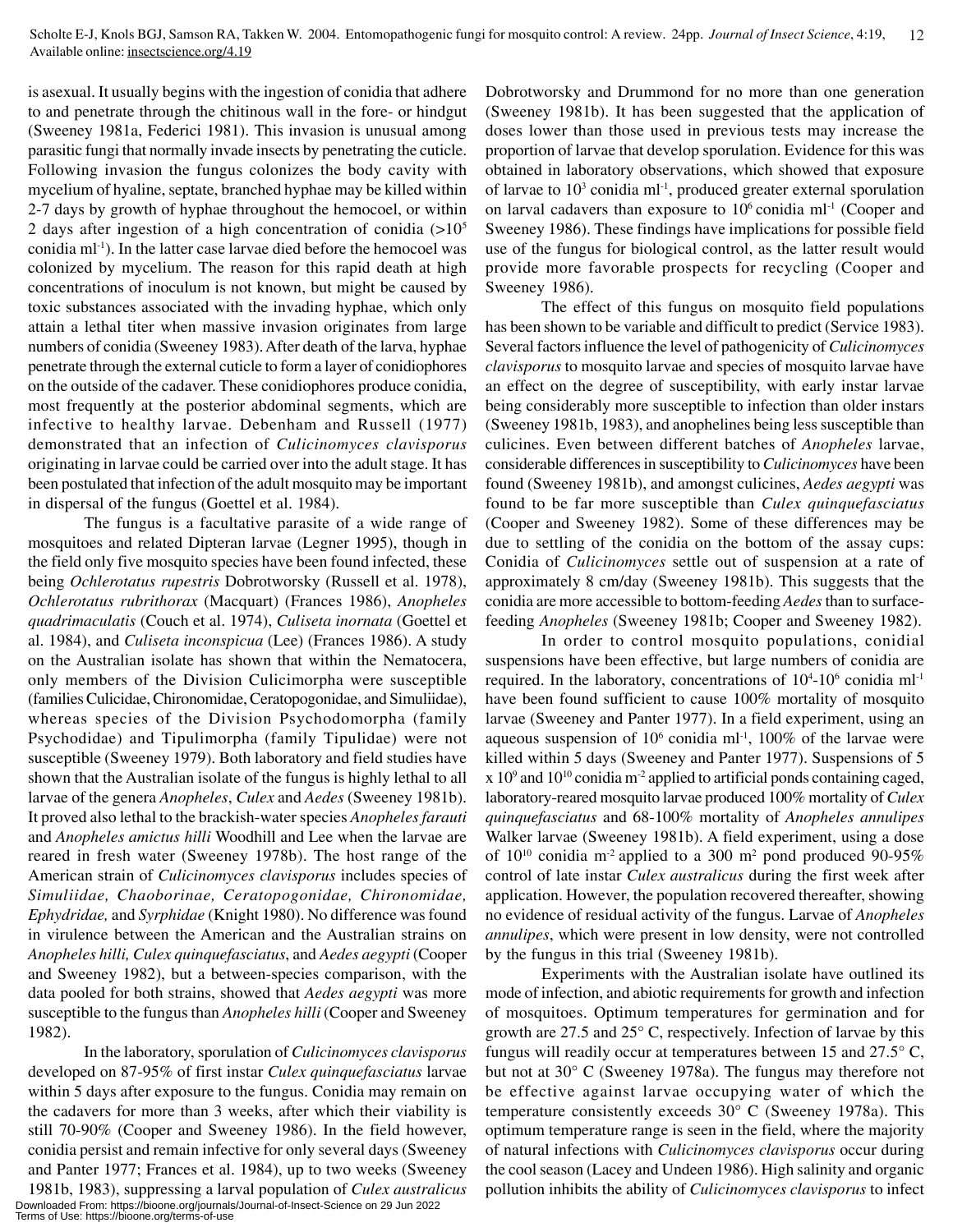Scholte E-J, Knols BGJ, Samson RA, Takken W. 2004. Entomopathogenic fungi for mosquito control: A review. 24pp. *Journal of Insect Science*, 4:19, 13 Available online: insectscience.org/4.19

#### larvae (Sweeney 1978b).

Large numbers of conidia may be produced by growing the fungus in surface culture on simple and relatively inexpensive artificial media (Lacey and Undeen 1986; Goettel et al. 1984) and the complex procedures required for *Lagenidium* and *Coelomomyces* production are unnecessary. Prolonged subculture on artificial media has apparently not diminished the pathogenicity of *Culicinomyces clavisporus* to mosquitoes (Cooper and Sweeney 1982), although this was contradicted by the same authors (Cooper and Sweeney 1986) showing in comparative bioassays that conidia produced *in vivo* were more potent than those produced *in vitro* in four out of six assays using *Aedes aegypti* larvae as test insects. Submerged culture in 20-750 liter fermentors has also produced successful inocula for field trials (Sweeney 1981b). However, problems in storage must be overcome if this fungus is to be widely used (Legner 1995). Aqueous suspensions of conidia lose their infectivity for mosquito larvae after several weeks of storage at 25° C (Sweeney 1981c) and after 4 months of storage at  $-20^{\circ}$  C, but not at  $-70^{\circ}$  C. However, according to Lacey and Undeen (1986), storage at  $-70^{\circ}$ C is not economically feasible for large-scale field application, which necessitates the need for the development of a suitable protective medium. Another drawback of *Culicinomyces clavisporus* is the high dosage required (100-1000 L ha<sup>-1</sup>) for effective control (Service 1983; Lacey and Undeen 1986), and even though conidiogenesis takes place in infected mosquito larvae, persistence of the conidia in the environment is short. Other problems include the relatively high variability and unpredictability of results in the field (Service 1983), the fact that infected larvae are sometimes able to free themselves of the infection when they molt, and the intolerance of the fungus to high salinities (Service 1983). To enhance the potential of this microbial control agent, improvements should be made to develop new culture media, economic storage conditions that can prolong the stability of infective stages, and to develop formulations that increase the likelihood of contact with target species, such as flotation in *Anopheles* habitats (Lacey and Undeen 1986). In spite of the selectiveness of *Culicinomyces clavisporus* to kill mosquito larvae, these problems have led to a reduced interest in this species, and research stopped in the mid-1980's. Only recently Campbell et al. (2002) focused on this species again by studying a genetic transformation system that forms the basis for genetic manipulation of this fungus for potential use in biocontrol of mosquitoes.

# 4.2 *Beauveria*

*Beauveria* is one of the most frequently isolated entomogenous fungal genera and has a cosmopolitan distribution. Although the genus has a very broad host range (Roberts 1974), the natural occurrence of *Beauveria* on mosquitoes has been reported only four times, three of which were *Beauveria bassiana* (Balsamo) Vuillemin, two cases were mentioned by Clark et al. (1968) infecting *Culex tarsalis*, *Culex pipiens* and *Anopheles albimanus*, and one by Pinnock et al. (1973), infecting *Ochlerotatus sierrensis* (the original paper used the synonym *Beauveria tenella* (Delacroix)). The other species was *Beauveria brongniartii* (Saccardo) Petch, causing the only known epizootic of this genus in mosquitoes in a field population of *Ochlerotatus sierrensis* (Pinnock et al. 1973). Conidia of *Beauveria bassiana* are effective in killing mosquito larvae when applied as a conidial dust to the water surface of breeding sites (Clark et al.

Downloaded From: https://bioone.org/journals/Journal-of-Insect-Science on 29 Jun 2022 Terms of Use: https://bioone.org/terms-of-use

1968). Conidia are hydrophobic, thus floating on the water surface, and contact mosquito larvae that feed below the surface mainly at the tip of the siphon, although Miranpuri and Khachatourians (1991) found the head to be an equally important infection site.

In laboratory tests the fungus proved virulent against larvae of *Culex pipiens*, *Culex tarsalis*, *Culex tritaeniorhynchus* and *Anopheles albimanus*, but was ineffective against *Aedes aegypti*, *Ochlerotatus sierrensis* (Clark et al. 1968; Sandhu et al. 1993; Geetha and Balaraman 1999), and *Culex quinquefasciatus* (Alves et al. 2002). Susceptible species were prone to infection only shortly after molting. If infection occurred shortly before molting, the mycelium was lost within the molt. In three small-scale outdoor tests with conidia of *Beauveria bassiana*, reductions of 82, 95 and 69% were found on *Culex pipiens* larvae and pupae after two weeks (Clark et al. 1968). Studies on tree holes treated with blastoconidia (5 x  $10<sup>3</sup>$  or 5 x 105 conidia ml-1 water) of *Beauveria brongniartii* delivered reductions between 53 and 71% of emerging adult *Ochlerotatus sierrensis* (Pinnock et al. 1973). Laboratory studies showed that besides *Ochlerotatus sierrensis*, the fungus was pathogenic for larvae of *Aedes aegypti*, *Ochlerotatus dorsalis* (Meigen), *Ochlerotatus hexodontus* Dyar, *Culex pipiens*, *Culex tarsalis* and *Culiseta incidens* (Thomson) (Pinnock et al. 1973). Besides infecting larvae, the fungus proved to be virulent to adult mosquitoes as well, although no *Beauveria*-infected adult mosquitoes have been reported from the field. In laboratory tests against adult *Culex tarsalis*, *Culex pipiens*, *Aedes aegypti*, *Ochlerotatus sierrensis*, *Ochlerotatus nigromaculis* (Ludlow), and *Anopheles albimanus*, conidia of *Beauveria bassiana* produced 100% mortality within 5 days after exposure, while less than 50% occurred in corresponding controls (Clark et al. 1968). In laboratory tests 82% of adult *Anopheles gambiae* were infected, with an  $LT_{50}$  of 3.5 days, against 8.8 days from the control group (Scholte et al. 2003). Outdoor tests against adult *Ochlerotatus nigromaculis* in screen cages were less successful, yielding only 58% mortality (Clark et al. 1968). In this case, the fact that adults rested on the screen walls of their test cages, rather than in the dusted grass that had been provided, may explain the low mortality. Sections of infected adults, fixed and imbedded in paraffin immediately after death, revealed some mycelium in regions surrounding the main tracheal trunks. It appeared that the conidia entered through the spiracles, germinated, invaded the walls of the tracheae, and subsequently were thought to release a toxin that killed the adults (Clark et al. 1968). Later studies confirmed the existence of toxins produced by species of this genus; Beauvericin, Bassianin, Bassianolide, Beauverolides, and Tenellin from *B. bassiana*, and Oosporein from *Beauveria brongniartii* (Ferron 1981; Grove and Pople 1980; Strasser et al., 2000). A dichloromethane extract from mycelium showed activity when assayed against *Aedes aegypti* larvae at 100 ppm (Gupta et al. 1995). This extract contained Beauvericin and two analogues (Beauvericin A and B). The larvicidal properties of Beauvericin had already been reported by Grove and Pople (1980), who found 86% mortality with *Aedes aegypti* larvae after 48 hrs at 20 g ml<sup>-1</sup>, but only 39% when 10 g ml<sup>-1</sup> was used. These destruxins pose no obvious risk to humans, and the use of this fungus does not result in toxin levels harmful to the environment (Strasser et al., 2000).

Humidity is considered as one of the critical factors affecting the outcome of both laboratory and field-tests with *Beauveria*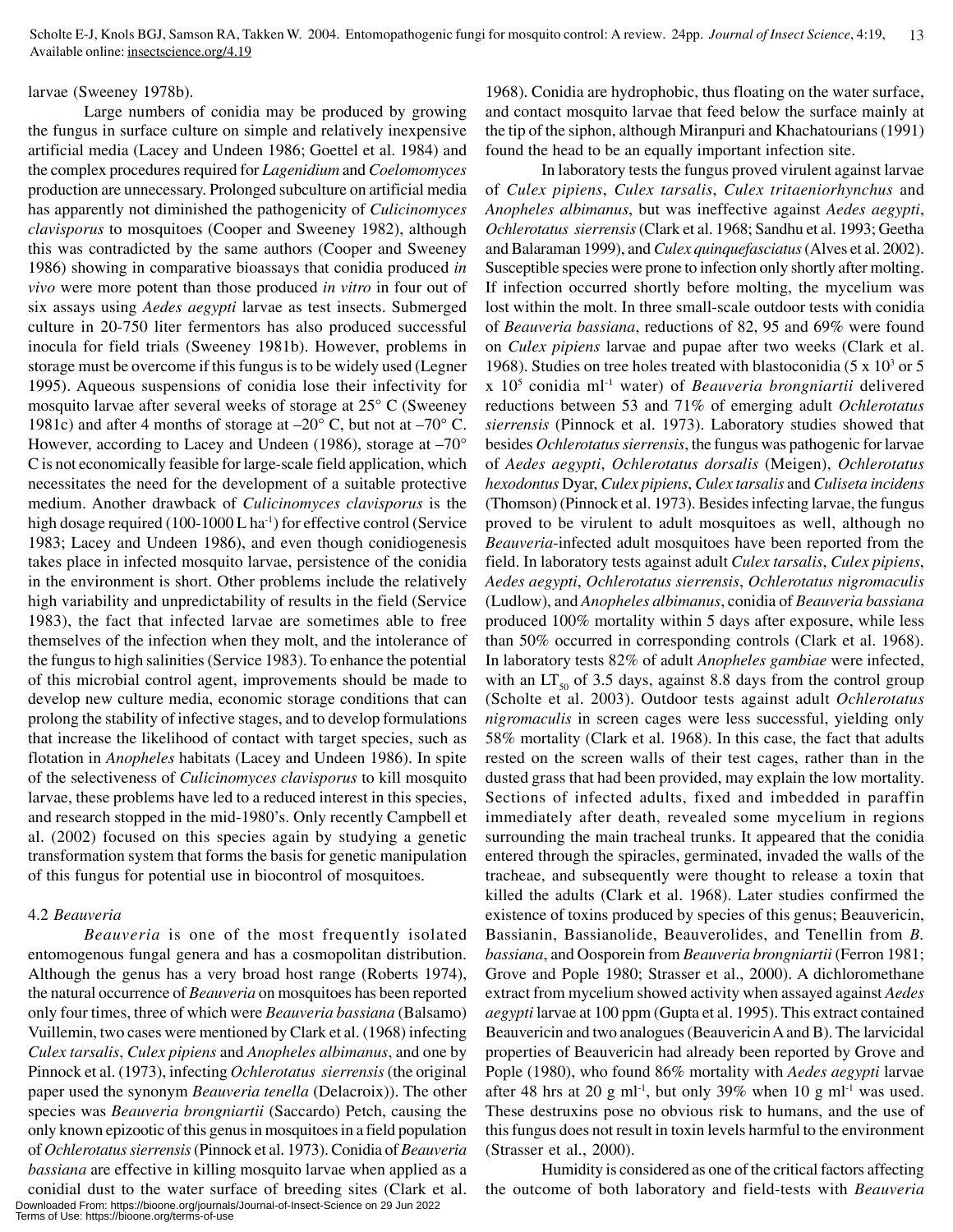Scholte E-J, Knols BGJ, Samson RA, Takken W. 2004. Entomopathogenic fungi for mosquito control: A review. 24pp. *Journal of Insect Science*, 4:19, 14 Available online: insectscience.org/4.19

*bassiana*. Clark et al. (1968) mention a study by Hart and MacLeod (1955), who found optimal germination of *Beauveria* conidia occurring at relative humidities above 94%. Infection does not appear to be dependent on temperature (Schaerffenberg 1964; Ferron 1981). For conidia however, high temperatures may be harmful, especially in combination with high humidity conditions. The effective stages of the fungus against larvae are conidia and blastoconidia, the latter stage being far more pathogenic (Miranpuri and Khachatourians 1991). Although growing blastoconidia is relatively easy, production has been abandoned because of the difficulties of storing this type of conidium (Ferron 1981). To produce conidiospores, a two-stage technique for mass production can be used. A pilot factory in Krasnodar (former Soviet Union) was able to produce 22 tons of Boverin annually (*Beauveria bassiana* conidia plus an inert carrier, standardized at 6 x  $10^9$  conidia g<sup>-1</sup>) (Ferron 1981). Other products from *Beauveria bassiana* include Mycotrol, ESC 170 GH, and Naturalis-O, targeted against whitefly, aphids, thrips, mealy bugs, leaf hoppers and leaf-eating insects, but not mosquitoes or other Dipterans (Khetan 2001). Ago Biocontrol provides a *Beauveria brongniartii*-product in Colombia that among others also targets Diptera, but fails to specify if Culicidae are susceptible. A problem associated with using conidia is that they have no residual effect. They germinate in mosquito habitats even when not in contact with larvae. This limitation, along with the high dosage needed is serious drawbacks for mosquito larval control. Formulation with oil may overcome some of the problems. *Beauveria brongniartii* was considered as potential biological control agent since this species is pathogenic for larvae of several tree-hole breeding mosquito species, including *Aedes aegypti*, *Ochlerotatus dorsalis, Ochlerotatus hexodontus*, and *Ochlerotatus sierrensis*. However, the large doses required for significant mortality rates of mosquito larvae was not considered practical (Pinnock et al. 1973; Chapman 1974). Moreover, another problem concerning the use of *Beauveria* would be its safety regarding vertebrates. Sensitivity has been reported by persons repeatedly exposed to massive amounts of *Beauveria bassiana* conidia preparations (Ignoffo 1967). However, long-term rodent tests with *Beauveria bassiana* conidia, including inhalation tests, subcutaneous injection, and oral toxicity tests, did not show adverse health effects.

# 4.3 *Metarhizium*

Metarhizium, like Beauveria, is one of the most common entomopathogenic fungi, with a worldwide distribution. The species is soil-borne and infects predominantly soil-dwelling insects. Taxonomy of Metarhizium is not straight-forward. The current classification of the taxon is mainly based on the morphology of conidia and conidiogenous cells. Some authors combine these with biochemical and molecular characteristics (Riba et al., 1986), and/ or host pathogenicity, cold-activity and sporulation color (Yip et al., 1992; Rath et al., 1995). Driver et al. (2000) used 10 different clades, based primarily on molecular data, although this leaves room for debate. *Metarhizium anisopliae* consists of 4 varieties (Driver et al., 2000), two of which are considered important, these being *Metarhizium anisopliae* var. *acridum* (previously designated *Metarhizium flavoviride*) found mainly on Homoptera and *Metarhizium anisopliae* var*. anisopliae* (Metschnikoff) Sorokin, the

latter being the best known of the two species. *Metarhizium* Downloaded From: https://bioone.org/journals/Journal-of-Insect-Science on 29 Jun 2022 Terms of Use: https://bioone.org/terms-of-use

*anisopliae* has a large host-range, including arachnids and five orders of insects (Boucias and Pendland 1998), comprising over 200 species. Mosquitoes are not listed as natural hosts for *Metarhizium anisopliae* (Veen 1968) but some strains have shown to be virulent against mosquito larvae (Roberts 1967, 1970, 1974; Ramoska 1982; Agudelo-Silva and Wassink 1984; Daoust and Roberts 1983a,b; Ravallec et al. 1989; Sandhu et al. 1993; Alves et al. 2002).

On terrestrial insects, the life cycle begins with a conidium attaching to the host cuticle, forming an appressorium, followed by a penetration peg to enter the cuticle. After entering the hemocoel, hyphae are formed that produce and release toxins, killing the host 4-16 days (depending mainly on the host species) after contamination (Ferron 1981; Khachatourians 1991; Boucias and Pendland 1998). These toxins include Destruxins, Swainsinone, and Cytochalasin C (Strasser et al. 2000). Histopathological studies of elaterid tissues infected by *Metarhizium anisopliae* suggest that toxins (destruxins) kill the host by inciting degeneration of the host tissues due to loss of the structural integrity of membranes and then dehydration of cells by fluid loss (Ferron 1981). If the conditions are warm and moist, conidiophores will grow through the cuticle to cover the insect with conidia. The cycle in mosquito larvae varies from the above. If floating conidia are applied, larvae contact them when they break the water tension with their perispiracular valves for air intake. The fungus germinates and penetrates into the respirical siphon, blocking the breathing mechanism (Daoust et al. 1982; Lacey et al. 1988). Plugging of the spiracles usually leads to death before significant invasion of the hemocoel has occurred, so hyphal body formation is minimal. Cadavers in the aquatic environment are overrun with bacteria rather than mycelium, and no new conidia are formed. Although much less frequently observed, larvae can also ingest dry conidia (Crisan 1971; Roberts 1974), where they, apparently without germination, release lethal substances into the gut (Crisan 1971; Roberts 1970, 1974). A mixture of these toxins (70% destruxin A and 30% B) proved toxic to mosquito larvae, with  $LD_{50}$  values of 10 to 100 ppm (Roberts 1974).

Many laboratory studies have shown the potential of *Metarhizium anisopliae* as a mosquito control agent. Roberts (1970) observed effects on larvae of *Anopheles stephensi*, *Anopheles quadrimaculatus*, *Aedes aegypti*, *Ochlerotatus atropalpus*, *Ochlerotatus taeniorhynchus*, *Culex pipiens*, *Culex restuans*, and *Culex salinarius*, and found all species susceptible to (unformulated) conidia. In a laboratory experiment reported by Ramoska (1982), the fungus suppressed *Culex quinquefasciatus* larval populations for nearly a month. On the other hand, the strain used by Alves et al. (2002) had lost its effect on the same mosquito species after only 3 days. Daoust and Roberts (1982), found that over half of 52 strains from a variety of hosts taken from nine countries caused more than 50% mortality of *Culex pipiens* larvae treated with 1 mg dry conidia per 16 cm2 . The strains most virulent to *Culex pipiens* proved to be highly pathogenic to larvae of *Aedes aegypti* and *Anopheles stephensi* as well. In the same study it was shown that virulence of strains towards mosquitoes could increase 1.6 - 2.5 times by passage through mosquito larvae. In small-scale outdoor tests, using 300 or 600 mg of conidia  $m<sup>2</sup>$  in small artificial ponds reduced *Culex pipiens* by 91% and 94% and *Ochlerotatus sollicitans* by 85% and 98% within three days (Roberts 1974). Besides larvae, also adult mosquitoes proved to be susceptible to the fungus.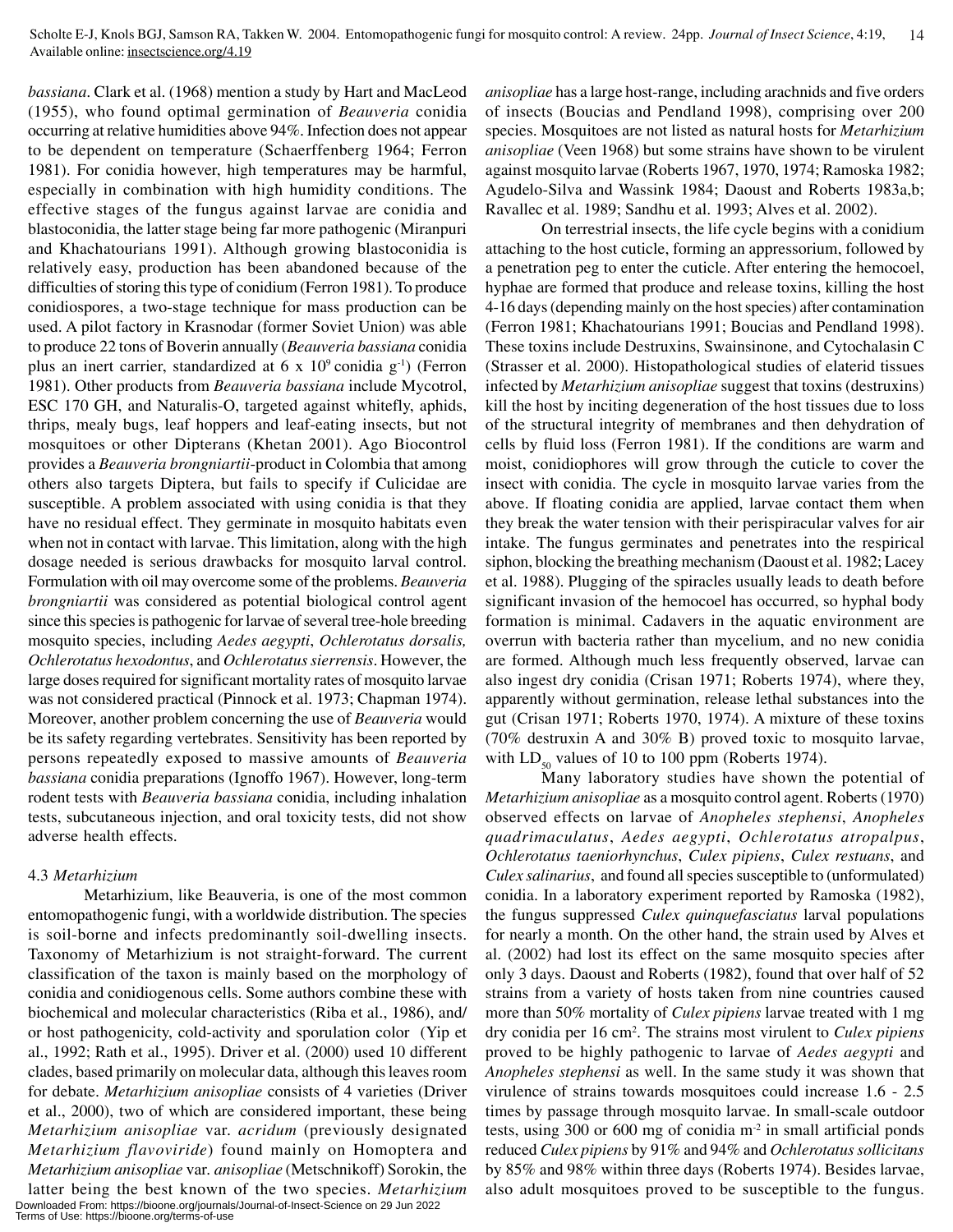Scholte E-J, Knols BGJ, Samson RA, Takken W. 2004. Entomopathogenic fungi for mosquito control: A review. 24pp. *Journal of Insect Science*, 4:19, 15 Available online: insectscience.org/4.19

Recently, adult *Culex quinquefasciatus* and *Anopheles gambiae* s.s. were infected in a laboratory study. Both species proved susceptible and succumbed to infection with unformulated dry, and oilformulated conidia, with  $LT_{50}$  values ranging from 4-6 days (Scholte et al. 2003a,b). A small-scale field study showed that the fungus also infects and kills wild *Anopheles gambiae* s.l. (Scholte et al. unpublished data)

The optimal growth temperature for most strains is  $27-28^{\circ}$ C (Ferron 1981), although some exceptions of cold-resistant and heat-resistant strains have been reported (Bidochka et al. 1998; Boucias and Pendland 1998). Conidia normally require a relative humidity of at least 92% to germinate (Ferron 1981). Conidia that are stored under dry conditions show higher germination rates (initially 96%, dropping to 80% after 60 days) than conidia formulated in paraffin oil (from 93% to 73%) (Morley-Davies et al. 1995). Conidia are found to survive longest at a combination of moderate temperatures and high RH (26<sup>0</sup> C and 97 % RH or 19<sup>0</sup> C and 97 % RH) or low temperature and low RH ( $4^{\circ}$ C and 0 % RH) (Daoust and Roberts 1983a). The fungus can easily be grown *in vitro* (Goettel and Inglis, 1997), and storage conditions are more critical to spore survival and virulence than the substrate upon which conidia are produced (Daoust and Roberts 1983b). When relative humidity is high, conidia can be quite tolerant to high temperatures (Zimmerman 1982; Morley-Davies et al. 1995). However, conidial viability decreased rapidly when exposed to UV light (Zimmermann 1982; Morley-Davies et al. 1995). In a conidial viability experiment using a sunlight simulator at  $40^{\circ}$ C, germination ranged between 10 and 50% after 24 hrs of exposure to UV (Morley-Davies et al. 1995).

Several types of conidia formulations have been developed and tested for mosquito larval control including granulars, dusts, and wettable suspensions (Daoust et al. 1982). Ramoska et al. (1981) compared two formulations, floating and sand, and found that mortality occurred sooner using the sand formulation with belowsurface feeding mosquito larvae while the floating preparation worked faster on surface feeders. When suspended in an aqueous suspension containing a surfactant, or when formulated with granular carriers or dust diluents, *M. anisopliae* conidia tend to lose virulence compared to unformulated conidia against *Culex pipiens* larvae. In contrast, a diluent derived from dried castor oil significantly enhanced conidial virulence (Daoust et al. 1982).

*Metarhizium anisopliae* has several characteristics that make it interesting as a microbial mosquito control agent. It causes high mortality of mosquito larvae in laboratory populations, the fungus can be grown in massive amounts on inexpensive artificial media, and conidia can be stored easily. Moreover, its failure to germinate in the mosquito environment until actual exposure to a host and its resulting persistence in the environment, as well as the fact that its effect is not limited to periods of host molting (as for *Beauveria bassiana*), make this fungus a very promising control agent (Roberts 1970). The fungus is commercially produced by Biocare, Australia, BCP, South Africa, Bayer, Germany (BIO 1020), and several Brazilian companies, as control agents for German cochroaches and termites, black vine weevil, citrus root weevil, sugarcane pests and *Aeneolamia varia saccharina* Dist., but not mosquitoes (Khetan 2001).

One drawback in the use of *Metarhizium anisopliae* for mosquito control is that conidia are not produced on submerged, fungus-killed larvae, and it is presumed that inundated releases are Downloaded From: https://bioone.org/journals/Journal-of-Insect-Science on 29 Jun 2022 Terms of Use: https://bioone.org/terms-of-use

to be repeated frequently. This would be less convenient than a single introduction that maintains itself, like *Lagenidium* and *Coelomomyces*. Another disadvantage, as with all fungal agents, is that the conidia must contact the larvae physically. Since these are particles rather than solutions, such contact may be difficult in some situations. Zimmermann (1993) claims that because of absence of toxicological or pathological symptoms in birds, fish, mice, rats, and guinea pigs after exposure to conidia of the fungus, *Metarhizium anisopliae* was safe. Also Strasser et al. (2000) conclude from a risk-assessment study that the fungus poses no obvious risk to humans, or the environment. However, it has been reported that the fungus may cause human keratitis (DeGarcia et al. 1997). Other work has shown that the fungus can cause significant mortality of shrimp, frog and fish embryos exposed to conidia (Genthner et al. 1994, 1998). The latter effects, however, were not revealed in earlier studies where guppies, exposed to massive amounts of conidia, were not affected for periods up to two months (Roberts 1974). Finally, regarding its broad host spectrum, use of conidia for mosquito control should be done with caution to keep the risk of contaminating non-target insects as low as possible.

#### 4.4 *Tolypocladium*

*Tolypocladium cylindrosporum* Gams was first isolated from *Ochlerotatus sierrensis* in California in 1971 (Soarés 1982), and later from *Ochlerotatus australis* in New Zealand (Weiser and Pillai 1981), and is a pathogen of mosquito larvae. In one study it appeared that also adult *Ochlerotatus sierrensis* were susceptible to infection (Soarés 1982), killing 50% within 5, and 100% of exposed mosquitoes in 9 days. The fungus caused over 90% larval mortality of *Ochlerotatus sierrensis* and 67% in *Culex tarsalis* at 5 x 106 conidia ml-1 in a laboratory study (Soarés 1982). Both blastoconidia and aerial conidia are infectious to mosquito larvae, but blastoconidia are more virulent (Goettel 1988; Nadeau and Boisvert 1994). They invade the host predominantly through the exterior cuticle, but also through ingestion (Soares et al. 1979; Weiser 1988). Nineteen mosquito species were found susceptible to the fungus, including ten *Aedes* spp., six *Culex* spp., two *Culiseta* spp., and one *Anopheles* sp. (Goettel 1987b). Weiser et al. (1991b) demonstrated greater than 80% mortality in mosquitoes from *Tolypocladium terricola* Weiser, Matha and Jegorov after 8 days. Soarés (1982) suggested that mosquitoes may die of toxic metabolites excreted by the fungus. The existence of such a metabolite, named tolypin, was described by Weiser and Matha (1988), who found symptoms of intoxication (knock-down) of *Culex pipiens* larvae during the first hour of exposure to concentrations of  $0.026$ -0.4 mg m $l$ <sup>-1</sup> in water.

It was suggested that *Tolypocladium cylindrosporum* was a candidate for control of mosquito and blackfly larvae in aquatic habitats in temperate areas (Goettel 1987a,b). Soarés (1982), however, suspected that replication of laboratory results with this fungus in the field could be expected only under a narrow range of conditions, which would not make the fungus practical for mosquito control. Field studies in New Zealand (Gardner and Pillai 1987) and in Alberta, Canada (Goettel 1987b), did indeed show evidence that the fungus was not very effective. Moreover, apparent lack of residual activity (Gardner et al. 1986) decreased the interest in this fungus for biocontrol of larval mosquito populations.

Other Anamorphic fungi that have been found on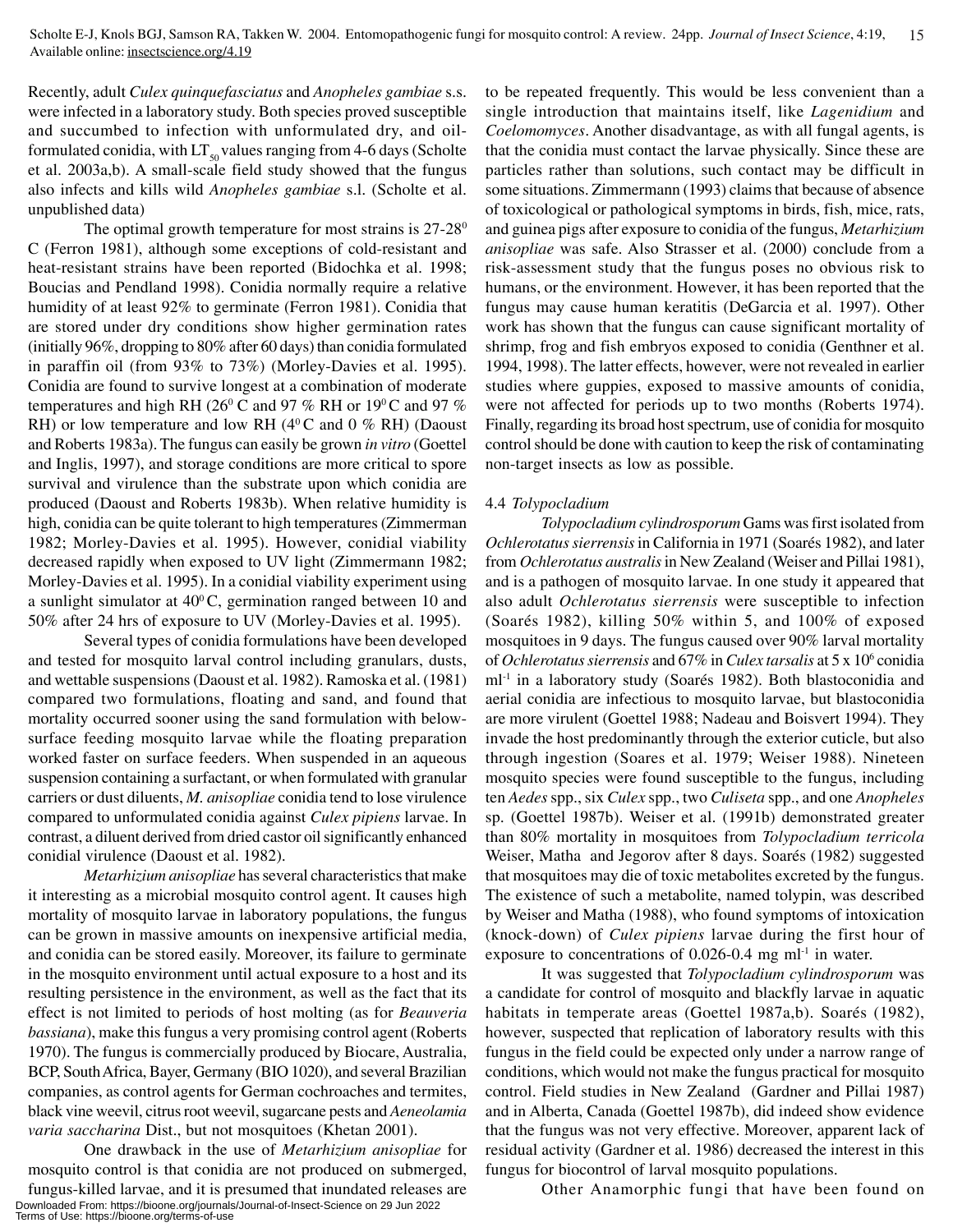Scholte E-J, Knols BGJ, Samson RA, Takken W. 2004. Entomopathogenic fungi for mosquito control: A review. 24pp. *Journal of Insect Science*, 4:19, 16 Available online: insectscience.org/4.19

mosquitoes include some species of the genera *Aspergillus, Fusarium, Paecilomyces, Penicilium,* and *Verticillium* (Hasan and Vago 1972; Roberts and Strand 1977; Ballard and Knapp 1984; Sur et al. 1999; Agarwala et al. 1999; Scholte et al. 2003a). *Fusarium oxisporum* Schlecht has been isolated a number of times from *Ochlerotatus detritus* (Haliday), (Breaud et al. 1980; Hasan and Vago 1972) and proved to be virulent to *Culex pipiens* in the laboratory, but later reports on the fungus are scarce. However, most of infections were either rare or the particular fungi were not considered highly pathogenic to mosquitoes.

### **Discussion**

The search for effective mosquito pathogens that can be used in mosquito control operations has been ongoing for several decades. Both laboratory and field studies of those fungi that appeared to have potential for operational use, have been evaluated. If promising, this was followed by development of methods for mass production and finally implementation in operational control programs, although few fungal species have reached this latter stage of development. From the studies on fungi reviewed in this article, three common characteristics emerge. First, pathogens are mainly effective against the larval stages of mosquitoes. Second, effective control requires repeated rather than a single application of the agent during the mosquito breeding season, and third, vector control programs can only be cost-effective if the control agent can be produced *in vitro* (Federici 1995).

Concerning mosquito-pathogenic fungi, three genera are generally considered important; *Lagenidium*, *Coelomomyces*, and *Culicinomyces* (Roberts 1974; Lacey and Undeen 1986; Federici 1995). Each one of these (and others, discussed in this paper) has one or more traits useful for mosquito control, but none of them possesses the full array of properties needed for general applied and cost-effective control. *Coelomomyces* spp. are very effective in killing many mosquito species, although individual species have narrow host ranges, and have often been reported to cause epizootics, with the major obstacle of dependence on *in vivo* production, making mass-production difficult. *Lagenidium giganteum* can probably be regarded as the fungus with the best properties for larval mosquito control, though only for stagnant waters, such as rice fields. The principle advantage of *Lagenidium* over the bacterium *Bacillus thuringiensis israelensis* (Bti) is that only a single application is required per season. Even less frequent application may be possible in some habitats, as there are indications that oospores can hibernate, initiating epizootics the following season (Federici 1995). Although low levels of infection are often observed after a *Lagenidium giganteum* population is established, recurrent epizootics have been reported (Glenn and Chapman 1978). It is the only fungus that has been produced commercially as mosquito control agent (Laginex<sup>TM</sup>). The fungal zoospores have been claimed to infect larvae of all species of mosquitoes but to be especially effective against *Culex* spp. (Khetan 2001). *Culicinomyces clavisporus* excited considerable interest initially, but this declined when the high dosages required for effective control and the low persistence of conidia in the environment became apparent (Service 1983; Lacey and Undeen 1986).

Many mosquito-pathogenic fungi were expected to be used Downloaded From: https://bioone.org/journals/Journal-of-Insect-Science on 29 Jun 2022 Terms of Use: https://bioone.org/terms-of-use

for the control of medically important vector species (Service 1983; Lacey and Undeen 1986; Federici 1995). Unfortunately, none of the fungi described above are specifically adapted as larvicidal agents against important vector species such as the African malaria vectors in the *Anopheles gambiae* complex. The larval habitats of these mosquito species include a variety of transient, mainly sunlit, rainwater pools, such as borrow-pits, drains, brick-pits, car-tracks, foot-and hoof prints around pond and water-holes (Van Someren et al. 1956; Coene 1993; Lyimo 1993). Most of these sites are transient, and in some areas breeding is highly seasonal, following the rainfall pattern of that specific area. It is very unlikely that under normal field conditions, larvae of these mosquito species are in contact with any of the aquatic fungi discussed above, even though some infected females may contaminate a breeding site during oviposition. *Lagenidium*, *Coelomomyces*, and *Culicinomyces* are all aimed at the larval stages of mosquitoes and not at the adult stage. In the field, mortalities of immature mosquitoes can commonly be 95% or more, yet the numbers of emerging adults may still be sufficient for maintaining substantial disease transmission. The important issue is how adult populations are affected (Service 1983).

Some aquatic fungi have been found on adult mosquitoes, including species of *Coelomomyces*, *Culicinomyces* and *Smittium* but this is rare and not considered to be of importance. In these situations the infection takes place on late-instar larvae or pupae, resulting in survival of the mosquito into the adult stage. They probably do not account for considerable adult mortality, but infected adults may disperse the fungus to other habitats (Lucarotti and Andreadis 1995; Shoulkamy et al. 1997). Pathogenic fungi that occur naturally on adult mosquitoes belong mainly to the Entomophthorales. Some species have caused epizootics in hibernating mosquitoes in relatively cool, humid, dark places in the northern hemisphere (Weiser 1988). Unfortunately, spores are short-lived. Moreover, the fungus' inability to grow *in vitro* makes it an unsuitable control agent. There are, however, some fungi that are normally not associated with mosquitoes, but have proven to be highly pathogenic to adult mosquitoes. The Hyphomycetes *Beauveria bassiana* (Clark et al. 1968) and *Metarhizium anisopliae* kill adult mosquitoes in the laboratory (Scholte et al., 2003a) and the latter fungus also killed adult *Anopheles gambiae* s.l. in the field in Tanzania (Scholte et al., unpublished data). However, practical application methods need to be improved.

We consider the potential for using Hyphomycetes such as *Metarhizium* or *Beauveria* for biocontrol of, especially African, vector mosquitoes high: These fungi can be cost-effectively massproduced, even locally, and many strains are already commercially available, circumventing the time-consuming and costly process of registration, including risk-assessment of 'new' fungal control agents. *Beauveria* (*Beauveria bassiana* and *Beauveria brongniartii*) are produced by more than 14, and *Metarhizium* (*Metarhizium anisopliae* and *Metarhizium anisoplaie* var*. acridum*) by more than 10 companies (including some in Africa), aimed at controlling various insect pests including termites, cockroaches, black vine weevil, white flies, aphids, corn borers, cockchafers, and other insects (Khetan 2001; Strasser et al., 2000; Wraight et al. 2001). Moreover, the development of ULV-CDA formulations of conidia to control locusts in dry climates (Bateman 1992) opens up possibilities for the use of fungi to control mosquito vector species in dry areas in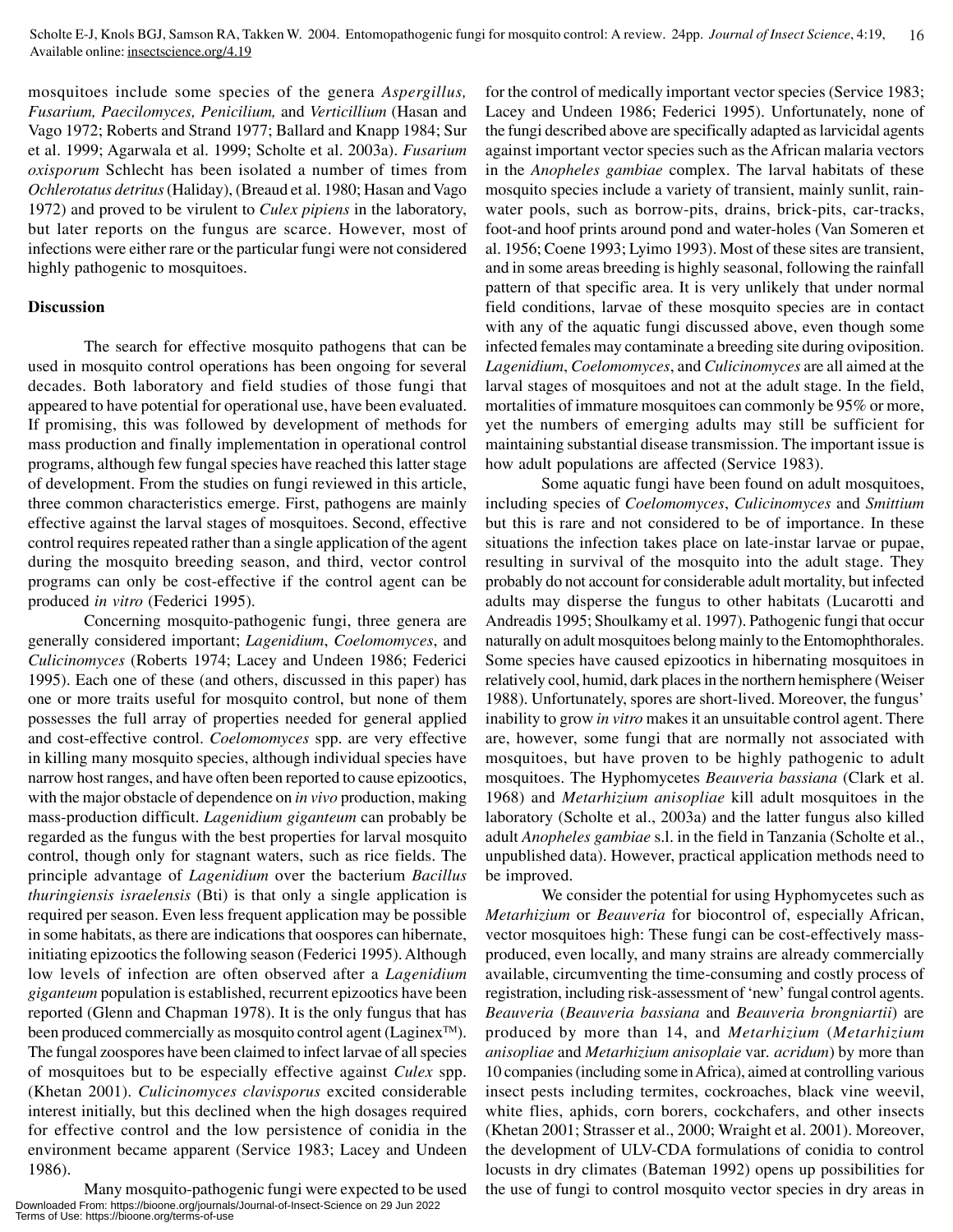Scholte E-J, Knols BGJ, Samson RA, Takken W. 2004. Entomopathogenic fungi for mosquito control: A review. 24pp. *Journal of Insect Science*, 4:19, 17 Available online: insectscience.org/4.19

e.g. Sub-Saharan Africa such as *Anopheles gambiae* and *Anopheles funestus* (malaria), *Aedes aegypti* (yellow fever, dengue), and *Culex quinquefasciatus* (filariasis, viral encephalites).

Concerning the future of myco-insecticides, Burgess (1998) points out: "Improvement in shelf-life duration and formulations is the key to the future and should enable fungi to compete in efficacy with chemical insecticides on nearly equal terms, and should increase projected market size towards industrial viability". He then continues with "Budgets should cater for adequate research on strain viability, including reaction to formulation requirements. Research should target three areas that need improvement: application, storage, and production".

In summary, an ideal fungus for mosquito control should have the following characteristics. It a) kills both larval and adult stages, b) requires only one or a few applications per season, c) is actively dispersed by adult females to previously unoccupied breeding sites, d) shows residual activity and persistence in the mosquito population after introduction, e) kills selectively mosquitoes and no other organisms, f) is effective over a large range of salinities, temperatures, relative humidities and breeding sites with variable water quality, g) is easily and cost-effectively mass-produced and formulated, h) retains prolonged activity during storage (long shelflife), and i) is not harmful to humans and other non-target organisms. None of the mosquito-pathogenic fungi presently known exhibit all these characteristics, but they all exhibit at least some. To determine which fungi could be used for the control of mosquito populations depends on many factors such as the biology of the target mosquito species, its distribution (isolated or uniform), the life-stage targeted, suitability of the ecosystem for survival and viability/virulence of a fungus (biotic and abiotic factors), application methodology and costs thereof, storage facilities, whether or not a fungus can be mass-produced, and whether or not a fungus is registered and available on the market. One question that needs to be addressed is the extent to which it is worthwhile risking infections in non-target organisms, and whether there may be other foreseeable side effects.

In entomopathogenic fungi we find a huge area of partly undiscovered natural pathogens and undeveloped methodologies to apply to mosquito control. Entomogenous fungi, without the assistance of man, have been found affecting substantial proportions of many mosquito populations all over the world. This suggests that manipulation, such as increasing inoculum potential, could make fungi more efficient in mosquito control (Roberts 1970). Facing major problems associated with mosquito-borne human diseases (drug resistance, lack of vaccines) and mosquito control (especially insecticide resistance) it is of utmost importance to search for new/ alternative agents and methods. In our view, entomopathogenic fungi, both new and existing ones with renewed/improved efficacies may contribute to an extension of the limited arsenal of effective vector control tools. These new agents and/or methods should preferentially be applied in integrated control strategies in order to gain maximum impact both on larval and adult mosquito populations.

## **References**

\* indicates papers not seen by the authors.

and metabolites of *Paecilomyces lilacinus* (Fungi: Hyphomycetes) in control of *Aedes aegypti* larvae. *Journal of Communicable Diseases* 31: 193-196.

- Agudelo-Silva F, Wassink H. 1984. Infectivity of a Venezuelan strain of *Metarhizium anisopliae* to *Aedes aegypti* larvae. *Journal of Invertebrate Pathology* 43: 435-436.
- Alves SB, Alves LFA, Lopes RB, Pereira RM, Vieira SA. 2002. Potential of some *Metarhizium anisopliae* isolates for control of *Culex quinquefasciatus* (Dipt., Culicidae). *Journal of Applied Entomology* 126: 504-509.
- Anderson JF, Ringo SL. 1969. *Entomophthora aquatica* sp, n. infecting floodwater mosquitoes. *Journal of Invertebrate Pathology* 13: 386-393.
- Andreadis TG, Magnarelli LA. 1983. *Erynia* (=*Entomophthora*) *aquatica* in a salt-marsh mosquito, *Aedes cantator*. *Journal of Invertebrate Pathology* 42: 277-279.
- Apperson CS, Federici BA, Tarver FR, Stewart W. 1992. Biotic and abiotic parameters associated with an epizootic of *Coelomomyces punctatus* in a larval population of the mosquito *Anopheles quadrimaculatus*. *Journal of Invertebrate Pathology* 60: 219-228.
- Arêa Leão AE, Carlota Pedroso M. 1964. Nova especie do genero *Coelomomyces* parsito de ovos de Phlebotomus. *Mycopathologia Et Mycologia Applicata* 26: 305-307.
- Badran RAM, Aly MZY. 1995. Studies on the mycotic inhabitants of *Culex pipiens* collected from fresh water ponds in Egypt. *Mycopathologia* 132: 105-110.
- Ballard EM, Knapp FW. 1984. Occurrence of the fungus *Verticillium lecanii* on a new host species: *Aedes triseriatus* (Diptera: Culicidae). *Journal of Medical Entomology* 21: 6.
- Bateman RP. 1992. Controlled droplet application of mycoinsecticides: an environmentally friendly way to control locusts. *Antenna* 16: 6-13.
- Buchanan FC, Pillai JS. 1990. *Coelomomyces psorophorae* var *tasmaniensis* Couch + Laird (1988) (Coelomomycetaeceae: Blastocladiales), a fungal pathogen of the mosquito *Aedes australis*. *Mycopathologia* 111: 25-32.
- Becker N, Ascher KRS. 1998. The use of *Bacillus thuringiensis* subsp*.israelensis* (Bti) against mosquitoes, with special emphasis on the ecological impact. *Israel Journal of Entomology* 32: 63-69.
- Becnel JJ, Garcia J, Johnson M. 1996. Effects of three larvicides on the production of *Aedes albopictus* based on removal of pupal exuviae. *Journal of the American Mosquito Control Association* 12: 499-502.
- Bidochka MJ, Kamp AM, De Croos JNA. 2000. Insect pathogenic fungi: from genes to populations. In: Kronstad JW, editors. *Fungal Pathology: 171-193. Dordrecht, Kluwer Academic Publishers.*
- Bidochka MJ, Kasperski JE, Wild GAM. 1998. Occurrence of the entomopathogenic fungi *Metarhizium anisopliae* and *Beauveria bassiana* in soils from temperate and nearnorthern habitats. *Canadian Journal of Botany/Review Canadien de Botanique* 76: 1198-1204.
- Bisht GS, Joshi C, Khulbe RD. 1996. Watermolds: Potential biological control agents of malaria vector *Anopheles culicifacies*. Current Science 70: 393-395.

Agarwala SP, Sagar SK, Sehgal SS. 1999. Use of mycelial suspension Downloaded From: https://bioone.org/journals/Journal-of-Insect-Science on 29 Jun 2022 Terms of Use: https://bioone.org/terms-of-use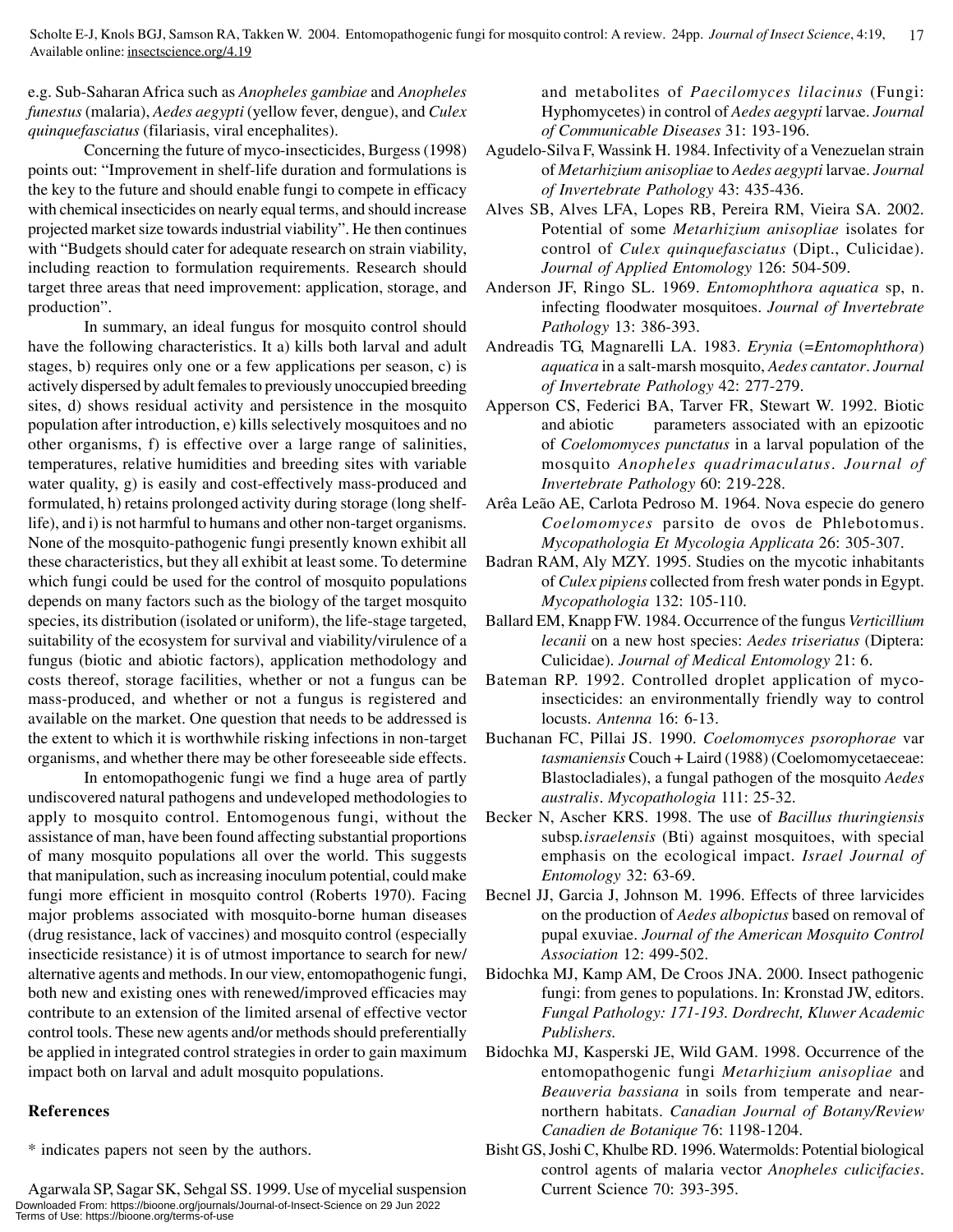Scholte E-J, Knols BGJ, Samson RA, Takken W. 2004. Entomopathogenic fungi for mosquito control: A review. 24pp. *Journal of Insect Science*, 4:19, 18 Available online: insectscience.org/4.19

- Boucias DR, Pendland JC. 1998. Entomopathogenic fungi; Fungi Imperfecti. In: Boucias DR, Pendland JC, editors. *Principles of Insect Pathology*, 10:321-359. Dordrecht, Kluwer Academic Publishers.
- Bras G, Gordon CO, Emmons CW, Prendegast KM, Sugar M. 1965. A case of phycomycosis observed in Jamaica; infection with *Entomophthora coronata*. *American Journal of Tropical Medicine and Hygiene* 14: 141-145.
- Braun A. 1855. Algarum unicellularium genera nova et minus cognita, praemissis observationibus de algis unicellularibus in genere. Engelmann, Lipsiae: 111p.
- Breaud TP, Crabbe JR, Majori G. 1980. The isolation of *Fusarium oxysporum* from a natural population of *Aedes detritus* in Italy. *Mosquito News* 40: 654.
- Brooke BD, Hunt RH, Chandre F, Carnevale P, Coetzee M. 2002. Stable chromosomal inversion polymorphisms and insecticide resistance in the malaria vector mosquito *Anopheles gambiae* (Diptera: Culicidae). *Journal of Medical Entomology* 39: 568-573.
- Buchanan FC, Pillai JS. 1990. *Coelomomyces psorophorae* var *tasmaniensis* Couch + Laird (1988) (Coelomomycetaeceae: Blastocladiales), a fungal pathogen of the mosquito *Aedes australis*. *Mycopathologia* 111: 25-32.
- Burgess HD. 1998. *Formulation of microbial biopesticides*. Dordrecht, Kluwer Academic Publishers.
- Campbell EI, Kinghorn JR, Kana'n GJM, Unkles SE, Panter C. 2002. Genetic transformation of the mosquito pathogenic fungus *Culicinomyces clavisporus*. *Biocontrol Science and Technology* 12: 395-399.
- Castillo JM, Roberts DW. 1980. *In vitro* studies of *Coelomomyces punctatus* from *Anopheles quadrimaculatus* and *Cyclops vernalis*. *Journal of Invertebrate Pathology* 35: 144-157.
- Chandre F, Darriet F, Manga L, Akogbeto M, Faye O, Mouchet J, Guillet P. 1999. Status of pyrethroid resistance in *Anopheles gambiae* sensu lato. *Bulletin of the World Health Organization* 77: 230-234.
- Chapman HC. 1974. Biological control of mosquito larvae. *Annual Review of Entomology* 19: 33-59.
- Chapman HC. 1985. Ecology and use of *Coelomomyces* species in biological control: A review. In: Couch JN, Bland CE, editors. *The Genus Coelomomyces*: 82-91. Orlando, Academic Press.
- Chapman HC, Glenn FE. 1972. Incidence of the fungus *Coelomomyces punctatus* and *C. dodgei* in larval populations of the mosquito *Anopheles crucians* in two Louisiana ponds. *Journal of Invertebrate Pathology* 19: 256-261.
- Chapman HC, Woodard DB. 1966. *Coelomomyces* (Blastocladiales: Coelomomycetaceae) infections in Louisiana mosquitoes. *Mosquito News* 26: 121-123.
- Clark TB, Kellen W, Fukuda T, Lindegren JE. 1968. Field and laboratory studies on the pathogenicity of the fungus *Beauveria bassiana* to three genera of mosquitoes. *Journal of Invertebrate Pathology* 11: 1-7.
- Clark TB, Kellen WR, Lindegren JE, Sanders RD. 1966. *Pythium* sp. (Phycomycetes: Pythiales) pathogenic to mosquito larvae. *Journal of Invertebrate Pathology* 8: 351-354.

Coene J. 1993. Malaria in urban and rural Kinshasa: the entomological input. *Medical and Veterinary Entomology* 7: 127-137.

- \*Coluzzi M. 1966. Experimental infections with Rubetella fungi in *Anopheles gambiae* and other mosquitoes. *Proceedings of the First International Congress of Parasitology* (Rome) 1: 592-593.
- Cooper R, Sweeney AW. 1982. The comparative activity of the Australian and United States strains of *Culicinomyces clavosporus* bioassayed in mosquito larvae of three different genera. *Journal of Invertebrate Pathology* 40 383-387.
- Cooper R, Sweeney AW. 1986. Laboratory studies on the recycling potential of the mosquito pathogenic fungus *Culicinomyces*. *Journal of Invertebrate Pathology* 48: 152-158.
- Couch JN. 1935. A new saprofytic species of *Coelomomyces*, with notes on other forms. *Mycologia* 27: 376-387.
- Couch JN, Romney SV, Rao B. 1974. A new fungus which attacks mosquitoes and related diptera. *Mycologia* 66: 374-379.
- Couch JN, Bland CE. 1985. *The genus Coelomomyces*, 1st edition. Academic Press.
- Couch JN, Romney SV. 1973. Sexual reproduction in *Coelomomyces giganteum*. *Mycologia* 65: 250-252.
- Couch JN, Romney SV, Rao B. 1974. A new fungus which attacks mosquitoes and related Diptera. *Mycologia* 66: 374-379.
- Crisan EV. 1971. Mechanism responsible for release of toxin by *Metarhizium* spores in mosquito larvae. *Journal of Invertebrate Pathology* 17: 260-264.
- Cuda JP, Hornby JA, Cotterilli B, Cattell M. 1997. Evaluation of *Coelomomyces* for biocontrol of *Mansonia* mosquitoes in Florida (Diptera: Culicidae). *Biological Control* 8: 124-130.
- Cuebas-Incle EL. 1992. Infection of adult mosquitoes by the entomopathogenic fungus *Erynia conica* (Entomophthorales: Entomophthoraceae). *Journal of the American Mosquito Control Association* 8: 367-371.
- Daoust RA, Roberts DW. 1983a. Studies on the prolonged storage of *Metarhizium anisopliae* conidia: effect of temperature and relative humidity on conidial viability and virulence against mosquitoes. *Journal of Invertebrate Pathology* 41: 143-150.
- Daoust RA, Roberts DW. 1983b. Studies on the prolonged storage of *Metarhizium anisopliae* conidia: effect of growth substrate on conidial survival and virulence against mosquitoes. *Journal of Invertebrate Pathology* 41: 161- 170.
- Daoust RA, Ward MG, Roberts DW. 1982. Effect of formulation on the virulence of *Metarhizium anisopliae* conidia against mosquito larvae. *Journal of Invertebrate Pathology* 40: 228- 236.
- Debenham ML, Russell RC. 1977. The insect pathogenic fungus *Culicinomyces* in adults of the mosquitoes *Anopheles amictis hilli*. *Journal of Australian Entomological Society* 16: 46.
- DeGarcia MCC, Arboleda ML, Barraquer F, Grose E. 1997. Fungal keratitis caused by *Metarhizium anisopliae* var*. anisopliae. Journal of Medical and Veterinary Mycology* 35: 361-363.
- \*Deshevykh ND. 1973. Seasonal infection of larval *Culex modestus* by *Coelomomyces* fungi in the Ill river basin. In: Dubitskij AM editor. *Regulators of the Numbers of Blood-Sucking Flies in Southeastern Kazak*: 22-26. Kazakh Academy of Science.

Downloaded From: https://bioone.org/journals/Journal-of-Insect-Science on 29 Jun 2022 Terms of Use: https://bioone.org/terms-of-use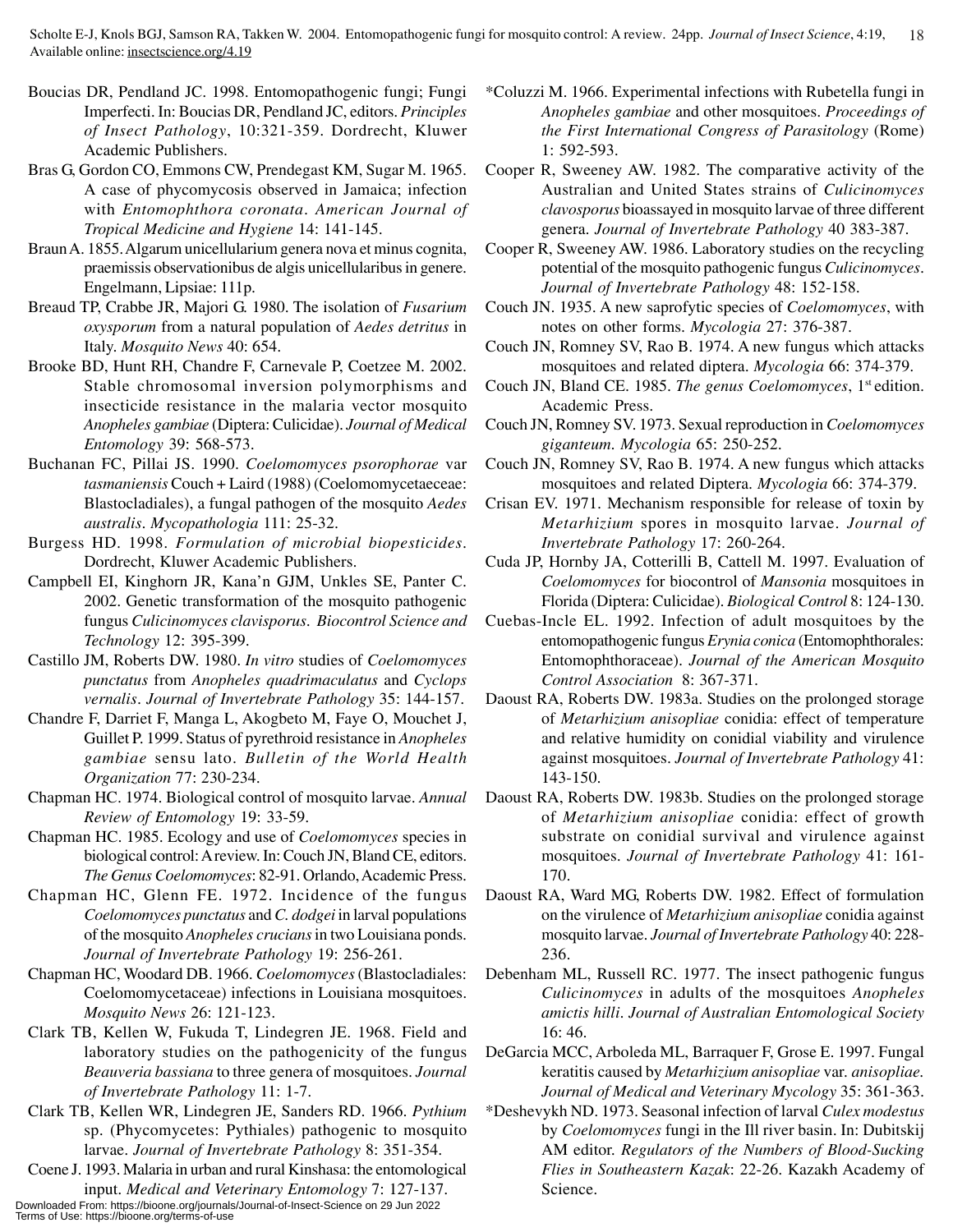Scholte E-J, Knols BGJ, Samson RA, Takken W. 2004. Entomopathogenic fungi for mosquito control: A review. 24pp. *Journal of Insect Science*, 4:19, 19 Available online: insectscience.org/4.19

- Driver F, Milner RJ, Trueman JWH. 2000. A taxonomic revision of *Metarhizium* based on a phylogenitc analysis of rDNA sequence data. *Mycological Research* 104: 134-150.
- \*Dubitzij AM. 1978. *Biological control of bloodsucking flies in the* USSR, 1<sup>st</sup> edition. Kazachstan Academy of Sciences, Alma Ata.
- Dumas J-L; Papierok B. 1989. Virulence de l'entomophthorale *Zoophthora radicans* (Zygomycetes) à l'égard des adultes de *Aedes aegypti* (Dipt.: Culicidae). *Entomophaga* 34: 321- 330.
- \*Dzerzhinskij VA, Dubitskij AM, Deshevykh ND. 1975. The detection of variants of artificial infection of larvae of the blood sucking mosquito *Culex modestus* with the entomopathogenic fungus *Coelomomyces iliensis*. *Parazitologiya* 9, 540-542 (in Russian).
- Eilenberg J. 2000. Entomophthorales on Diptera. In: Papp L, Darvas B, editors. *Manual of Palaearctic Diptera*, 13: 521-533. Budapest, Science Herald. Eilenberg J. 2002. Biology of fungi from the order Entomophthorales with emphasis on the genera *Entomophthora*, *Strongwellsea* and *Eryniopsis*: a contribution to insect pathology and biological control. PhD Thesis, Copenhagen: Royal Veterinary and Agricultural University Copenhagen, 407 pp.
- Emmons CW, Bridges CH. 1961. *Entomophtora coronata*, the etiologic agent of a phycomycosis of horses. *Mycologia* 53: 307-312.
- Federici BA. 1981. Mosquito control by the Fungi *Culicinomyces*, *Coelomomyces* and *Coelomomyces*. In: Burges HD, editor. *Microbial Control of Pests and Plant Diseases* 1970-1980, 29: 555-572. London, Academic Press.
- Federici BA. 1995. The future of microbial insecticides as vector control agents. *Journal of the American Mosquito Control Association* 11: 260-268.
- Federici BA, Roberts DW. 1975. Experimental laboratory infection of mosquito larvae with fungi of the genus *Coelomomyces*. 1. Experiments with *Coelomomyces* psorophorae var. in *Aedestaeniorhynchus* and *Coelomomyces psorophorae* var. in *Culiseta inornata*. *Journal of Invertebrate Pathology* 26: 21-27.
- Ferron P. 1981. Pest control by the fungi *Beauveria* and *Metarhizium*. In: Burgess HD, editor. *MicrobialControl of Pests and Plant Diseases* 1970-1980, 24:465-482. London, Academic Press.
- Ferron P, Fargues J, Riba G. 1991. Fungi as microbial insecticides against pests. In: Arora DK, Ajello L, Mukerji KG editors. *Handbook of Applied Mycology*. Volume 2: *Humans, Animals, and Insects*, 18: 665-706. New York: Marcel Dekker, Inc.
- Fetter-Lasko JL, Washino RK. 1983. In situ studies on seasonality and recycling pattern in California of *Coelomomyces giganteum* Couch, an aquatic fungal pathogen of mosquitoes. *Environmental Entomology* 12: 635-640.
- Frances SP. 1986. Record of the mosquito pathogenic fungus *Culicinomyces clavisporus* Couch, Romney and Rao infecting larvae of *Culiseta inconspicua* Lee (Diptera: Culicidae) in Victoria. *Journal of the Australian Entomological Society* 25: 60.

Downloaded From: https://bioone.org/journals/Journal-of-Insect-Science on 29 Jun 2022 Terms of Use: https://bioone.org/terms-of-use

- Frances SP. 1991. Pathogenicity, host range and temperature tolerance of *Crypticola clavifera* (Oomycetes: Lagenidiales) in the laboratory. *Journal of the American Mosquito Control Association* 7: 504-506.
- Frances SP, Russell RC, Panter C. 1984. Persistence of the mosquito pathogenic fungus *Culicinomyces* in artificial aquatic environments. *Mosquito News* 44: 321-324.
- Frances SP, Sweeney AW, Humber RA. 1989. *Crypticola clavulifera* gen. et sp. nov. and *Coelomomyces giganteum*: Oomycetes pathogenic for Dipterans infesting leaf axils in an Australian rain forest. *Journal of Invertebrate Pathology* 54: 103- 111.
- Fukuda T, Willis O, Barnard DR. 1997. Parasites of the asian tiger mosquito and other container-inhabiting mosquitoes (Diptera: Culicidae) in northcentral Florida. *Journal of Medical Entomology* 34: 226-233.
- Gad AM, Sadek S. 1968. Experimental infection of *Anopheles pharoensis* larvae with *Coelomomyces indicus*. *Journal of the Egyptian Public Health Association* 43: 387-391.
- García JJ, Campos RE, Maciá A. 1994. Prospección de enemigos naturales de Culicidae (Diptera) de la selva marginal de Punta Lara (Prov. de Buenos Aires, República Argentina). *Revista Academia Colombiana Ciencias Exactas Fisicas y Naturales* 19: 209-215.
- Gardner JM, Pillai JS. 1987. *Tolypocladium cylindrosporum* (Deuteromycotina: Moniliales) a fungal pathogen of the mosquito *Aedes australis*. III. Field trials against two mosquito species. *Mycopathologia* 97: 83-88.
- Gardner JM, Ram RC, Kumar S, Pillai JS. 1986. Field trials of *Tolypocladium cylindrosporum* against larvae of *Aedes polynesiensis* breeding in crab holes in Fiji. *Journal of the Amercian Mosquito Control Association* 2: 292-295.
- Geetha I, Balaraman K. 1999. Effect of entomopathogenic fungus, *Beauveria bassiana* on larvae of three species of mosquitoes. *Indian Journal of Experimental Biology* 37: 1148-1150.
- Genthner FJ, Foss SS, Fischer WS. 1994. Testing of the insect pest control fungus *Beauveria bassiana* in grass shrimp *Palaemonetes pugio*. *Diseases of Aquatic Organisms* 20: 49-57.
- Genthner FJ, Chancy CA, Couch JA, Foss SS, Middaugh DP, George SE, Warren MA, Bantle JA. 1998. Toxicity and pathogenicity testing of the insect pest control fungus *Metarhizium anisopliae. Archives of Environmental Contamination and Toxicology* 35: 317-324.
- Glare TR, O'Callaghan M. 2000. *Bacillus thuringiensis: Biology, Ecology and Safety*, 1st edition. John Wiley and Sons.
- Glenn Jr. FE, Chapman HC. 1978. A natural epizootic of the aquatic fungus *Coelomomyces giganteum* in the mosquito *Culex territans*. *Mosquito News* 38: 522-524.
- \*Goldberg AM. 1970. Experimental infection with entomophthorosis of mosquitoes of the family Culicidae. Communication I. Species specificity of the fungus of *Entomophthora* sp. *Meditsinskaya Paraziologiya i Parazitarnye Bolezni* 39: 472-478.
- Goettel MS. 1987a. Field incidence of mosquito pathogens and parasites in central Alberta. *Journal of the American Mosquito Control Association* 3: 231-238.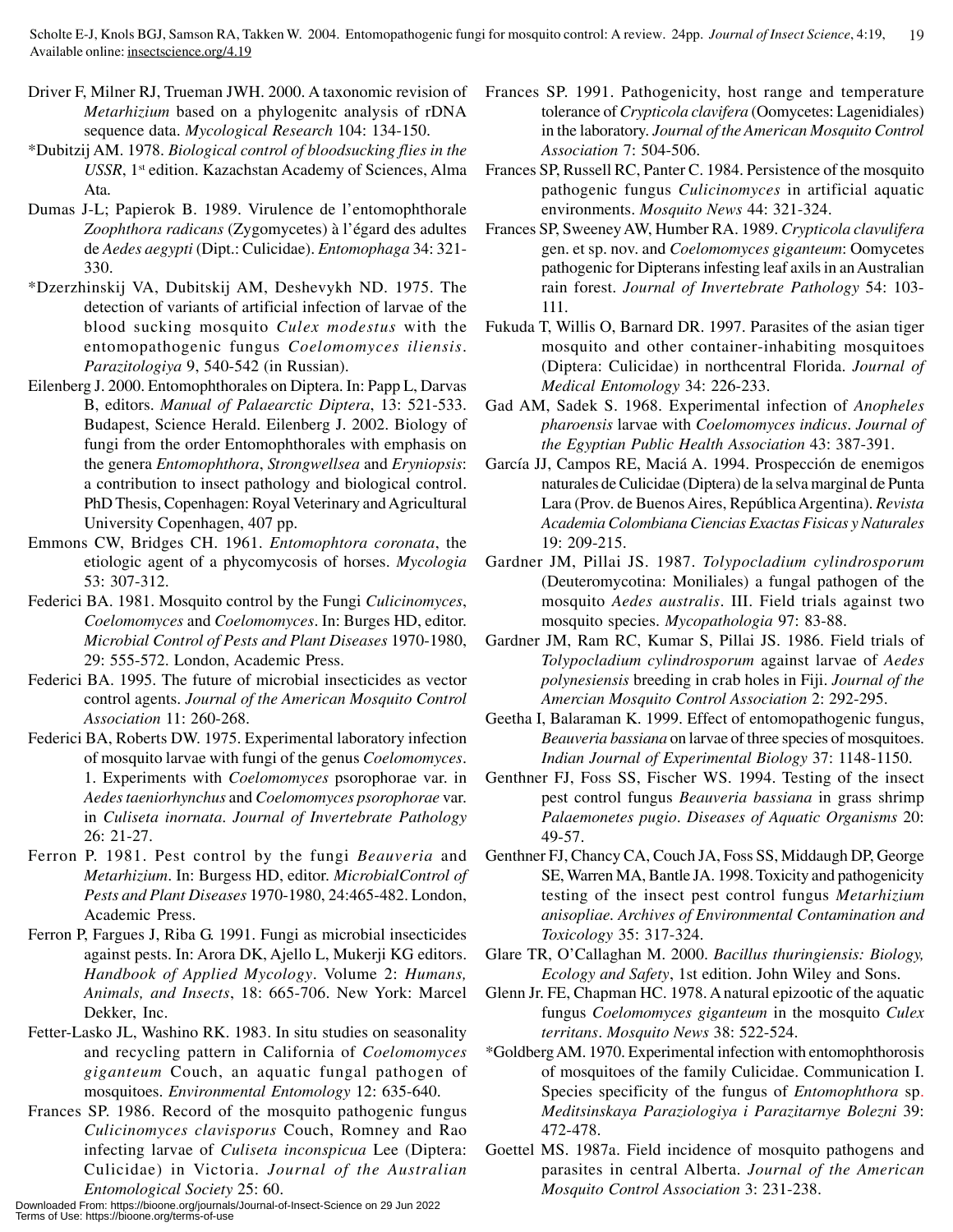Scholte E-J, Knols BGJ, Samson RA, Takken W. 2004. Entomopathogenic fungi for mosquito control: A review. 24pp. *Journal of Insect Science*, 4:19, 20 Available online: insectscience.org/4.19

- Goettel MS. 1987b. Preliminary field trials with the entomopathogenic hypmycete *Tolypocladium cylindrosporum* in Central Alberta. *Journal of the American Mosquito Control Association* 3: 239-245.
- Goettel MS. 1988. Pathogenesis of the Hyphomycete *Tolypocladium cylindrosporum* in the mosquito *Aedes aegypti*. *Journal of Invertebrate Pathology* 51: 259-274.
- Goettel MS, Inglis GD. 1997. Fungi: Hyphomycetes. In: Lacey LA editor. *Manual of Techniques in Insect Pathology*, 5-3: 213- 248. San Diego: Academic Press.
- Goettel MS, Sigler L, Carmichael JW. 1984. Studies on the mosquito pathogenic hyphomycete *Culicinomyces clavisporus*. *Mycologia* 76: 614-625.
- Golkar L, LeBrun RA, Ohayon H, Gounon P, Papierok B, Brey PT. 1993. Variation of larval susceptibility to *Coelomomyces giganteum* in three mosquito species. *Journal of Invertebrate Pathology* 62: 1-8.
- Grove JF, Pople M. 1980. The insecticidal activity of Beauvericin and the enniatin complex. *Mycopathologia* 70: 103-105.
- Gupta S, Montllor C, Hwang Y-S. 1995. Isolation of novel Beauvericin analogues from the fungus *Beauveria bassiana*. *Journal of Natural Products* 58: 733-738.
- Guzman DR, Axtell RC. 1986. Effect of nutrient concentration in culturing three isolates of the mosquito fungal pathogen, *Coelomomyces giganteum* (Oomycetes: Lagenidiales), on sunflower seed extract. *Journal of the American Mosquito Control Association* 2: 196-200.
- Hajek AE, St. Leger RJ. 1994. Interactions between fungal pathogens and insect hosts. *Annual Review of Entomology* 39: 293- 322.
- Hallmon CF, Schreiber ET, Vo T, Bloomquist MA. 2000. Field trials of three concentrations of Laginex as biological larvicide compared to Vectobac-12AS as a biocontrol agent for *Culex quinquefasciatus*. *Journal of the American Mosquito Control Association* 16: 5-8.
- \*Hart MP, MacLeod DM. 1955. An apparatus for determining the effects of temperature and humidity on germination of fungus spores. *Canadian Journal of Botany* 33: 289-292.
- Hasan S, Vago C. 1972. The pathogenicity of *Fusarium oxysporum* to mosquito larvae. *Journal of Invertebrate Pathology* 20: 268-271.
- Hemingway J, Ranson H. 2000. Insecticide Resistance in Insect Vectors of Human Disease. *Annual Review of Entomology* 45: 371-391.
- Horn BW, Lichtwardt RW. 1981. Studies on the nutritional relationship of larval *Aedes aegypti* (Diptera: Culicidae) with *Smittium culicetae* (Trichomycetes). *Mycologia* 73: 724- 740.
- Humber RA. 1997. Fungi: Identification. In: Lacey LA editor. Manual of Techniques in Insect Pathology, 5-1: 153-185. San Diego: Academic Press.
- Husan S, Vago C. 1973. The pathogenicity of *Fusarium oxysporum* to mosquito larvae. *Journal of Invertebrate Pathology* 19: 268-271.
- Ignoffo CM. 1967. Possibilities of mass-producing insect pathogens. In: Van der Laan PA, editor. *Insect Pathology and Microbial ControlAmsterdam*: 91-117.North-Holland Publishing Downloaded From: https://bioone.org/journals/Journal-of-Insect-Science on 29 Jun 2022 Terms of Use: https://bioone.org/terms-of-use

Company.

- Jaronski S, Axtell RC. 1983. Persistence of the mosquito fungal pathogen *Coelomomyces giganteum* (Oomycetes; Lagenidiales) after introduction into natural habitats. *Mosquito News* 43; 332-337.
- Kaya HK, Gaugler R. 1993. Entomopathogenic nematodes. *Annual Review of Entomology* 38: 181-206.
- Kerwin JL, Petersen EE. 1997. Fungi: Oomycetes and Chytridiomycetes. In: Lacey LA, editor. *Manual of Techniques in Insect Pathology*, 5-4: 251- 268. New York: Academic Press.
- Kerwin JL, Dritz DA, Washino RK. 1994. Pilot scale production and application in wildlife ponds of *Coelomomyces giganteum* (Oomycetes: Lagenidiales). *Journal of the American Mosquito Control Association* 10: 451-455.
- Kerwin JL, Dritz DA, Washino RK. 1990. Confirmation of the safety of *Coelomomyces giganteum* (Oomycetes: Lagenidiales) to mammals. *Journal of Economic Entomology* 83: 374-376.
- Kerwin JL, Simmons CA, Washino RK. 1986. Oosporogenesis by *Coelomomyces giganteum* in liquid culture. *Journal of Invertebrate Pathology* 47: 258-270.
- Kerwin JL, Washino RK. 1986. Ground and aerial application of the sexual andasexual stages of *Coelomomyces giganteum* (Oomycetes: Lagenidiales) for mosquito control. *Journal of the American Mosquito Control Association* 2: 182-189.
- Kerwin JL, Washino RK. 1987. Ground and aerial application of the asexual stage of *Coelomomyces giganteum* for control of mosquitoes associated with rice culture in the central valley of California. *Journal of the American Mosquito Control Association* 3: 59-64.
- Khachatourians GG. 1991. Physiology and genetics of entomopathogenic fungi. In: Arora DK, Ajello L, Mukerji KG, editors. *Handbook of Applied Mycology*, Vol.2. Humans, Animals, and Insects, 17: 613-663. New York: Marcel Dekker, Inc.
- Khetan SK. 2001. *Microbial Pest Control*, 1<sup>st</sup> edition. Marcel Dekker.
- Kirk PM, Cannon PF, David JC, Stalpers JA. 2001. *Dictionary of the fungi*, 9<sup>th</sup> edition. Cabi Publishing.
- Knight AL. 1980. Host range and temperature requirements of *Culicinomyces clavosporus*. *Journal of Invertebrate Pathology* 36: 423-425.
- Kramer JP. 1982. *Entomophthora culicis* (Zygomycetes, Entomophthorales) as a pathogen of adult *Aedes aegypti* (Diptera, Culicidae). *Aquatic Insects* 4: 73-79.
- Kramer JP. 1983. Pathogenicity of the fungus *Entomophthora culicis* for adult mosquitoes: *Anopheles stephensi* and *Culex pipiens quinquefasciatus*. *Journal of the New York Entomological Society* 91: 177-182.
- Lacey CM, Lacey LA, Roberts DR. 1988. Route of invasion and histopathology of *Metarhizium anisopliae* in *Culex quinquefasciatus*. *Journal of Invertebrate Pathology* 52: 108-118.
- Lacey LA, Undeen AH. 1986. Microbial control of black flies and mosquitoes. *Annual Review of Entomology* 31: 265-296.
- Laird M. 1967. A coral island experiment: a new approach to mosquito control. *Chronicles of the World Health Organization* 21: 18-26.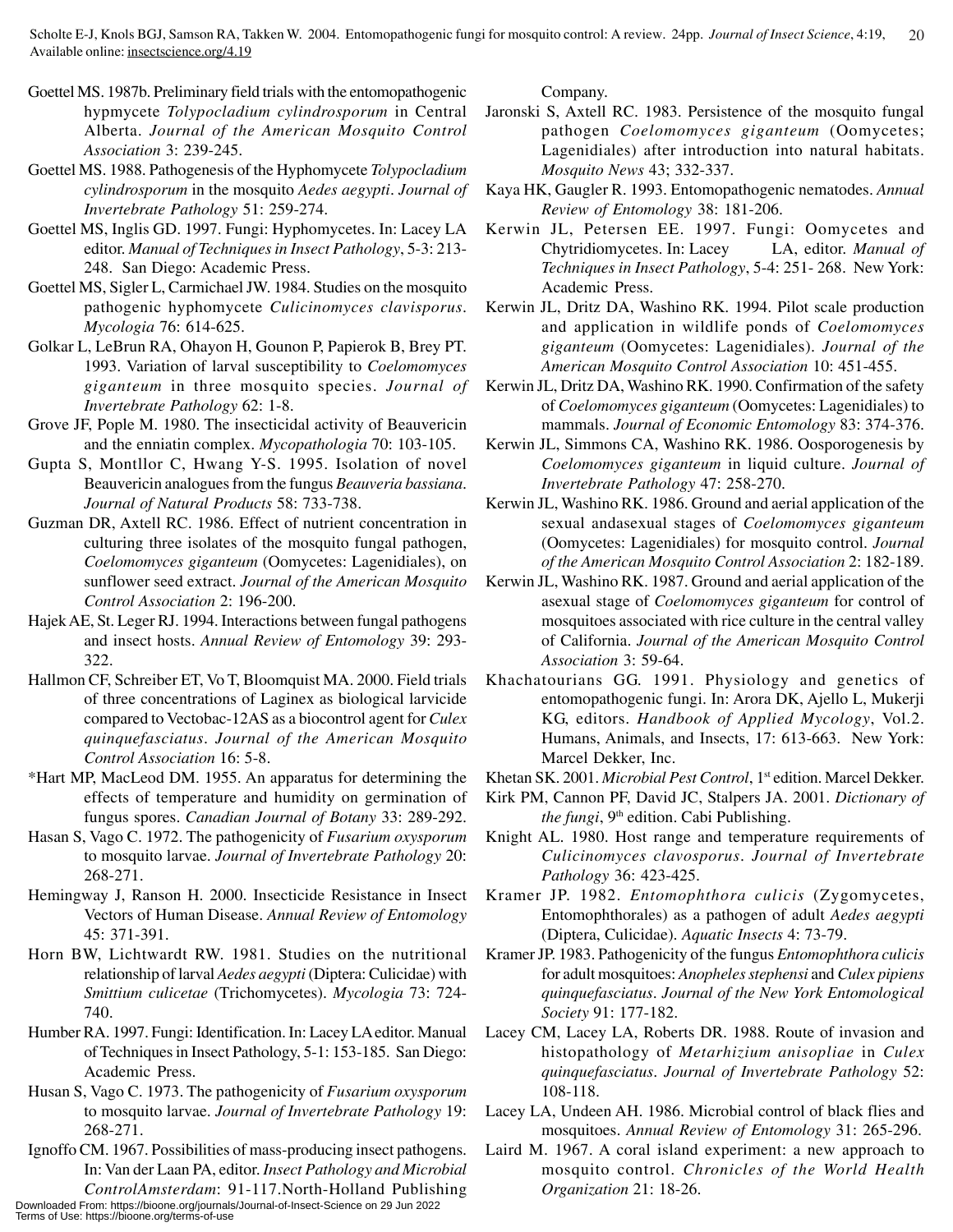Scholte E-J, Knols BGJ, Samson RA, Takken W. 2004. Entomopathogenic fungi for mosquito control: A review. 24pp. *Journal of Insect Science*, 4:19, 21 Available online: insectscience.org/4.19

Laird M, Mogi M, Sota T. 1992. Nothernmost occurrences of the protistan pathogen, *Coelomomyces stegomyiae* var. *stegomyiae. Journal of the American Mosquito Control Association* 8: 430-432.

Legner EF. 1995. Biological control of Diptera of medical and veterinary importance. *Journal of Vector Ecology* 20: 59- 120.

Lichtwardt RW. 1986. *The Trichomycetes: fungal associates of arthropods*, 1st edition. Springer Verlag.

- Lichtwardt RW, Arenas M J. 1996. Trichomycetes in aquatic insects from southern Chile. *Mycologia* 88: 844-857.
- Lichtwardt RW, Ferrington Jr. LC, Lópes Lastra C. 1999. Trichomycetes in Argentinean aquatic insect larvae. *Mycologia* 91: 1060-1082.
- Lord JC, Fukuda T. 1990. A Leptolegnia (Saprolegniales) pathogenic for mosquito larvae. *Journal of Invertebrate Pathology* 55: 130-132.
- Lord JC, Fukuda T, Daniels E. 1988. Salinity tolerance of *Leptolegnia chapmanii* (Oomycetes: Saprolegniales), a fungal pathogen of mosquito larvae. *Journal of the American Mosquito Control Association* 4: 370-371.
- Lowe RE, Kennel EW. 1972. Pathogenicity of the fungus *Entomophthora coronata* in *Culex pipiens quinquefasciatus* and *Aedes taeniorhynchus*. *Mosquito News* 32: 614-620.
- Lowe RE, Rumbaugh RG, Patterson RS. 1968. *Entomophthora coronata* as a pathogen of mosquitoes. *Journal of Invertebrate Pathology* 11: 506-507.
- Lucarotti CJ. 1987. *Coelomomyces stegomyiae* infection in adult *Aedes aegypti*. *Mycologia* 79: 362-369.
- Lucarotti CJ. 1992. Invasion of *Aedes aegypti* ovaries by *Coelomomyces* stegomyiae. *Journal of Invertebrate Pathology* 60: 176-184.
- Lucarotti CJ, Andreadis TG. 1995. Reproductive strategies and adaptations for survival among obligatory microsporidian and fungal parasites of mosquitoes: a comparative analysis of *Amblyospora* and *Coelomomyces*. *Journal of the American Mosquito Control Association* 11: 111-121.
- Lucarotti CJ, Shoulkamy MA. 2000. *Coelomomyces stegomyiae* infection in adult female *Aedes aegypti* following the first, second, and third host blood meals. *Journal of Invertebrate Pathology* 75: 292-295.
- Lyimo EOK. 1993. The bionomics of the malaria mosquito *Anopheles gambiae* sensu lato in southeast Tanzania. PhD-thesis. Wageningen, the Netherlands: Wageningen University, 142 pp.
- Maffi M, Nolan RA. 1977. *Coelomomyces lairdi*, n. sp., a fungal parasite of larvae of the *Anopheles* (Cellia) *punctulatus* complex (Diptera: Culicidae) from the highlands of Irian Jaya (Indonesian New Guinea). *Journal of Medical Entomology* 14: 29-32.
- McCray Jr. EM, Umphlett CJ, Fay RW. 1973. Laboratory studies on a new fungal pathogen of mosquitoes. *Mosquito News* 33: 54-60.
- McInnis TM, Schimmel LE. 1985. Host range studies on a new fungus *Leptolegnia*, a parasite of mosquito larvae (Diptera: Culicidae). *Journal of Medical Entomology* 22: 226-227.

McInnis Jr. T, Zattau WC. 1982. Experimental infection of mosquito Downloaded From: https://bioone.org/journals/Journal-of-Insect-Science on 29 Jun 2022 Terms of Use: https://bioone.org/terms-of-use

larvae by a species of the aquatic fungus *Leptolegnia*. *Journal of Invertebrate Pathology* 39: 98-104.

- Merrriam TL, Axtell RC. 1982. Evaluation of the entomogenous fungi *Culicinomyces clavosporus* and *Coelomomyces giganteum* for control of the salt marsh mosquito, *Aedes taeniorhynchus*. *Mosquito News* 42: 594-602.
- Mietkiewski R, Van der Geest LPS. 1985. Notes on entomophthoraceous fungi infecting insects in the Netherlands. *Entomologische Berichten* 45: 190-192.
- Miranpuri GS, Khachatourians GG. 1991. Infection sites of the entomopathogenic fungus *Beauveria bassiana* in the larvae of the mosquito *Aedes aegypti*. *Entomologia Experimentalis et Aplicata* 59: 19-27.
- Mitchell CJ. 1976. *Coelomomyces psorophorae*, an aquatic fungus parasitizing *Aedes vexans* mosquito larvae in Knox County, Nebraska. *Mosquito News* 36: 501-505.
- Mohanty SS, Prakash S. 2000. Laboratory evaluation of *Trichophyton ajelloi*, a fungal pathogen of *Anopheles stephensi* and *Culex quinquefasciatus*. *Journal of the American Mosquito Control Association* 16: 254-257.
- Molloy D, Wraight SP. 1982. Rediscovery of *Erynia aquatica* (Entomophthoraceae) in snowpool mosquitoes. *Journal of Invertebrate Pathology* 40: 142-145.
- Morley-Davies J, Moore D, Prior C. 1995. Screening of *Metarhizium* and *Beauveria* spp. conidia with exposure to simulated sunlight and a range of temperatures. *Mycological Research* 100: 31-38.
- Muspratt J. 1946. On *Coelomomyces* fungi causing high mortality of *Anopheles gambiae* larvae in Rhodesia. *Annals of Tropical Medicine and Parasitology* 40: 10-17.
- Muspratt J. 1963. Destruction of the larvae of *Anopheles gambiae* Giles by a *Coelomomyces* fungus. *Bulletin of the World Health Organization* 29: 81-86.
- Nadeau MP, Boisvert JL. 1994. Larvicidal activity of the entomopathogenic fungus *Tolypocladium cylindrosporum* (Deuteromycotina: Hyphomycetes) on the mosquito *Aedes triseriatus* and the black fly *Simulium vittatum* (Diptera: Simuliidae). *Journal of the American Mosquito Control Association* 10: 487-491.
- Nadeau MP, Dunphy GB, Boisvert JL. 1996. Development of *Erynia conica* (Zygomycetes: Entomophthorales) on the cuticle of the adult black flies *Simulium rostratum* and *Simulium decorum* (Diptera: Simuliidae). *Journal of Invertebrate Pathology* 68: 50-58.
- Nestrud LB, Anderson RL. 1994. Aquatic safety of *Coelomomyces giganteum*: effects on freshwater fish and invertebrates. *Journal of Invertebrate Pathology* 64: 228-233.
- Nnakumusana ES. 1985. Laboratory infection of mosquito larvae by entomopathogenic fungi with particular reference to *Aspergillus parasiticus* and its effects on fecundity and longevity of mosquitoes exposed to sporal infections in larval stages. *Current Science* 54: 1221-1228.
- Nnakumusana ES. 1986. Histopathological studies on the progress of infection of Leptolegnia sp (SC-1) in *Anopheles gambiae* larvae exposed to zoospores in the laboratory. *Current Science* 55: 633-636.
- Orduz S, Axtell RC. 1991. Compatibility of *Bacillus thuringiensis*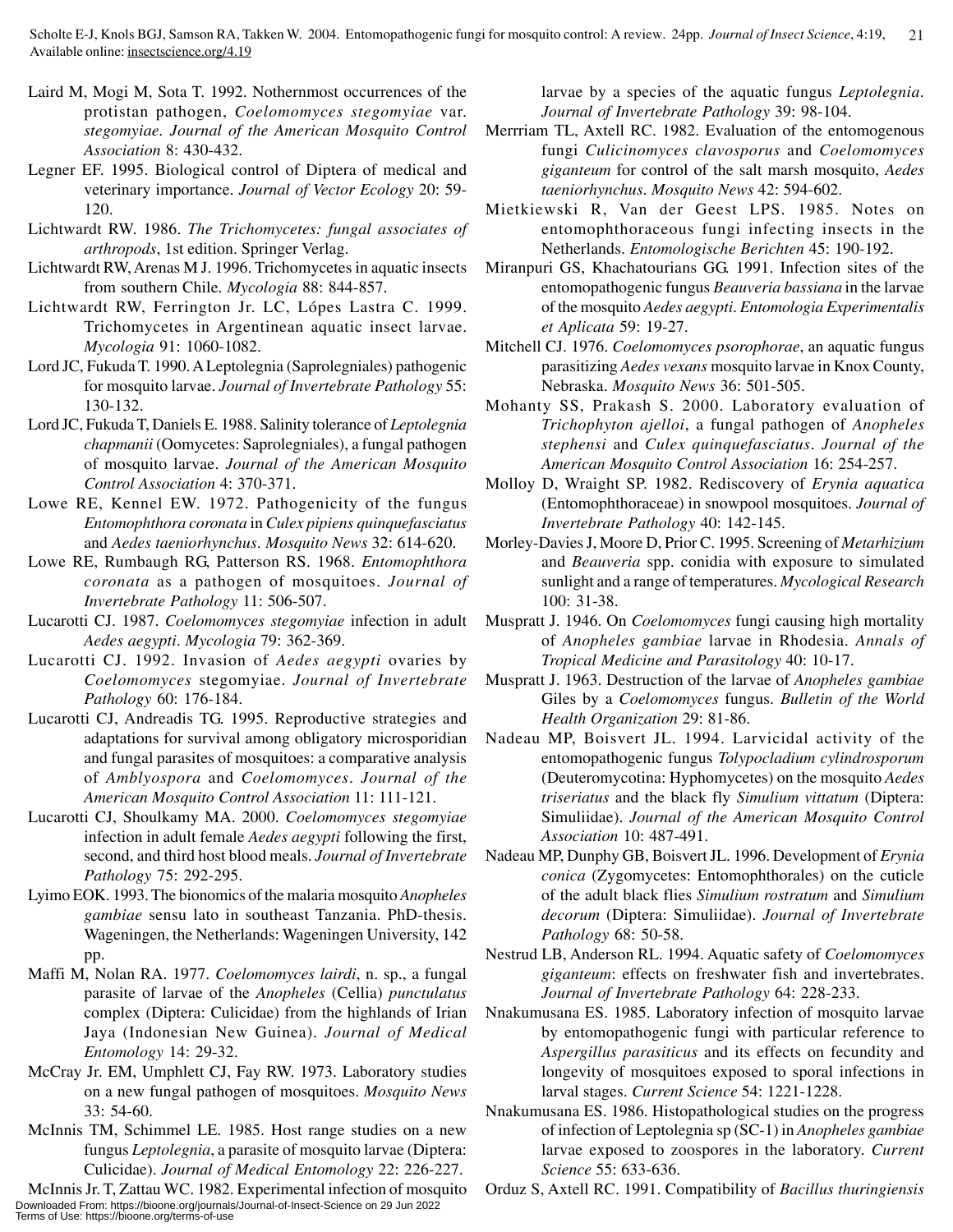Scholte E-J, Knols BGJ, Samson RA, Takken W. 2004. Entomopathogenic fungi for mosquito control: A review. 24pp. *Journal of Insect Science*, 4:19, 22 Available online: insectscience.org/4.19

var. *israelensis* and *Bacillus sphaericus* with the fungal pathogen *Coelomomyces giganteum* (Oomycetes: Lagenidiales). *Journal of the American Mosquito Control Association* 7: 188-193.

- Padua LE, Whisler HC, Gabriel BP, Zebold SL. 1986. *In vivo* culture and life cycle of *Coelomomyces stegomyiae. Journal of Invertebrate Pathology* 48: 284-288.
- Papierok B, Hajek AE. 1997. Fungi: Entomophthorales. In: Lacey LA, editor. Manual of Techniques Series, 5-2: 187-212. San Diego: Academic Press.
- Patel KJ, Rueda LM, Axtell RC. 1990. Comparisons of different types and concentrations of alginates for encapsulation of *Coelomomyces giganteum* (Oomycetes: Lagenidiales), a fungal pathogen of mosquito larvae. *Journal of the American Mosquito Association* 6 101-104.
- Pillai JS, Rakai I. 1970. *Coelomomyces macleayae* Laird, a parasite of *Aedes polynesiensis* marks in Fiji. *Journal of Medical Entomology* 7: 125-126.
- Pillai JS, Smith JMB. 1968. Fungal pathogens of mosquitoes in New Zealand. I *Coelomomyces opifexi* sp. n., on the mosquito *Opifex fuscus* Hutton. *Journal of Invertebrate Pathology* 11: 316-320.
- Pinnock DE, Garcia R, Cubbin CM. 1973. *Beauveria tenella* as a control agent for mosquito larvae. *Journal of Invertebrate Pathology* 22: 143-147.
- Popelkova I. 1982. *Coelomomyces* from *Aedes cinereus* and a mosquito iridescent virus of *Aedes cantans* in Sweden. *Journal of Invertebrate Pathology* 40: 148-149.
- Ramos HC, Ribeiro H, Novo T, Bizarro J, Easton ER. 1996. First record of genus *Coelomomyces* in Macau (China): *Coelomomyces stegomyiae* var. *stegomyiae* parasitizing *Aedes albopictus*. *Journal of the American Mosquito Control Association* 12: 507-509.
- Ramoska WA. 1982. An examination of the long-term epizootic potential of various artificially introduced mosquito larval pathogens. *Mosquito News* 42: 603-607.
- Ramoska WA, Watts S, Watts HA. 1981. Effects of sand formulated *Metarhizium anisopliae* spores on larvae of three mosquito species. *Mosquito News* 41: 725-728.
- Rath AC, Carr CJ, Graham BR. 1995. Characterization of *Metarhizium anisopliae* strains by carbohydrate utilization (AP150CH). *Journal of Invertebrate Pathology* 65: 152- 161.
- Ravallec M, Riba G, Vey A. 1989. Sensibilité d'*Aedes albopictus* (Dipera: Culicidae) à l'hyhomycète entomopathogène *Metarhizium anisopliae. Entomophaga* 34: 209-217.
- Ravindranath G. (1991) Isolation and extraction of trichodermin from *Fusarium pallidoroseum*, a fungal pathogen of *Anopheles stephensi*. Indian Journal of Microbiology 31: 267-269.
- Riba G, Bouvier-Fourcade I, Caudal A. 1986. Isozyme polymorphism in *Metarhizium anisopliae* (Deuteromycotina: Hyphomycetes) entomogenous fungi. *Mycopathologia* 96: 161-169.
- Ribeiro H. 1992. *Coelomomyces angolensis*, new species (Blastocladiales: Coelomomycetaceae): A fungal parasite of the mosquito *Culex guiarti* (Diptera: Culicidae) from Angola,

Downloaded From: https://bioone.org/journals/Journal-of-Insect-Science on 29 Jun 2022 Terms of Use: https://bioone.org/terms-of-use

Africa. *Journal of Medical Entomology* 29: 30-32.

- Ribeiro H, Da Cunha Ramos H. 2000. *Coelomomyces numularius* sp. nov. (Blastocladiales: Coelomomycetaceae), a new fungal parasite of *Anopheles squamosus* (Diptera: Culicidae) from Angola, Africa. *Journal of Medical Entomology* 37: 962- 964.
- Roberts DW. 1967. Some effects of *Metarhizium anisopliae* and its toxins on mosquito larvae. In: Van der Laan, editor. Insect Pathology and Microbial Control. Amsterdam: 243-246. North-Holland Publishing Company.
- Roberts DW. 1970. *Coelomomyces*, *Entomophtora, Beauveria,* and *Metarrhizium* as parasites of mosquitoes. *Miscellaneous Publications of the Entomological Society of America* 7: 140-155.
- Roberts DW. 1974. Fungal infections of mosquitoes. In: Aubin A, Belloncik S, Bourassa JP, LaCoursière E, Péllissier M, editors. *Le contrôle des moustiques/Mosquito control*: 143- 193. Presses de l'Université du Québec.
- Roberts DW, Strand MA. 1977. Pathogens of medically important arthropods. *Bulletin of the World Health Organization* 55: Suppl.1
- Rueda LM, Patel KJ, Axtell RC. 1990. Efficacy of encapsuled *Coelomomyces giganteum* (Oomycetes: Lagenidiales) against *Culex quinquefasciatus* and *Aedes aegypti* larvae in artificial containers. *Journal of the American Mosquito Control Association* 6: 694-699.
- Rueda LM, Patel KJ, Axtell RC. 1991. Comparison of floating and sinking encapsuled formulations of the fungus *Coelomomyces giganteum* (Oomycetes: Lagenidiales) for control of *Anopheles* larvae. *Journal of the American Mosquito Control Association* 7: 250-254.
- Russell RC, Debenham MJ, Lee DJ. 1978. A natural habitat of the insect pathogenic fungus *Culicinomyces* in the Sydney area. *Proceedings of the Linnaen Society of New South Wales* 103: 71-73.
- Sandhu SS, Rajak RC, Sharma M. 1993. Bioactivity of *Beauveria bassiana* and *Metarhizium anisopliae* as pathogens of *Culex tritaeniorhynchus* and *Aedes aegypti*: effect of instar, dosages and time. Indian *Journal of Microbiology* 33: 191- 194.
- Saunders GA, Washburn JO, Egerter DE, Anderson JR. 1988. Pathogenicity of fungi isolated from field-collected larvae of the western treehole mosquito, *Aedes sierrensis* (Diptera: Culicidae). *Journal of Invertebrate Pathology* 52: 360-363.
- Schaerffenberg B. 1964. Biological and environmental conditions for the development of mycoses caused by *Beauveria* and *Metarrhizium*. *Journal of Insect Pathology* 6: 8-20.
- Scholte E-J, Takken W, Knols BGJ. 2003a. Pathogenicity of five East African entomopathogenic fungi to adult *Anopheles gambiae* s.s. (Diptera: Culicidae) mosquitoes. *Proceedings of the Section Experimental Applied Entomology of the Netherlands Entomological Society* 14: 25-29.
- Scholte E-J, Njiru BN, Smallegang RC, Takken W, Knols BGJ. 2003b. Infection of malaria (*Anopheles gambiae* s.s.) and filariasis (*Culex quinquefasciatus*) vectors with the entomopathogenic fungus *Metarhizium anisopliae. Malaria Journal* 2: 29.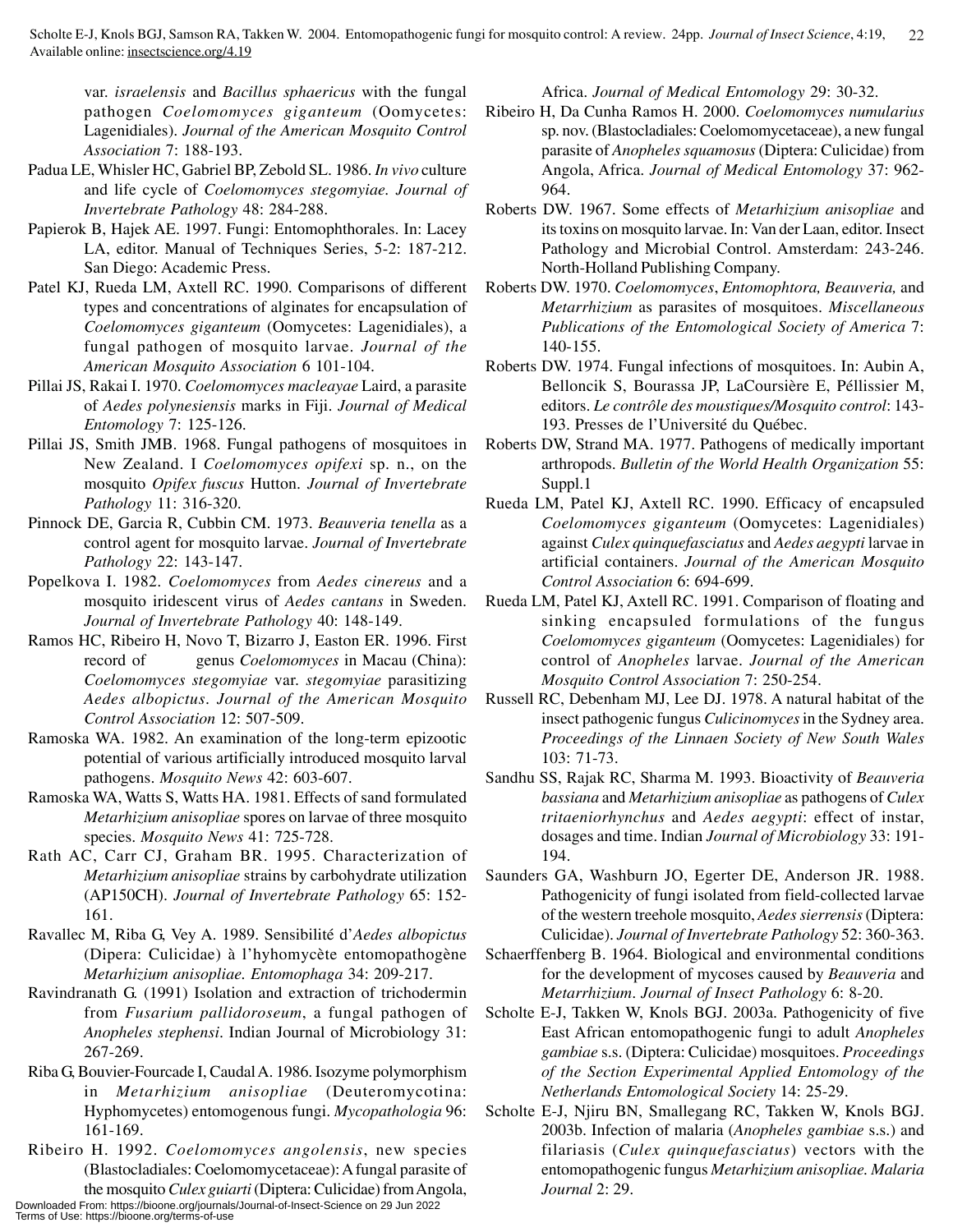Scholte E-J, Knols BGJ, Samson RA, Takken W. 2004. Entomopathogenic fungi for mosquito control: A review. 24pp. *Journal of Insect Science*, 4:19, 23 Available online: insectscience.org/4.19

- Service MW. 1977. Mortalities of the immature stages of species B of the *Anopheles gambiae* complex in Kenya: comparison between rice fields and temporary pools, identification of predators, and effects of insecticidal spraying. *Journal of Medical Entomology* 13: 535-545.
- Service MW. 1983. Biological control of mosquitoes, has it a future? *Mosquito News* 43: 113-120.
- Seymour RL. 1984. *Leptolegnia chapmanii,* an Oomycete pathogen of mosquito larvae. *Mycologia* 76: 670-674.
- Seymour RL, Briggs JD. 1985. Occurrence and control of Aphanomyces (Saprolegniales: Fungi) infections in laboratory colonies of larval *Anopheles*. *Journal of the American Mosquito Control Association* 1: 100-102.
- Shapiro M, Roberts DW. 1976. Growth of *Coelomomyces* mycelium *in vitro*. *Journal of Invertebrate Pathology* 27: 399-402.
- Shemanchuk JA. 1959. Note on *Coelomomyces psorophorae* Couch, a fungus parasitic on mosquito larvae. *Canadian Entomologist* 91: 743-744.
- Shoulkamy MA, Lucarotti CJ. 1998. Pathology of *Coelomomyces stegomyiae* in larval *Aedes aegypti*. *Mycologia* 90: 559- 564.
- Shoulkamy MA, Lucarotti CJ, El-Ktatny MST, Hassan SKM. 1997. Factors affecting *Coelomomyces stegomyiae* infections in adult *Aedes aegypti*. *Mycologia* 89: 830-836.
- Sigler L, Frances SP, Panter C. 1987. *Culicinomyces bisporalis*, a new entomopathogenic hyphomycete from larvae of the mosquito *Aedes kochi*. *Mycologia* 79: 493-500.
- Sleigh MA. 1989. Protozoa and other protists. London, Edward Arnold.
- Smitley DR, BauerLS, Hajek AE, Sapio FJ. Humber RA. 1995. Introduction and establishment of *Entomophaga maimaiga*, a fungal pathogen of gypsy moth (Lepidoptera: Lymantriidae) in Michigan. *Environmental Entomology* 24: 1685-1695.
- Soarés Jr. GG. 1982. Pathogenesis of infection by the hyphomycetous fungus *Tolyplcladium cylindrosporum* in *Aedes sierrensis* and *Culex tarsalis* (Diptera: Culicidae). *Entomophaga* 27: 283-300.
- Soarés Jr. GG, Pinnock DE, Samson RA. 1979. Tolypocladium, a new fungal pathogen of mosquito larvae with promise for use in microbial control. *Proceedings of the 47th Annual Conference of the Californian Mosquito Control Association*: 51-54.
- Steinkraus DC, Kramer JP. 1987. Susceptibility of sixteen species of Diptera to the fungal pathogen *Entomophthora muscae* (Zygomycetes: Entomophthoraceae). *Mycopathologia* 100: 55-63.
- Strasser H, Vey A, Butt TM. 2000. Are there any risks in using entomopathogenic fungi for pest control, with particular reference to the bioactive metabolites of *Metarhizium, Tolypocladium* and *Beauveria* species? Biocontrol Science and Technology 10: 717-735.
- Su X, Guzman DR, Axtell RC. 1986. Factores affecting storage of mycelial cultures of the mosquito fungal pathogen *Coelomomyces giganteum* (Oomycetes: Lagenidiales). *Journal of the American Mosquito Control Association* 2: 350-354.

Downloaded From: https://bioone.org/journals/Journal-of-Insect-Science on 29 Jun 2022 Terms of Use: https://bioone.org/terms-of-use

- Su X, Zou F, Guo Q, Huang J, Chen TX. 2001. A report on a mosquito-killing fungus, *Pythium carolinianum*. Fungal Diversity 7: 129-133.
- Suh CP, Axtell RC. 1999. *Coelomomyces giganteum* zoospores: effects of concentration, movement, light, and temperature on infection of mosquito larvae. *Biological Control* 15: 33- 38.
- Sur B, Bihari V, Sharma A, Basu SK. 1999. Survey of termite-inhabited soil and mosquito breeding sites in Lucknow, India for potential mycopathogens of *Anopheles stephensi*. *Mycopathologia* 144: 77-80.
- Sur B, Bihari V, Sharma A, Joshi AK. 2001. Studies on physiology, zoospore morphology and entomopathogenic potential of the aquatic oomycete: *Coelomomyces giganteum*. *Mycopathologia* 154: 51-54.
- Sweeney AW. 1978a. The effects of temperature on the mosquito pathogenic fungus *Culicinomyces*. *Australian Journal of Zoology* 26: 47-53.
- Sweeney AW. 1978b The effects of salinity on the mosquito pathogenic fungus *Culicinomyces*. *Australian Journal of Zoology* 26: 55-59.
- Sweeney AW. 1979. Further observations on the host range of the mosquito fungus Culicinomyces. *Mosquito News* 39: 140- 142.
- Sweeney AW. 1981a. Fungal pathogens of mosquito larvae. In: Davidson EW, editor. *Pathogenesis of Invertebrate Microbial Diseases New Jersey*, 14. Allanheld, Osmun Publishers.
- Sweeney AW. 1981b. Preliminary field tests of the fungus *Culicinomyces* against mosquito larvae in Australia. *Mosquito News* 41: 470-476.
- Sweeney AW. 1981c. The effects of low temperature storage on the infectivity of *Culicinomyces* conidia for mosquito larvae. *Journal of Invertebrate Pathology* 38: 294-296.
- Sweeney AW. 1981d. An undescribed species of *Smittium* (Trichomycetes) pathogenic to mosquito larvae in Australia. *Transactions of the BritishMycological Society* 77: 55-60.
- Sweeney AW, Couch JN, Panter C. 1982. The identity of an Australian isolate of *Culicinomyces*. *Mycologia* 74: 162- 165.
- Sweeney AW. 1983. The time-mortality response of mosquito larvae infected with the fungus *Culicinomyces*. *Journal of Invertebrate Pathology* 42: 162-166.
- Sweeney AW, Lee DJ, Panter C, Burgess LW. 1973. A fungal pathogen for mosquito larvae with potential as a microbial insecticide. Search 4: 344-345.
- Sweeney AW, Panter C. 1977. The pathogenicity of the fungus *Culicinomyces* for mosquito larvae in a natural field habitat. *Journal of Medical Entomology* 4: 495-496.
- Tanada Y, Kaya HK. 1993. *Insect Pathology*. San Diego, Academic Press.
- Teernstra-Eeken MH, Engel A. 1967. Notes on entomophthorous fungi on Helomyzidae and Culicidae (Diptera). *Journal of Invertebrate Pathology* 9: 431-432.
- Toscano N, Reeves EL. 1973. Effect of *Apergillus flavus* mycotoxin on *Culex* mosquito larvae. *Journal of Invertebrate Pathology* 22: 55-59.